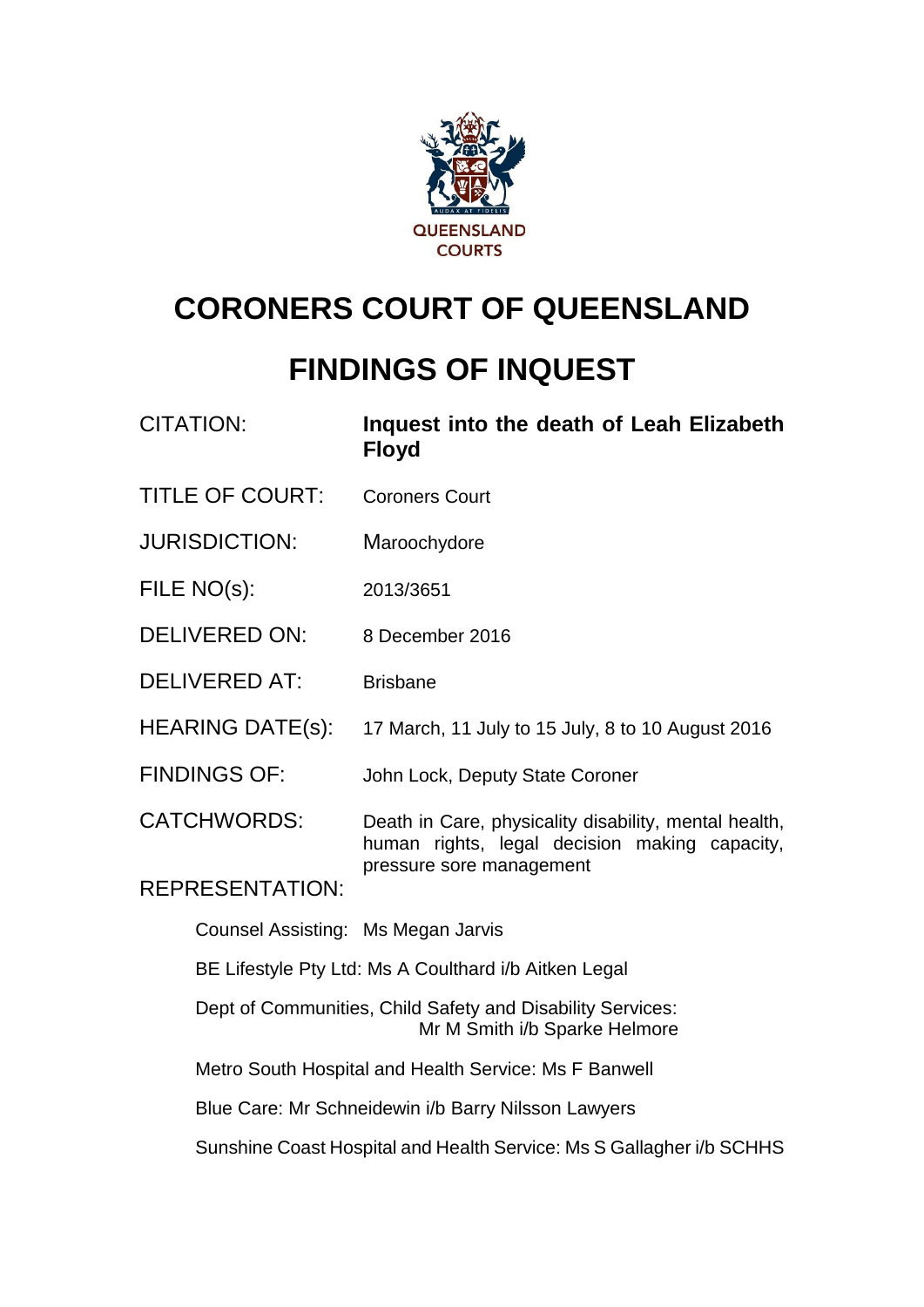| Admission to PAHSIU and Adequacy of Discharge and Transitional             |
|----------------------------------------------------------------------------|
|                                                                            |
| Adequacy of Services provided by Disability Services and response to       |
|                                                                            |
| The adequacy of care provided to the deceased at BE Lifestyle from 26      |
| August 2013 until 5 September 2013 in relation to pressure sore prevention |
| and treatment as well as the circumstances which lead to Ms Floyd's        |
| admission to Nambour Hospital for a mental health assessment9              |
| The adequacy of mental health assessment, planning, follow up and          |
| support provided by Nambour Hospital in relation to the deceased's         |
| discharge on 19 September 2013 and up until the date of her readmission    |
|                                                                            |
| Review by Dr Buchanan of Clinical Forensic Medicine Unit of Nambour        |
|                                                                            |
|                                                                            |
|                                                                            |
| 35                                                                         |
|                                                                            |
|                                                                            |
|                                                                            |
|                                                                            |
|                                                                            |
|                                                                            |

## **Contents**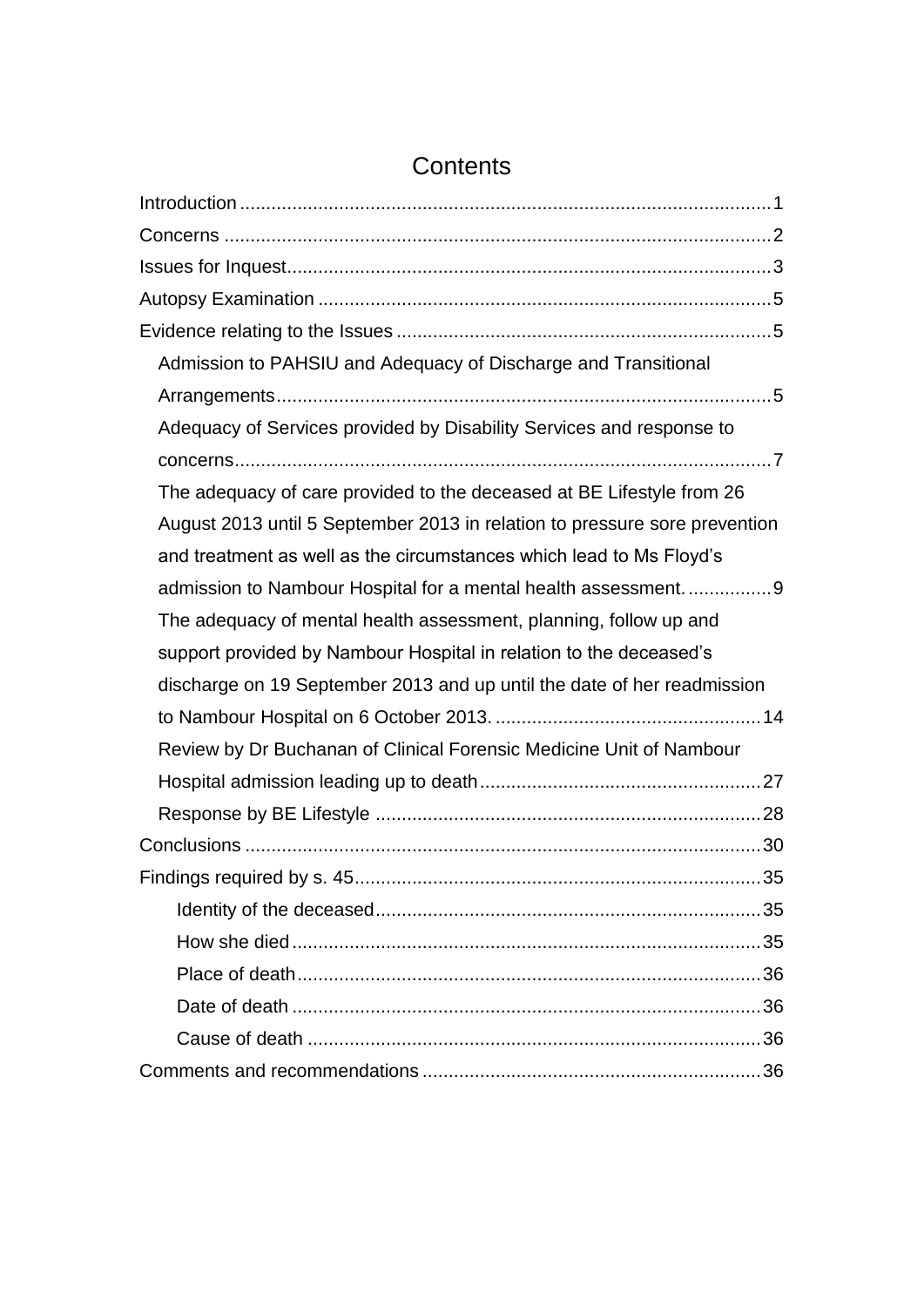## <span id="page-2-0"></span>**Introduction**

- 1. Leah Elizabeth Floyd was born on 12 August 1965 and was 48 years of age at the time of her death on 10 October 2013 at the Nambour General Hospital.
- 2. On 8 August 2012, Ms Floyd suffered a fall from a balcony. She was said to be grossly intoxicated at the time. The fall resulted in tetraplegia associated with spinal fractures, for which she underwent operative procedures. She was then admitted to the Princess Alexandra Hospital Spinal Injuries Unit (PAHSIU) on 28 August 2012 and discharged from there almost a year later on 8 August 2013.
- 3. As a result of her long term hospitalisation, in July 2013 Ms Floyd developed pressure wounds on her elbows and sacrum. The sacral pressure wounds were noted to be healing before her discharge from the PAHSIU, although there were some pressure areas on her elbows at the time of discharge. She also suffered from ongoing depression and anxiety. It is important to acknowledge, that notwithstanding these conditions and her physical disability, Ms Floyd at all times after discharge had the mental capacity to make her own decisions about her finances and health needs.
- 4. Ms Floyd moved to Musgrave Drive, Yandina Creek to be supported by BE Lifestyle Ltd. BE Lifestyle is a community-based non-government organisation and provided a supported accommodation service with funding provided by the Department of Communities, Child Safety and Disability Services (Disability Services). BE Lifestyle did not provide nursing or medical care and arrangements were made for Ms Floyd to receive wound care and treatment from Blue Care Nursing Service.
- 5. Ms Floyd was in the care of BE Lifestyle from 26 August 2013 until she was taken to Nambour Hospital on 5 September 2013. BE Lifestyle raised concerns that Ms Floyd may have suicidal ideations and requested she undergo a psychiatric assessment. Ms Floyd was not consulted by BE Lifestyle or the referring GP about her transfer to hospital.
- 6. Although it was considered almost immediately that Ms Floyd was not suicidal or mentally unwell and could be discharged, Ms Floyd remained in Nambour Hospital for approximately two weeks. During this time she was reviewed on three occasions by a psychiatrist. The psychiatrist formed the view that whilst Ms Floyd possibly had borderline personality disorder, which can be associated with self-harm, as well as anxiety issues, her overall risk for suicide and self-harm was low and she did not otherwise require inpatient psychiatric care.
- 7. Ms Floyd was discharged from Nambour Hospital on 19 September 2013 and returned to the care of BE Lifestyle. BE Lifestyle had asked Disability Services for Ms Floyd to be placed elsewhere, as it was concerned it could not meet her physical and mental health care needs. Arrangements were being made by Disability Services to find alternative supportive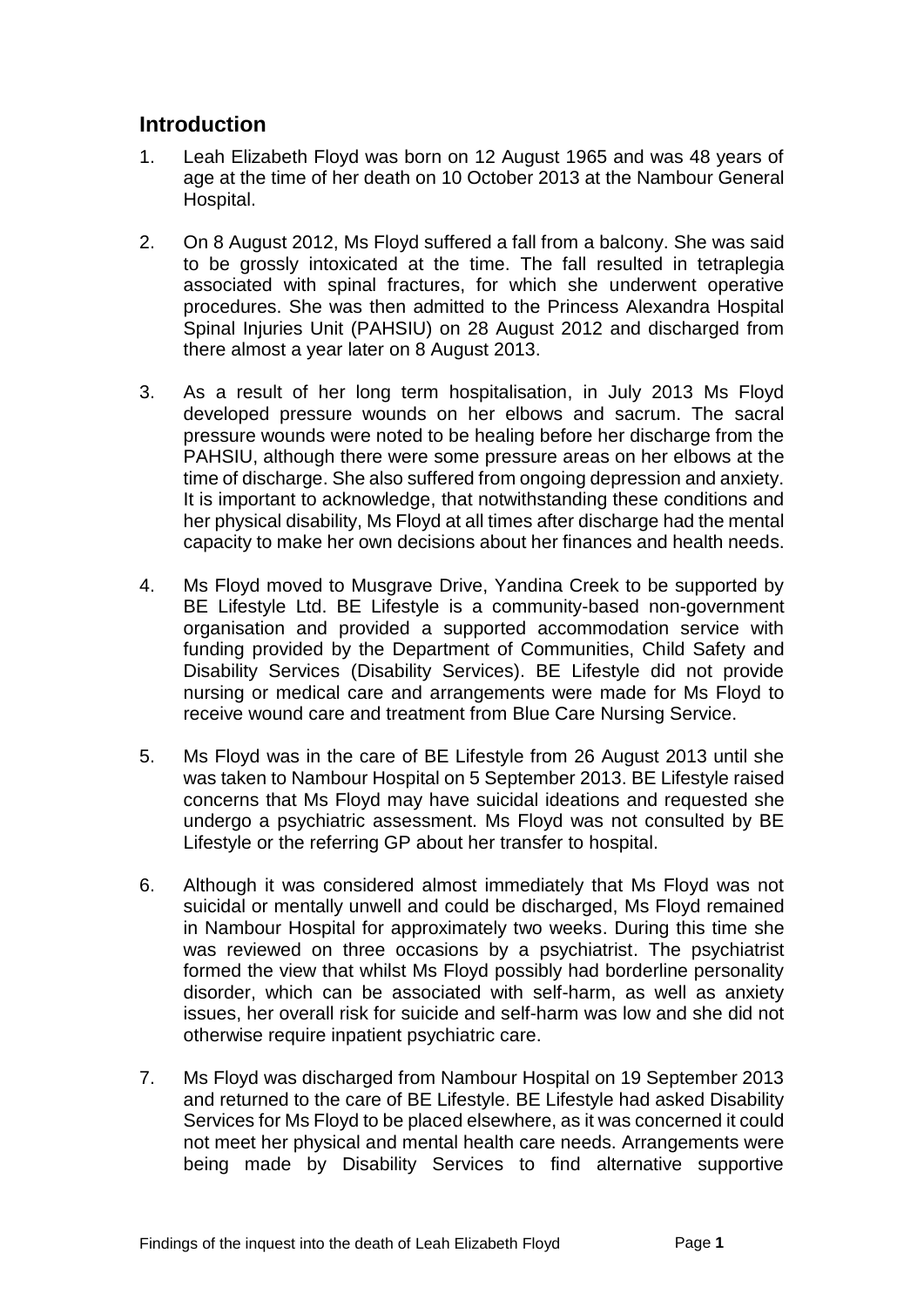accommodation and in the meantime Ms Floyd remained at BE Lifestyle. Her pressure areas continued to be monitored by Blue Care and nurses from the PAH Transitional Rehabilitation Program team also assisted.

- 8. Ms Floyd was admitted to Nambour Hospital on the 6 October 2013, with a short history of low fever and intermittent coughing. Ms Floyd had delayed agreeing to be admitted until after she had completed a prearranged contact meeting with her children. By that time it is apparent she was quite unwell. The sacral pressure area was noted to have progressed to a large ulcer and she had developed a urinary tract infection. On 7 October she had an episode of low blood pressure, the cause of which was unclear. Sepsis was considered to be the most likely cause even though she had been treated for the local and more generalised infections that had been noted.
- 9. Despite medical management Ms Floyd progressed to develop respiratory failure and died on 10 October 2013. Dr Jenkins of Nambour Hospital issued a cause of death certificate indicating respiratory failure due to the development of sepsis following from an infected sacral wound, with urinary tract infection and tetraplegia contributing factors.
- 10. Ms Floyd died having been in community care for a total of only 29 days. After her discharge from PAHSIU she received care and support from a number of government (Queensland Health and in particular the PAH Transitional Rehabilitation Program and Nambour Hospital and Disability Services) and non-government (BE Lifestyle, Blue Care and her GP) services.
- 11. Ms Floyd's death was reported to the Coroners Court as there was some concern about the specific wound care and that sepsis may have caused her death and/or that the management of the pressure ulcers may have contributed to this. As well, given the funding and accommodation arrangements, and Ms Floyd's physical disabilities, Ms Floyd's death met the criteria of a Death in Care.

#### <span id="page-3-0"></span>**Concerns**

- 12. Concerns were raised by Ms Floyd's mother, as well as BE Lifestyle, regarding the appropriateness of BE Lifestyle to meet Ms Floyd's complicated medical and mental health needs. There was concern expressed about Ms Floyd being discharged from the PAH and Nambour Hospitals to BE Lifestyle and a concern that there was a reliance on BE Lifestyle to provide medical care.
- 13. Ms Floyd's husband also expressed concern about the care that was provided at BE Lifestyle including pressure wound care and the decision to have Ms Floyd admitted to Nambour Hospital for a mental health assessment.
- 14. There was evidence that BE Lifestyle had made several approaches to Disability Services attempting to have Ms Floyd placed elsewhere,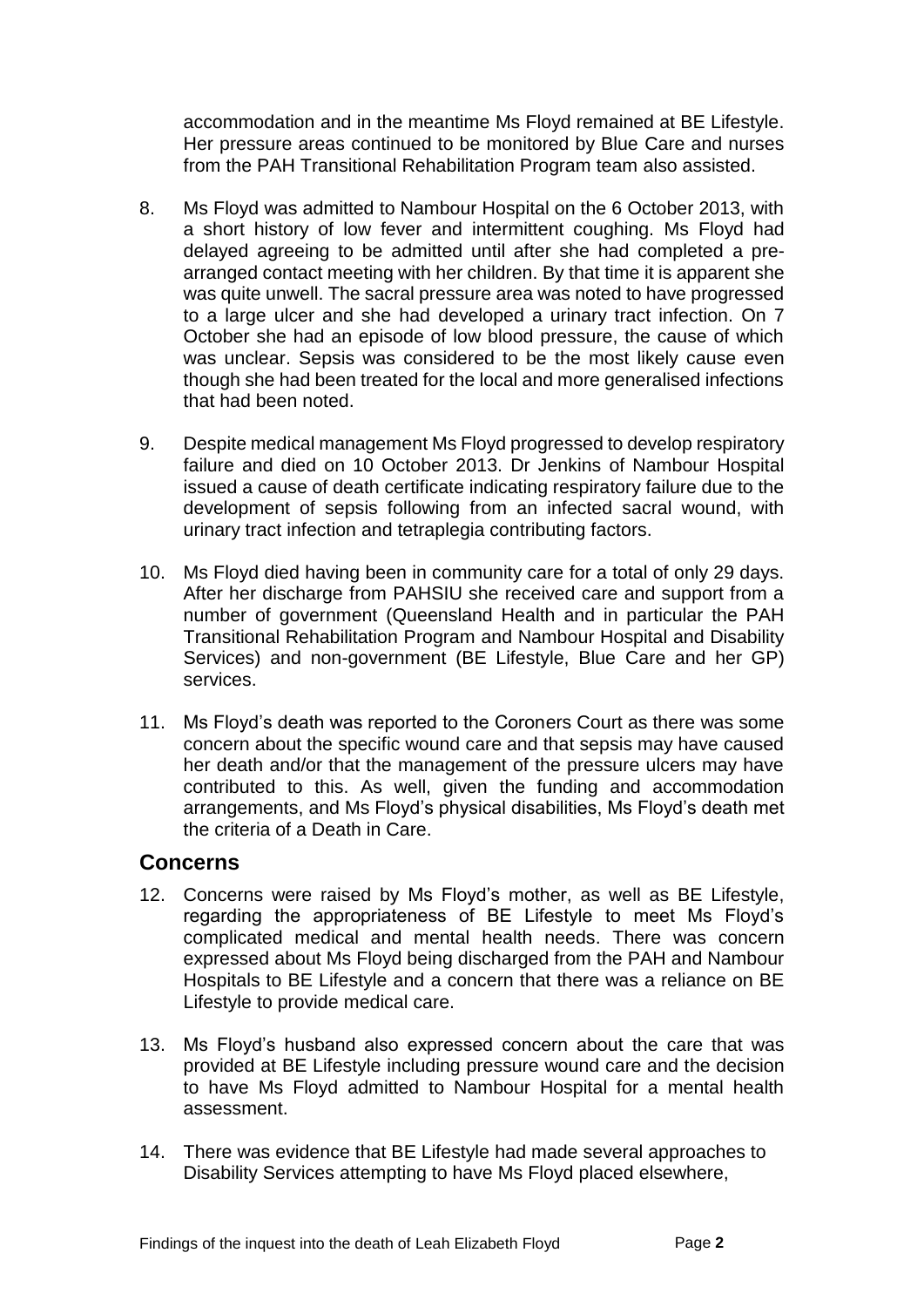stating they could not meet her care needs and that this was placing Ms Floyd, other residents, and staff at risk.

- 15. BE Lifestyle also raised concerns regarding Leah's alleged refusal to accept medical treatment, and raised whether that refusal was made in order to end her own life.
- 16. It became evident that there was a complicated relationship between Ms Floyd and some family members and confusion on the part of BE Lifestyle as to the rights of patients to determine their own health needs when they had capacity.

### <span id="page-4-0"></span>**Issues for inquest**

- 17. A decision was made to hold an inquest. The *Coroners Act 2003* requires an inquest to be held when there is a death in care, in circumstances that raise issues about the deceased person's care. A death in care includes the death of a person with a disability who, at the time of their death, was receiving government funded disability accommodation services.
- 18. At a pre-inquest hearing held on 17 March 2016 the following issues were determined, as well as witnesses to be called:
	- i. The findings required by section 45 (2) of the *Coroners Act 2003*; namely the identity of the deceased, when, where and how she died and what caused her death.
	- ii. The circumstances leading up to the death.
	- iii. The adequacy and appropriateness of the health, disability and supported accommodation services provided to the deceased; in particular:
		- a) The adequacy of mental health assessment, planning, follow up and support provided by Nambour Hospital in relation to the deceased's discharge on 19 September 2013 and up until the date of her readmission to Nambour Hospital on 6 October 2013.
		- b) Whether the Department of Communities, Child Safety and Disability Services responded appropriately to concerns about the deceased's mental and physical wellbeing during her time at BE Lifestyle from 19 September 2013 to 6 October 2013, and the appropriateness of its assessments regarding whether the deceased's needs were able to be met by this service.
		- c) The adequacy of care provided to the deceased at BE Lifestyle from 19 September 2013 to 6 October 2013 particularly in relation to pressure sore prevention and treatment.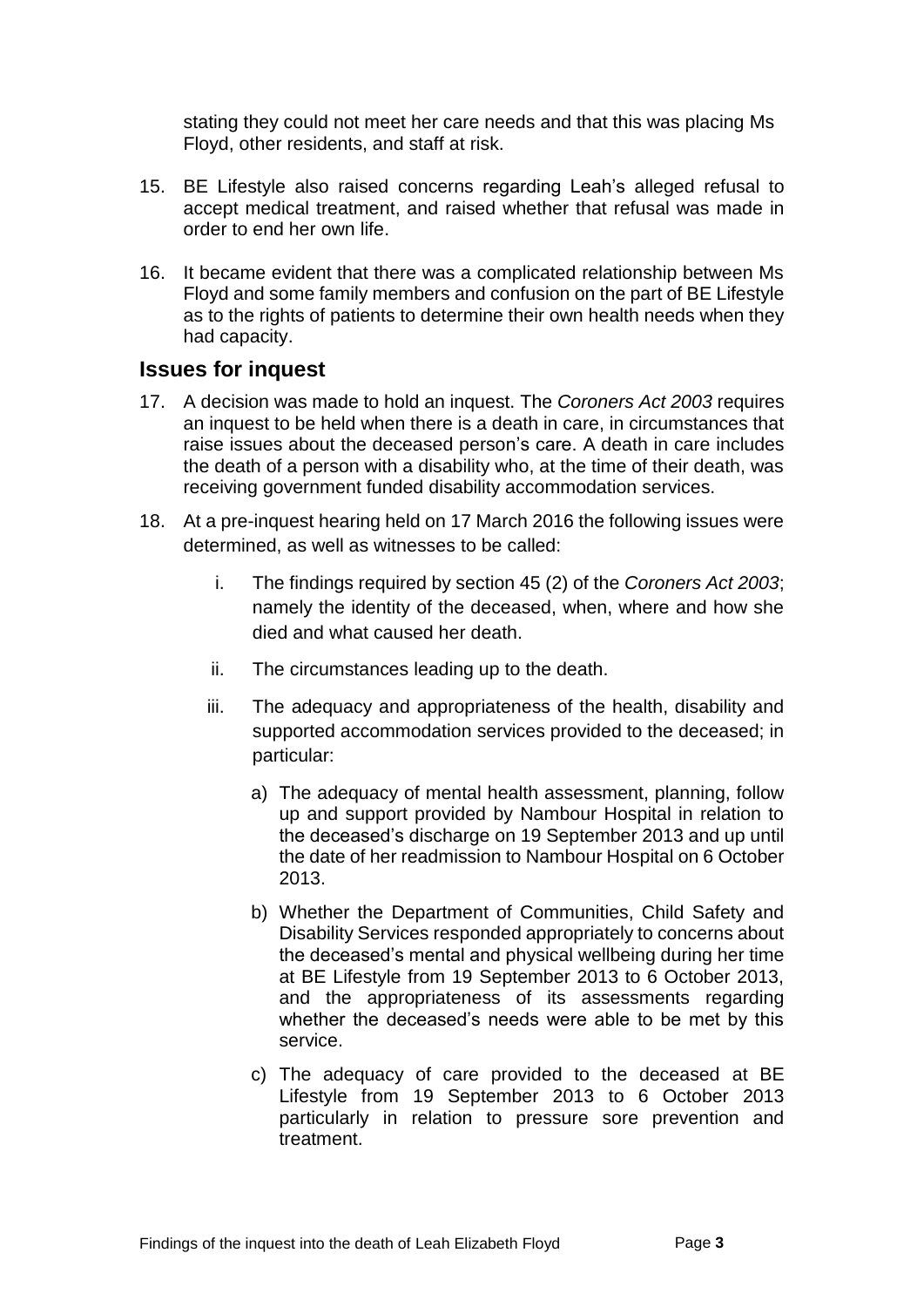d) During the course of the inquest it also became apparent that there were two added issues to be considered. The first related to the adequacy of the discharge planning and transitional arrangements put in place by Princess Alexandra Hospital Spinal Injuries Unit. The second related to the adequacy of care provided to the deceased at BE Lifestyle from 26 August 2013 until 5 September 2013 in relation to pressure sore prevention and treatment as well as the circumstances which lead to Ms Floyd's admission to Nambour Hospital for a mental health assessment.

#### **List of Witnesses Called**

- CN Sharon Mortensen, Transitional Rehabilitation Program, Queensland Spinal Cord Injuries Service
- Ms Margo Coffey, Occupational Therapist, Transitional Rehabilitation Program, Queensland Spinal Cord Injuries Service
- Ms Sue Booth, Social Worker, Transitional Rehabilitation Program, Queensland Spinal Cord Injuries Service
- Mr Khanh Nguyen, Transitional Rehabilitation Program, Queensland Spinal Cord Injuries Service
- Ms Debra Holton, Carer
- Ms Sarah Frost-Foster, Carer
- Ms Melissa Dyke, Carer
- Ms Angel Prasad, Carer
- Ms Kerry-Anne Cooke, Carer
- Ms Melissa Thomsen, DSQ
- Mr Michael Packman, Support Worker/Service Advisor, DSQ
- RN Charmaine Rawlings, Blue Care Nursing Service
- RN Joanne Martin, Blue Care Nursing Service
- Ms N Gessel, Carer
- RN Wendy Maidwell, Blue Care Nursing Service
- Ms Karleigh Kwapil, Psychologist, PAH
- RN Wendy Tunnicliffe, Blue Care
- Ms Michelle Smith, Service Manager, Blue Care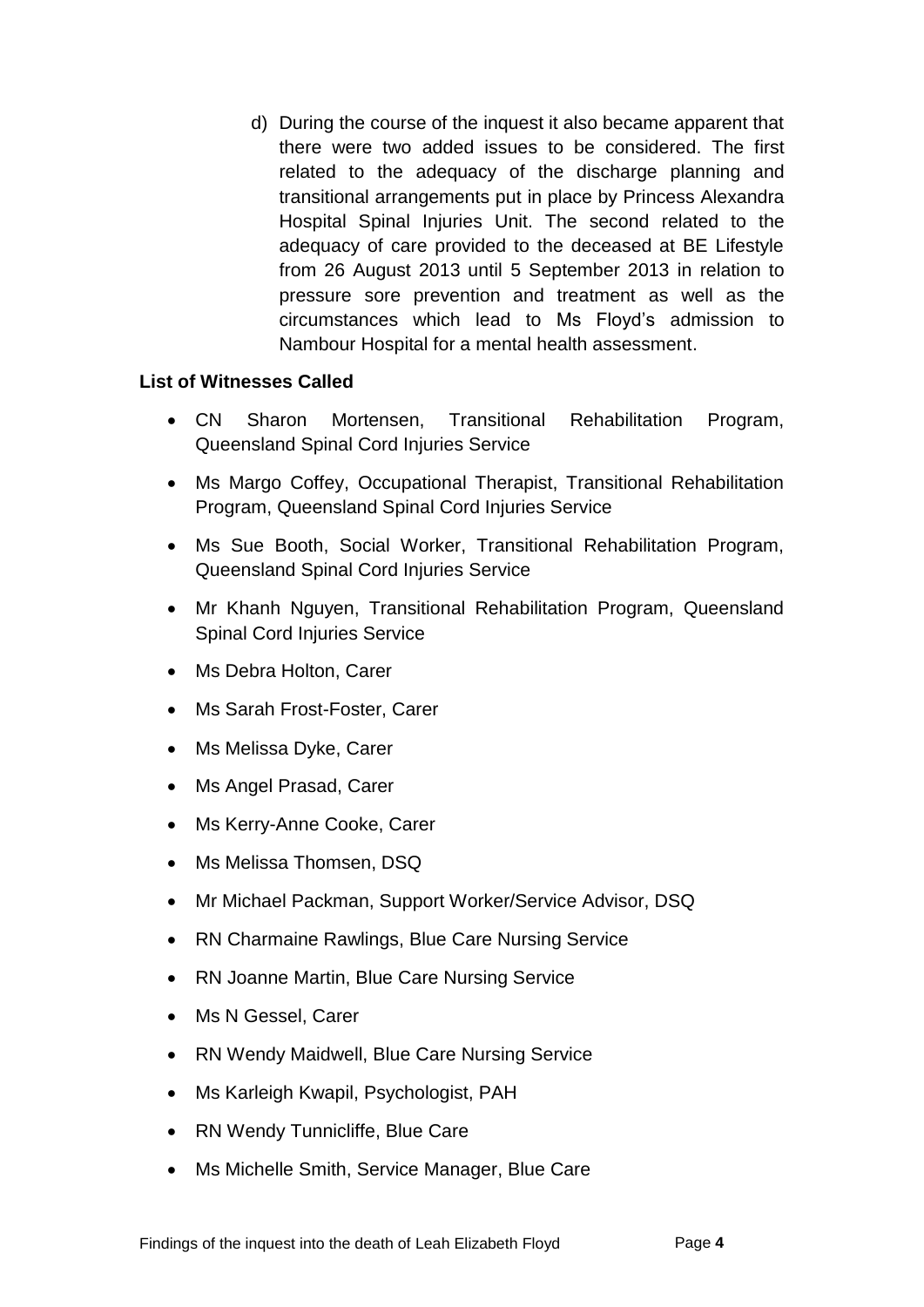- Dr Karen Sander, GP
- Ms Stephanie Smith, Carer, BE Lifestyle
- Ms Andrea Messer, Carer, BE Lifestyle
- Ms Belinda Wardlaw, Managing Director, BE Lifestyle
- Dr Anar Taumanova, Psychiatrist, Nambour Hospital
- Ms Allison De Tina, Clinical Nurse, Clinical Forensic Medicine Unit (CFMU)
- Dr Don Buchanan, CFMU

## <span id="page-6-0"></span>**Autopsy examination**

- 19. An autopsy was conducted on 17 October 2013 by Professor Peter Ellis, forensic pathologist. This confirmed the presence of skin ulcers with clean margins. Microscopic examination confirmed some inflammation of the lungs but no full-blown pneumonia. There was some microscopic evidence to suggest an earlier episode of global hypoxia (in which blood pressure and blood oxygenation may have dropped temporarily).
- 20. Toxicological testing showed benzodiazepine tranquilisers (diazepam and temazepam) as well as the antidepressant sertraline and the pain killer oxycodone. As all were detected at levels considered to be therapeutic, it is unlikely that they specifically contributed to death in the opinion of the forensic pathologist undertaking the post-mortem examination.
- 21. In his view, it appears likely that death was ultimately due to a septic event, although in the absence of positive culture results this is difficult to prove. It is not uncommon that post-mortem blood and tissue cultures are noncontributory as it is almost inevitable that patients in hospital suffering from infections are also being treated with antimicrobial medication, which has the effect of causing culture results to be frequently negative.
- 22. On the basis of autopsy examination including toxicology, microbiology, review of medical records (including summarisation by a Clinical Forensic physician as well as police information), it was the pathologist's opinion that death was due to sepsis following pulmonary and cutaneous infections. Other contributing factors were a recent urinary tract infection and tetraplegia, which had been present for some period.

## <span id="page-6-1"></span>**Evidence relating to the Issues**

#### <span id="page-6-2"></span>*Admission to PAHSIU and Adequacy of Discharge and Transitional Arrangements*

23. The care and treatment provided to Ms Floyd at PAH was not considered to be a central issue for the investigation and inquest, but there were some matters raised about the discharge process and whether Ms Floyd was discharged too early. I can deal with these issues in short fashion.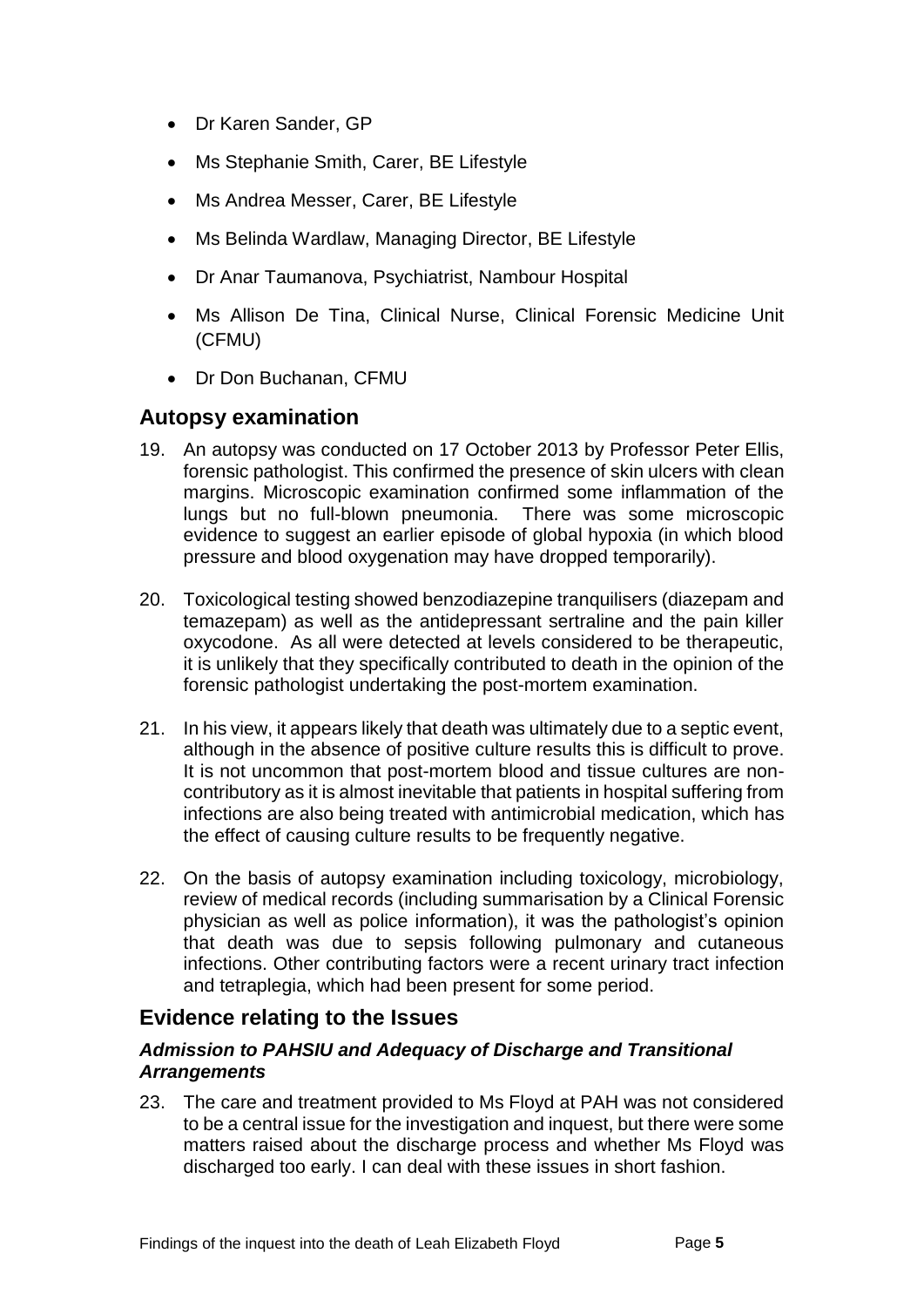- 24. Dr Buchanan of the Clinical Forensic Medicine Unit provided a useful summary of her care and treatment up to her discharge in his report. He noted Ms Floyd was a 48 year old woman who was admitted to PAH on 8 August 2012 with spinal fractures following a fall from a first floor balcony. She also sustained a screwdriver laceration to the left wrist, and it was considered the fall may have been a suicide attempt on a background of gross intoxication and alcohol abuse marital discord, panic disorder and prior post-partum depressive disorder. The injuries caused tetraplegia. She underwent operative procedures to stabilise the spinal fractures with a halo.
- 25. Ms Floyd was admitted to the PAH Spinal Injuries Unit (PAHSIU) on 26 August 2012 for rehabilitation and she was discharged on 23 August 2013.
- 26. Ms Floyd had episodes of shortness of breath in November 2012 with no evidence of pulmonary embolus. This was considered to be due to mucus plugging in the bronchial tubes. She had poor respiratory drive due to her tetraplegia. A chest x-ray demonstrated right and left lower lobe collapse and antibiotics were commenced. She developed a urine infection in September 2012 and MRSA was grown from the catheter site in November 2012. She was treated for her psychiatric conditions.
- 27. While at PAH Ms Floyd developed pressure areas on the sacrum (tailbone/base of spine) on 5 July 2013 and a grade 2 pressure area on the left buttock on 25 July. The buttock sores were noted to be healing well on 8 August 2013. Pressure areas on the elbows were noted to be long standing with the right elbow sore oozing with mild cellulitis on 23 August and she was prescribed an oral antibiotic for two weeks.
- 28. On 22 August 2013 the PAHSIU sent Andrea Messer at BE Lifestyle the Physiotherapy, Nursing, Occupational Therapy and Social Work discharge summaries.
- 29. The PAH medical discharge summary was sent on 23 August 2013 to BE Lifestyle, and a GP, Dr Sander. This advised that Ms Floyd required nutritional intervention to improve weight gain and wound healing. It was noted that she had relatively inadequate oral intake due to her condition, a long hospital admission, episodes of anxiety, and increased needs due to pressure sores and infections. It was recommended that she have high protein high energy meals and a nutritional supplement and further it was recommended that ongoing dietetic input after discharge from hospital be provided.
- 30. The discharge summary noted that the hospital was waiting confirmation from Blue Care Nambour regarding her eligibility for dietetic input from their service. Otherwise it was suggested that care planning for subsidised Medicare visits to a local private dietician be initiated. The doctor writing the discharge summary stated that he/she would confirm the follow up plan and notify BE Lifestyle and the GP of the outcome. This latter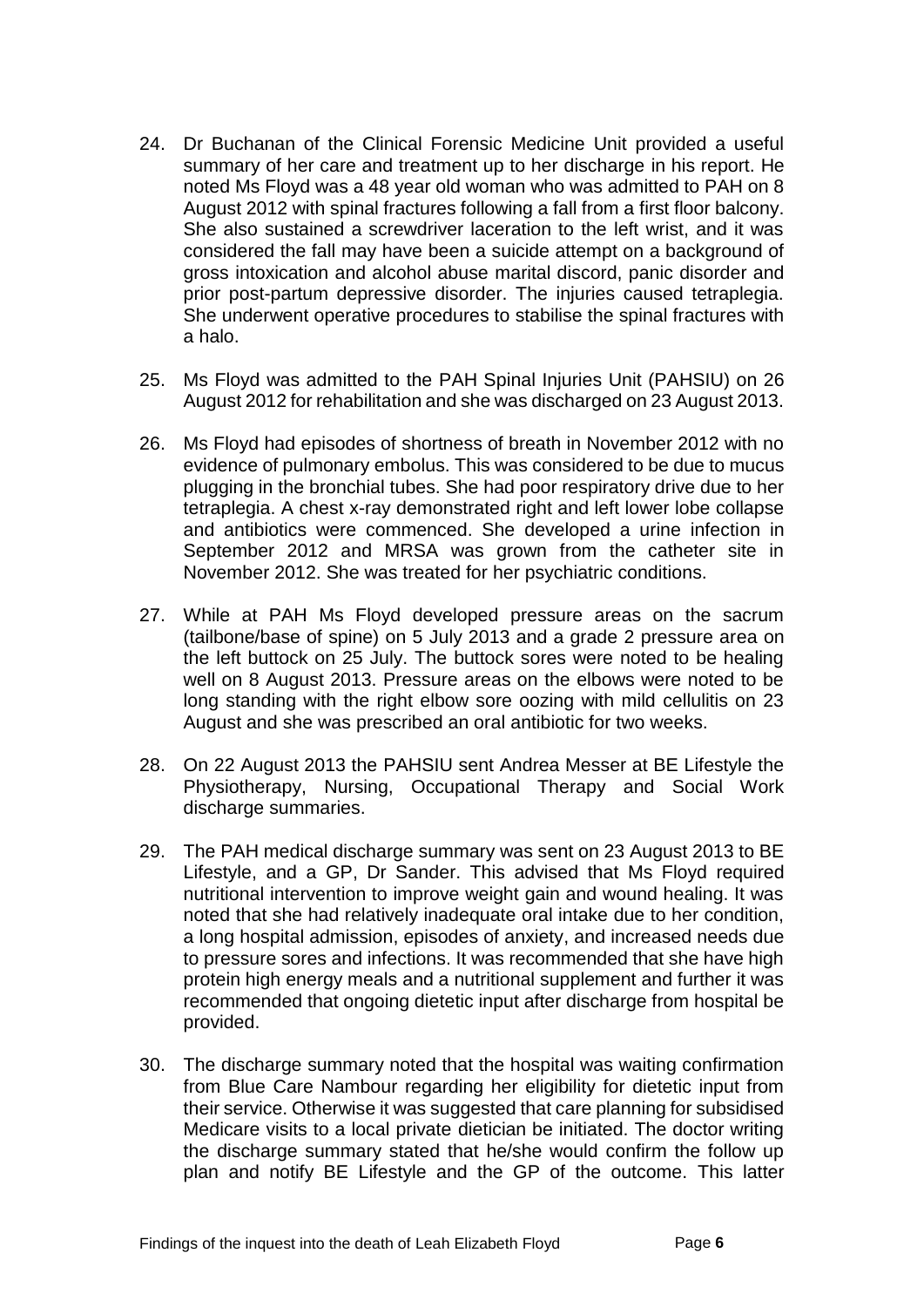suggestion did not appear to have been followed up, but otherwise it is apparent the discharge process was very comprehensive. Skin care was referred to. There was some suggestion expressed by BE Lifestyle and family that it was too early to discharge Ms Floyd in the presence of her pressure wounds. After considering the evidence I am satisfied that Ms Floyd, after such an extensive period in hospital was appropriately discharged and transitional arrangements were adequately put in place. The evidence from a number of witnesses supported a conclusion the pressure wounds could be managed in the community.

- 31. A comprehensive Clinical Psychology report was sent by Ms Karleigh Kwapil to both Ms Floyd's GP, Dr Sanders, and to the Transitional Rehabilitation Program (TRP) team. The plan was for ongoing review by Ms Floyd's GP and community mental health follow up. Contact was made by the TRP with the Sunshine Coast Community Mental Health Team on 29 August 2013.
- 32. The inquest heard from the various members of the TRP, which consisted of nursing, social work, occupational therapy, physiotherapy input and clinical psychology input from Ms Kwapil. The full team of the TRP visited on 27 August 2013 and discussed skin care management,
- 33. Clinical Nurse Sharon Mortensen was actively involved in Ms Floyd's care particularly after the discharge from Nambour Hospital as Ms Floyd was expressing some distrust with the care received at BE Lifestyle. She attended on 2 October to reinsert a catheter and assisted Blue Care in redressing the pressure sores and agreed to attend once a week to attend to dressings whilst Blue Care attended twice weekly.
- 34. Social Worker Sue Booth also undertook regular social work assessments and interventions and attended at the home with other members of the TRP team on 19 September and on 26 September as well as with Mr Packman from Disability Services.
- 35. In relation to wound prevention the physiotherapist, Khanh Nguyen and occupational therapist, Margo Coffey attended on 2 October and trialled positioning of Ms Floyd on her side and then provided a step-by-step information sheet for BE Lifestyle staff.
- 36. It is not intended to refer to the evidence of the TRP members in detail. It is abundantly clear to me the TRP provided an excellent support program for Ms Floyd and I was very impressed with the various team members' caring and professionalism and the proactive manner in which they supported Ms Floyd after discharge.

#### <span id="page-8-0"></span>*Adequacy of Services provided by Disability Services and response to concerns*

37. This issue can also be disposed of relatively simply. Disability Services funded Ms Floyd so that she could access accommodation support and services within the community. She was allocated the upper limit of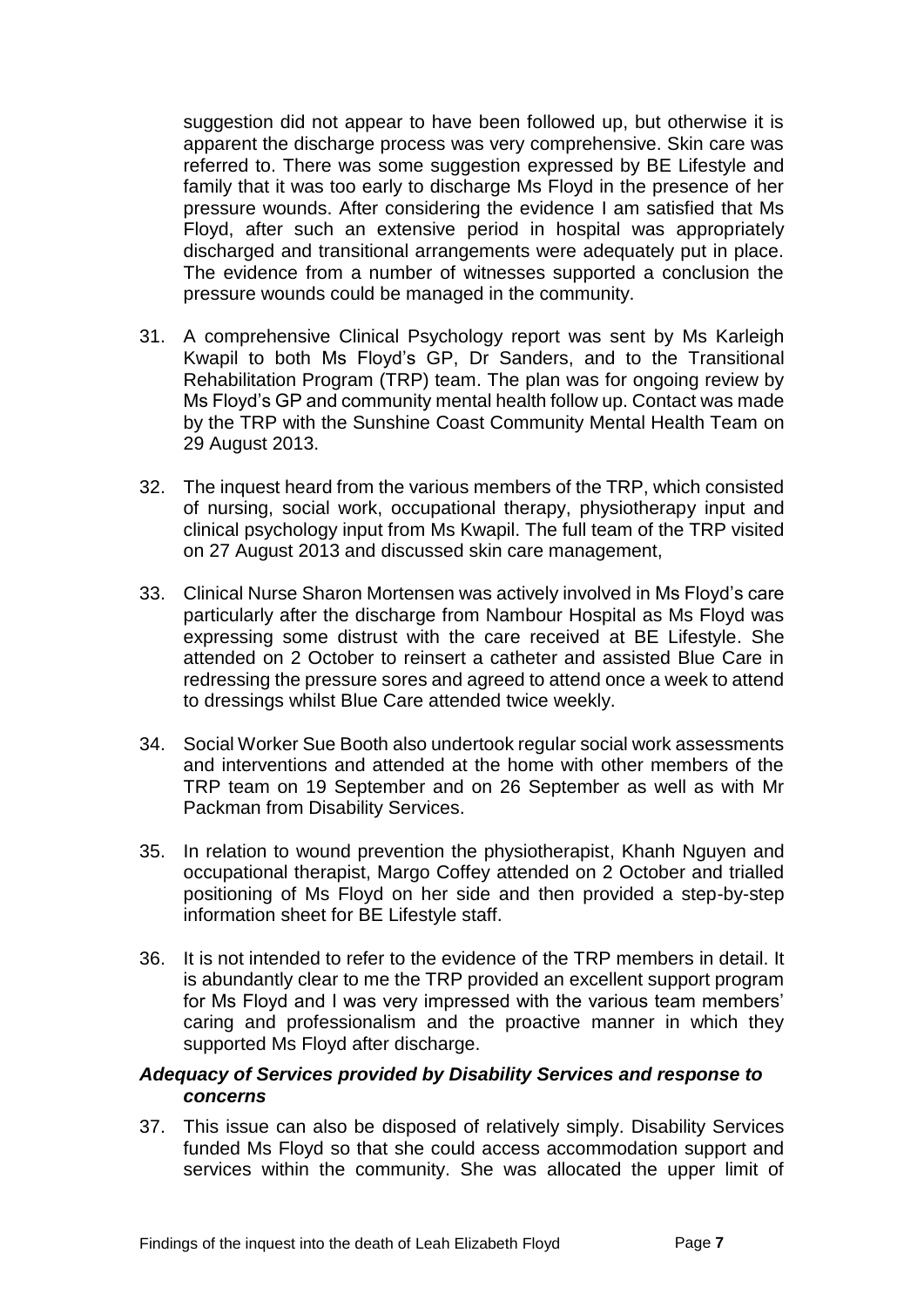funding of \$158,421 per year and with this she was able to decide how to utilise the funding. She chose to receive accommodation support and services through BE Lifestyle, a non-government organisation.

- 38. BE Lifestyle Connections was approved by Disability Services in 2008 to provide in-home accommodation support, flexible respite, group home accommodation and other programs. It was owned and operated by Belinda Wardlaw. BE Lifestyle supported a number of individuals with departmental funding and also supported a number of privately funded individuals across four approved outlets in the Sunshine Coast region.
- 39. The process for approval and certification of BE Lifestyle was not an issue considered by the investigation but I was advised and accept that this includes a third-party certification process which assesses the service provider against the Disability Services *Human Service Quality Standards.*
- 40. Melissa Thomsen was the team leader for the North Coast region Service Access Team. It is evident that her main involvement commenced in early September 2013 when she was advised that BE Lifestyle had concerns regarding their capacity to provide care to Ms Floyd. Her statements to the investigation and her evidence details the considerable proactive efforts made on her part to address the various issues that arose over the period after Ms Floyd went into Nambour Hospital. Ms Thomsen commenced looking for alternative accommodation options for Ms Floyd and was involved in extensive discussions with Ms Wardlaw about options and support that may have been available.
- 41. It is evident from Ms Thomsen's statement that throughout this period Ms Wardlaw maintained that Ms Floyd had significant mental health issues and believed she did not have capacity to make her own decisions. This was despite the advice from PAH and Nambour that Ms Floyd had no cognitive impairment and had full decision making capacity. Ms Wardlaw maintained she needed to have her staff trained to deal with these issues.
- 42. Ms Thomsen was also involved in a telelink call on 18 September 2013 where the arrangements for her discharge from Nambour Hospital were discussed. Following this conference she allocated Michael Packman to work with Ms Floyd to ascertain her disability support needs and discuss if she wanted alternative accommodation. He also became a point of contact for all stake holders.
- 43. Ms Thomsen became aware on 19 September 2013 of the list of 10 rules which will be referred to later in this decision, but she clearly communicated to BE Lifestyle that she considered these incorporated restrictive practices, which disregarded Ms Floyd's human rights and decision making capacity.
- 44. Mr Packman was diligent in his attendance on Ms Floyd over the next few weeks and was an important support and advocate for her. He visited her almost daily.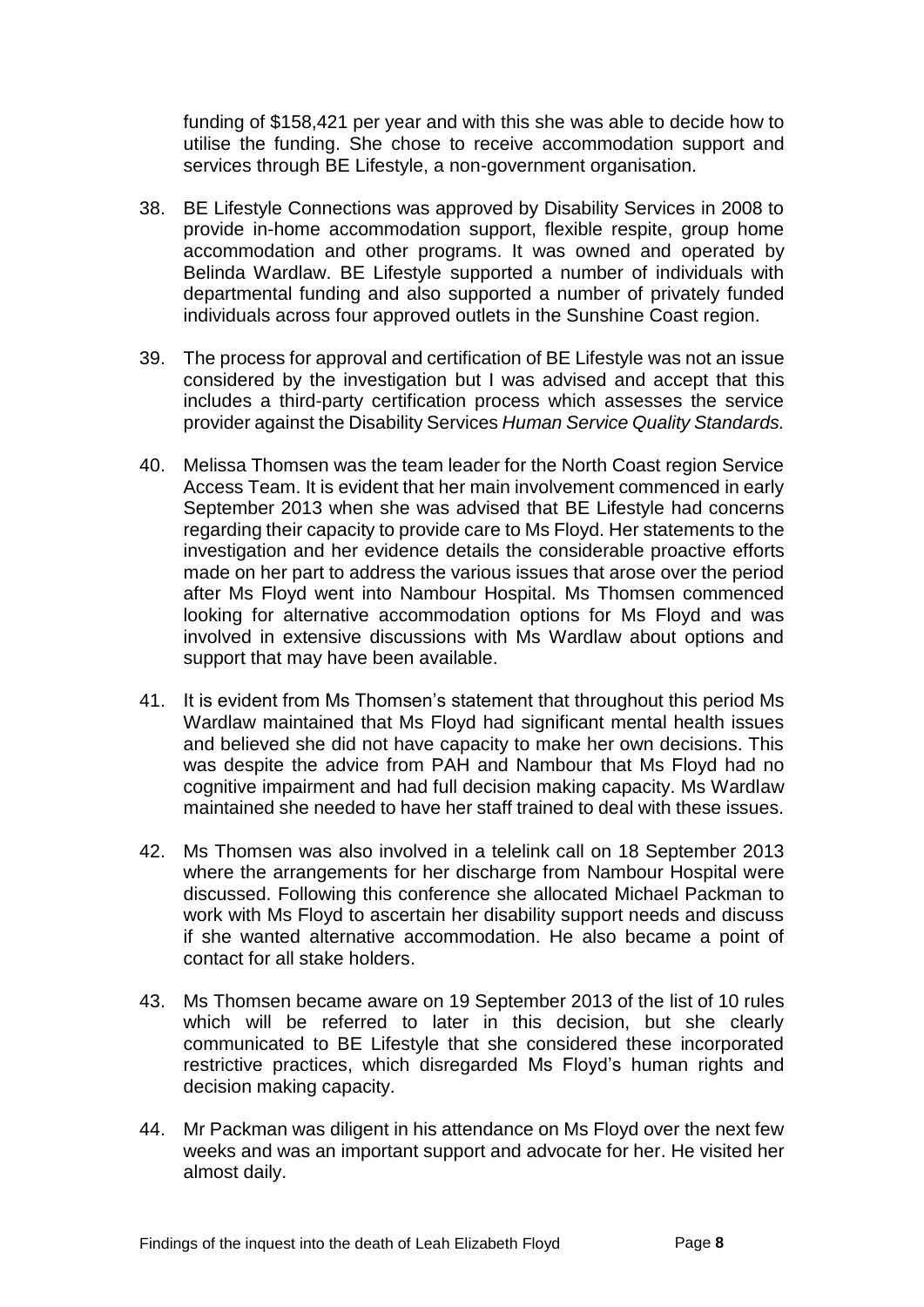- 45. Despite the difficulties described by both workers in being able to readily find suitable accommodation for people with the level of physical disability of Ms Floyd, it is significant that alternative accommodation had been found and was waiting approval by Ms Floyd. Unfortunately she died before this could be progressed.
- 46. Ms Floyd was also assisted by Mr Packman in completing a formal complaint to Disability Services concerning her treatment and care at BE Lifestyle. This complaint was investigated by Ms Bernadette Owens and the investigation continued after the death of Ms Floyd. During the course of the complaint process further complaints/information were received from staff members of BE Lifestyle.
- 47. The complaint was finalised effective on 1 August 2014. Six service improvement recommendations were made and these recommendations were implemented to the satisfaction of Disability Services.
- 48. The documents provided to the coronial investigation in respect to the complaint process and investigation by Disability Services was comprehensive. It was noted that a finding was made that Ms Floyd had lost confidence in the management of BE Lifestyle. This occurred following Ms Wardlaw's request to Dr Sander for a mental health assessment at Nambour Hospital and Ms Wardlaw's requests for Ms Floyd to be hospitalised. In particular there was a finding that BE Lifestyle did not respect Ms Floyd's decision making capacity and her individual needs were not addressed and responded to appropriately.
- 49. I am satisfied Disability Services appropriately responded to Ms Floyd's concerns and needs. BE Lifestyle was certified to be able to provide services and care to a person with Ms Floyd's complex needs. When it became apparent Ms Floyd had lost trust in the management of BE Lifestyle, Disability Services acted expeditiously to find alternative accommodation.

#### <span id="page-10-0"></span>*The adequacy of care provided to the deceased at BE Lifestyle from 26 August 2013 until 5 September 2013 in relation to pressure sore prevention and treatment as well as the circumstances which lead to Ms Floyd's admission to Nambour Hospital for a mental health assessment.*

- 50. This issue will need to be considered in more detail as there are a number of contentious allegations concerning Ms Floyd's alleged attempt at suicide; alleged refusal to allow medical treatment for her conditions; her mental health as well as pressure sore management.
- 51. At the time of discharge from PAH in August 2013 there were a number of pressure sores to both elbows and a discolouration to her lower back that required monitoring to ensure they did not develop into pressure sores. The Blue Care documentation has a letter from the PAH spinal nurses to Blue Care dated 19 August 2013 which states inter alia that her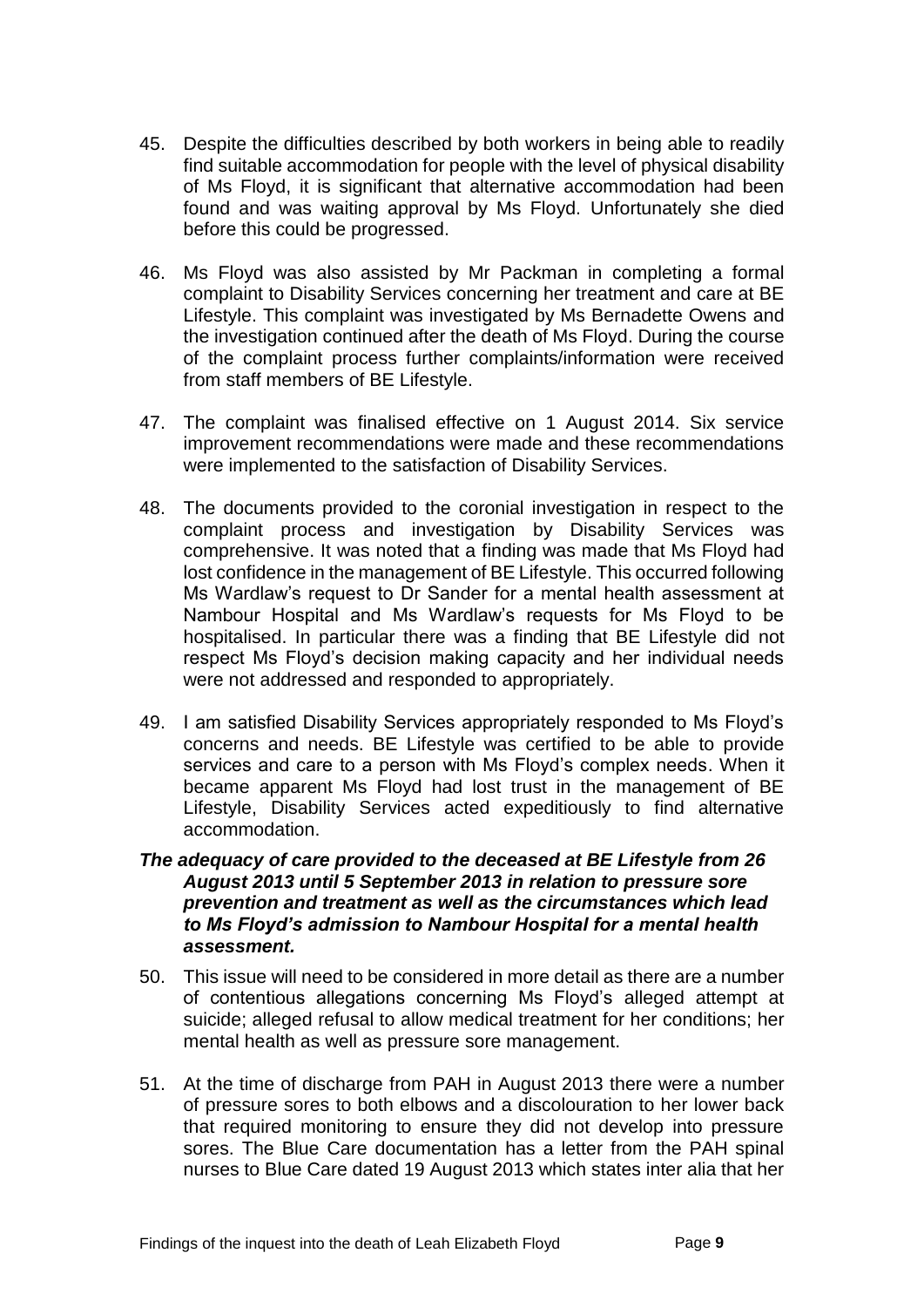sacral pressure sore had resolved but which is complicated by her inability to lie on her side due to shoulder and neck pain. The letter stated that Ms Floyd had been discharged from PAH with pressure areas on both elbows that needed daily dressings. She had padded arm splints that were to be worn when in bed. She was discharged from PAH with a special mattress. It was advised that her carers check her skin before she got out of bed and when she returned to bed. She was also noted to have bouts of low blood pressure.

- 52. There was considerable reference through the evidence to the grading of pressure sores. This is important for decisions as to management and prevention. This is generally attended to by nursing staff. In this case I was assisted by a review of the nursing and home care given, by Clinical Nurse Consultant Allison De Tina from the Clinical Forensic Medicine Unit.
- 53. CN De Tina stated in her evidence that because of Ms Floyd's spinal injury she was at risk of ongoing skin complications. Pressure wounds are caused by pressure, shear or friction and usually form on areas with bony prominence such as heels, elbows and sacrum. It was essential that preventative strategies and ongoing daily skin cares were in place to prevent her wound breaking down even further. Such strategies included regular wound reviews and dressing changes, regular repositioning on bed or in her wheelchair and the use of a pressure relieving mattress. To ensure effectiveness of such strategies it was imperative that documentation was made outlining compliance. Good nutrition assists in prevention. Ms Floyd continued to smoke which increased her vulnerability.
- 54. Blue Care nurses were all considered competent to grade pressure areas. There are four stages with Stage 1 being the least worrying and Stage 4 involving deep sores reaching into muscle and possibly bone. If pressure sores progress there can be serious complications involving the bone (osteomyelitis) or blood (sepsis).Sometimes the wounds are unstageable because the base of the sore is covered by tissue and pus and cannot be seen. Blue Care Nurse Wendy Maidwell had specialised training in skin/wound management and provided a general description of the grading of pressure sores, which can be usefully adopted as follows:
	- a. Grade 1 Intact skin with observable changes including areas of persistent redness.
	- b. Grade 2 Partial thickness skin loss involving epidermis and/or dermis.
	- c. Grade 3 Full thickness skin loss involving damage or necrosis of subcutaneous tissue that may extend down to underlying fascia.
	- d. Grade 4 Full thickness skin loss with extensive tissue destruction to muscle, bone. May have undermining or sinus formation.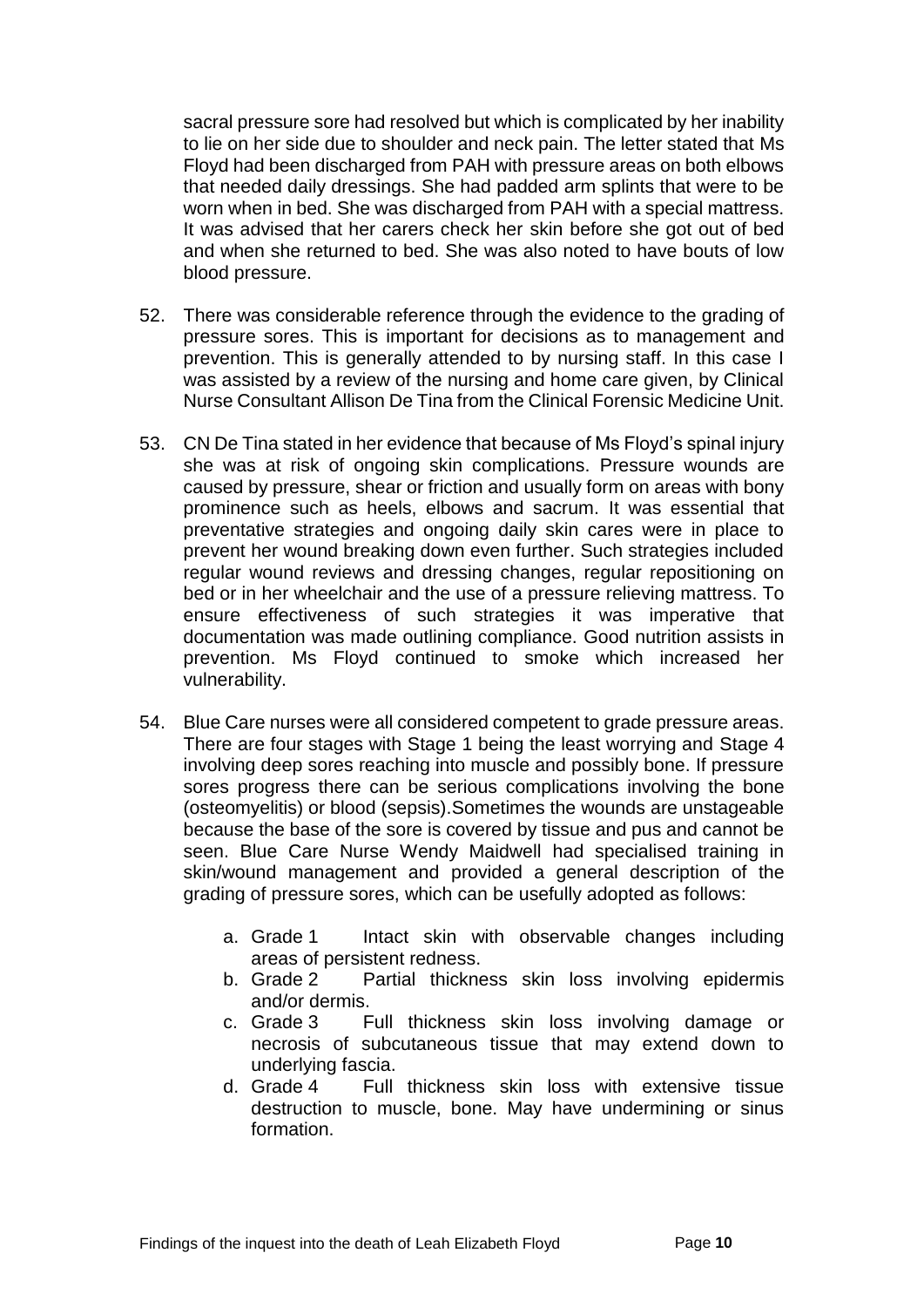- 55. In general, the main concerns where deterioration in her pressure wounds occurred was in the period after Ms Floyd returned to BE Lifestyle from Nambour Hospital. This period will be examined separately in this decision.
- 56. The wound care provided by BE Lifestyle and Blue Care in the first period from 26 August 2013 to 5 September 2013 could be considered to be adequate because during that period there was no significant deterioration in her wounds. Nonetheless there were a few instances where improvement was warranted and Blue Care acknowledged this.
- 57. Blue Care helpfully carried out an internal review of services provided to Ms Floyd and provided a report of Ms Michelle Smith, the Manager of Community Services for Brisbane South. She noted a number of areas where there could be improvement. Ms Smith stated that the Blue Care Governance Council have agreed to implement all recommendations.
- 58. Ms Smith noted the PAH referral to Blue Care was comprehensive and in particular noted a number of vulnerabilities including MRSA infection in pressure wounds and bladder; the need to provide IV antibiotics to treat previous infections; pain affecting the ability to change position; hydration and nutrition patterns; and the facility's ability to meet complex care needs. Ms Smith stated that these were not noted clearly for consideration in Blue Care documentation and subsequent visits and records did not indicate close monitoring of these factors.
- 59. Blue Care were also reviewing the development of relevant client information regarding best practice wound healing including identifying risk factors and lifestyle measures required to promote healing. A *Pressure Injury Prevention and Management Framework* was implemented in 2015 to assist core staff with best practice and the Blue Care's Community Management System has also been enhanced reducing the likelihood of missing important information. In this case Ms Smith identified a number of issues/risk factors contained in the PAH referral, which were not then referred to in the admission/assessment process conducted by nurses. It was noted that Ms Floyd was admitted to Nambour Hospital after Blue Care had attended on only three visits and that the admission/assessment process was expected to be ongoing and may take a number of visits to complete.
- 60. On 27 August it was recorded Ms Floyd had a panic attack at night due to overheating and her inability to remove the blankets. Staff were reminded of a fact sheet titled *Advice for Carers, Management of Panic Episodes following Spinal Cord Injury* that had been provided by the Spinal Cord Injury Transition Team at a handover to BE Lifestyle earlier on 27 August.
- 61. On 28 August she was heard to voice possible suicidal ideation. BE Lifestyle staff were assisting Ms Floyd to have a cigarette on the second storey deck and she allegedly made a comment *I cannot do this anymore if I could drive myself of this deck I would. I want to die.*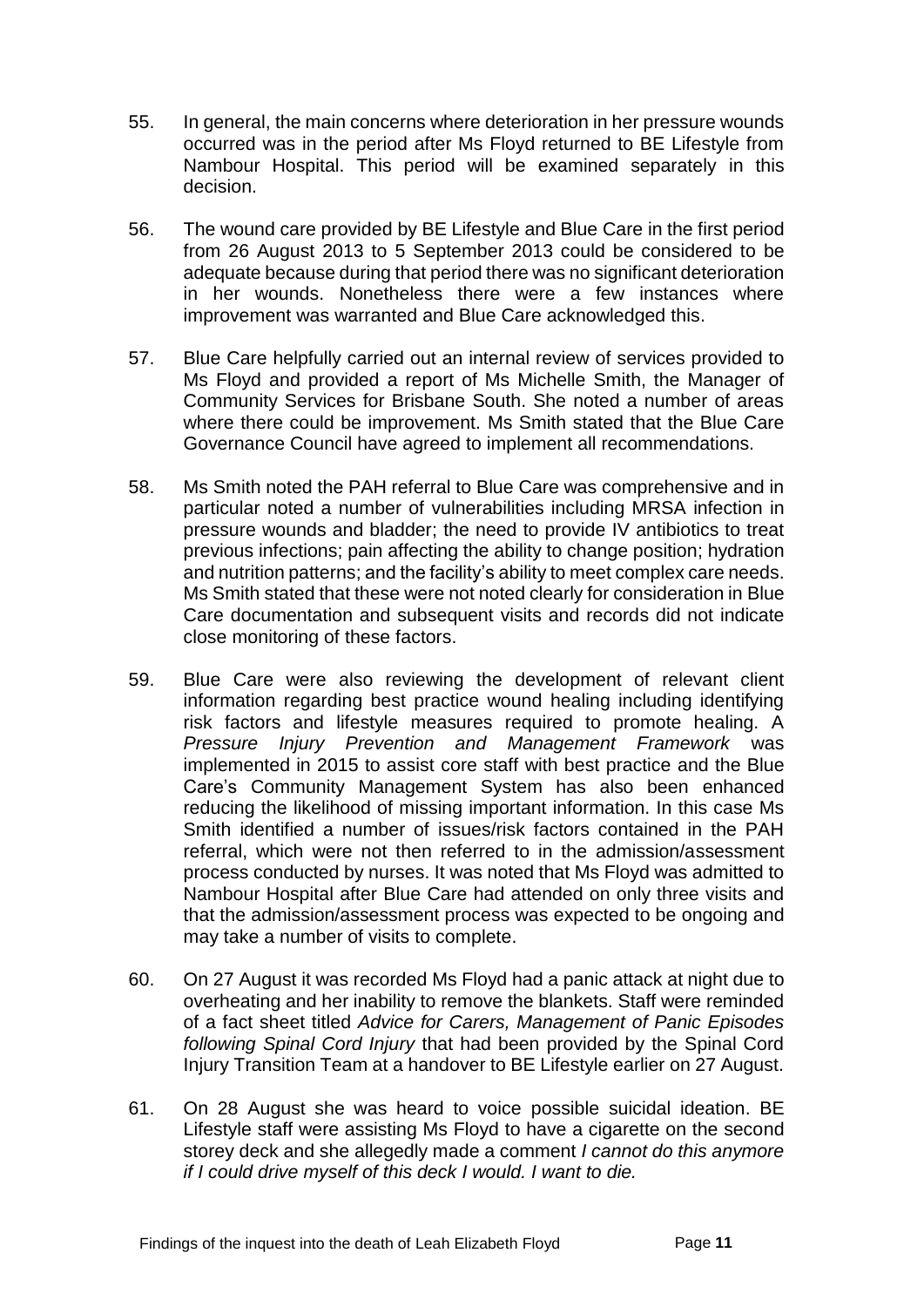- 62. Belinda Wardlaw contacted Dr Sander by telephone to request regular medication for Ms Floyd's anxiety attacks, regular analgesia and a referral for a mental health assessment.
- 63. On 31 August it was recorded there was an incident whereby Ms Floyd is reported to have driven her wheelchair onto the road. This incident was considered by Belinda Wardlaw as an attempted suicide. The incident was recorded as one in which Ms Floyd had allegedly driven off on her own in her wheelchair whilst the carer was in a newsagent and on their return *drove her wheelchair straight out in front of a four-wheel drive and was unaware of all the surrounding traffic.*
- 64. Ms Floyd's explanation, as recorded by Disability Services, was that her wheelchair had rolled back inadvertently into the path of a slow moving car in the car parking area and the vehicle stopped. She stated she had not realised she needed to keep so close to BE Lifestyle staff when she was out in the community as she had accessed the community independently for many months, even with her children without incident while in hospital. Similarly she told Ms Coffey she had been careless and Ms Booth explored the matter briefly and concluded it was not an attempted suicide but a near miss.
- 65. It is very evident that much was made about this incident and the incident on 28 August 2013 by Ms Wardlaw and the view that Ms Floyd was suicidal permeated and infected much of Ms Wardlaw's actions from then on. There was reported one other incident where it was suggested Ms Floyd had propelled herself onto the road outside the house, although no vehicles were involved. As well Ms Wardlaw spoke to Ms Floyd's mother who was appointed the attorney of Ms Floyd's Enduring Power of Attorney. Ms Wardlaw was given a history from the mother and this included some distressing information.
- 66. The particulars of that distressing information are the subject of a nonpublication order made by me, chiefly because Ms Floyd cannot defend herself and also to protect her reputation in the minds of her children. It is evident that there was a complex family history and dynamic and this is referred to in the PAH records. Ms Floyd was apparently distressed that some of this information was passed on through to other sources, and the information was inaccurate or simply untrue. Ms Wardlaw did not ask Ms Floyd about the substance or veracity of this information and agrees in hindsight she should have verified this information.
- 67. Ms Wardlaw appears to not have understood that the holder of an EPOA does not have authority to make decisions about a person's health affairs unless the person does not have capacity to make such decisions. To put this in the most favourable light for Ms Wardlaw it is apparent most of her clients did have difficulties with capacity due to such conditions as acquired brain injury and she seems to have put Ms Floyd in the same category. In fact in one file note of 3 October 2013 Ms Wardlaw states BE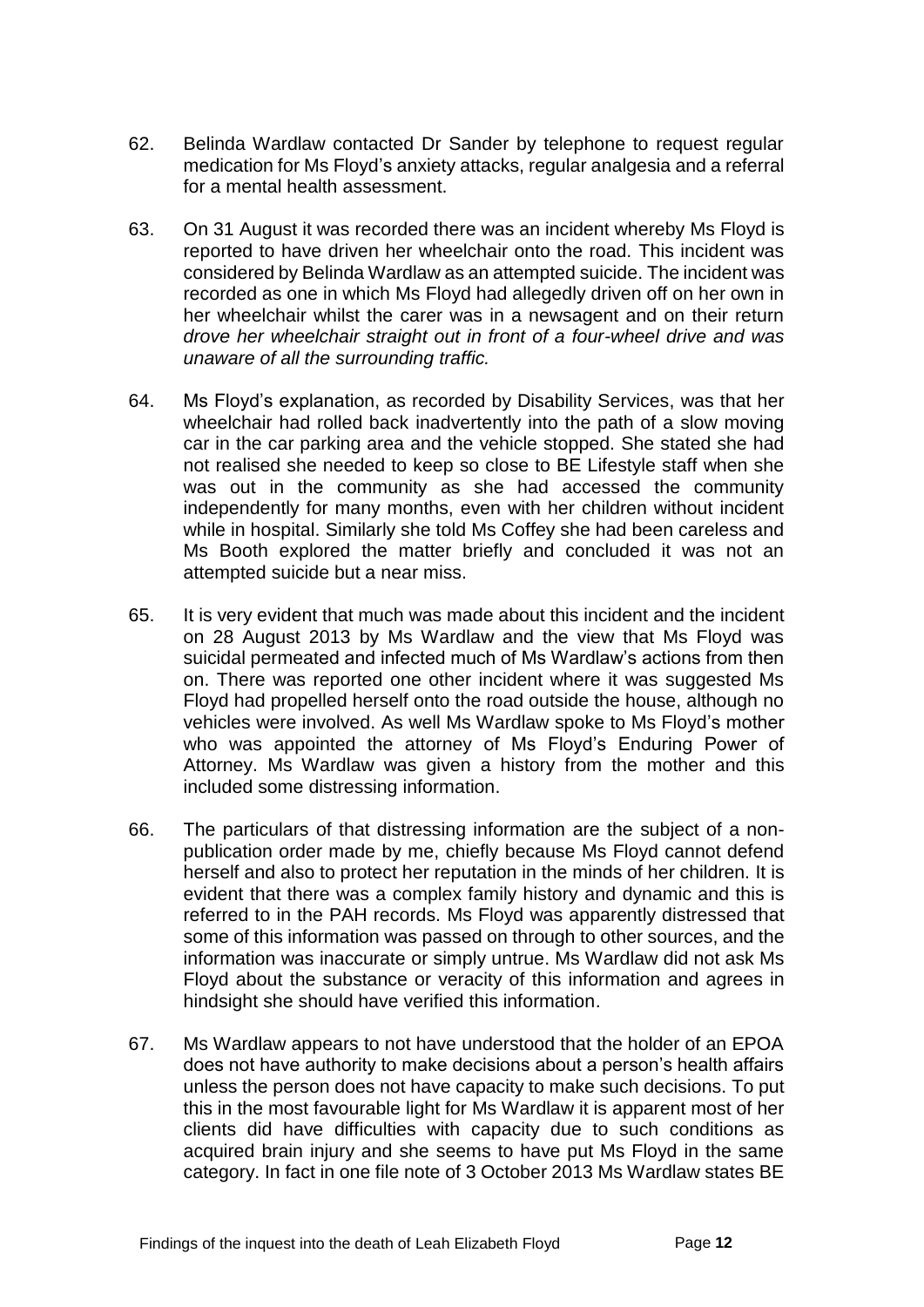Lifestyle was not used to working with people with capacity. As well, Ms Wardlaw is unlikely to have been aware of the difficult family dynamics and appears to have simply accepted the veracity of the history provided by the mother, when she should not have.

- 68. There were documented further panic attacks on 3, 4 and 5 September. As was noted by the TRP this condition is common for those who have suffered a spinal cord injury and they provided advice and factsheets to assist staff. Blue Care Nurse Joanne Martin attended on 3 September and found Ms Floyd in good spirits and cooperative and not refusing treatment. The sacral wound was a grade 2 and the worst wound was on the elbow.
- 69. On 4 September Ms Floyd attended Dr Sander for a scheduled appointment. At that time Dr Sander recorded the main problems were of severe anxiety and panic attacks, which were inadequately controlled by her current medication and severe pain in her neck also inadequately controlled by her current regime. Ms Floyd denied any issues with pressure areas at that time. Dr Sander reviewed her medications and instituted a new regime. There was no reference to suicidal ideation in the GP's notes.
- 70. On 5 September the TRP team visited and noted the wounds were improving and had no other concerns. The team expressed surprise in their statements provided as part of my investigation that Ms Floyd had been taken to Nambour Hospital later that day.
- 71. On 5 September BE Lifestyle file notes indicate Ms Floyd was having *constant suicidal ideation and expressing threats and the risk was considered to be high.*
- 72. On 6 September a BE Lifestyle file note stated that Ms Floyd *headed for the grog shop to try begging for alcohol and then went straight into the traffic.*
- 73. It was put to Ms Wardlaw that these two allegations and other similar references, which were replete throughout the BE Lifestyle records and mainly attributed to Ms Wardlaw, well overstated or exaggerated the reality. The reality was that Ms Floyd made one only statement that could be considered as a self-harming statement, that being the incident of 28 August whilst she was on the balcony. It was put to Ms Wardlaw that the alleged constant threats to kill herself and constant requests for more tablets (Ms Floyd had requested pain relief from her GP) were not based on any objective evidence. Ms Wardlaw was reluctant to admit that this was the only overwhelming conclusion that could be drawn based on the totality of the evidence.
- 74. On 5 September Dr Sander says she received a call from Ms Wardlaw expressing serious concerns about Ms Floyd's behaviour, particularly the incident in which she allegedly attempted to wheel herself into oncoming traffic. Belinda Wardlaw felt that given the level of mental health issues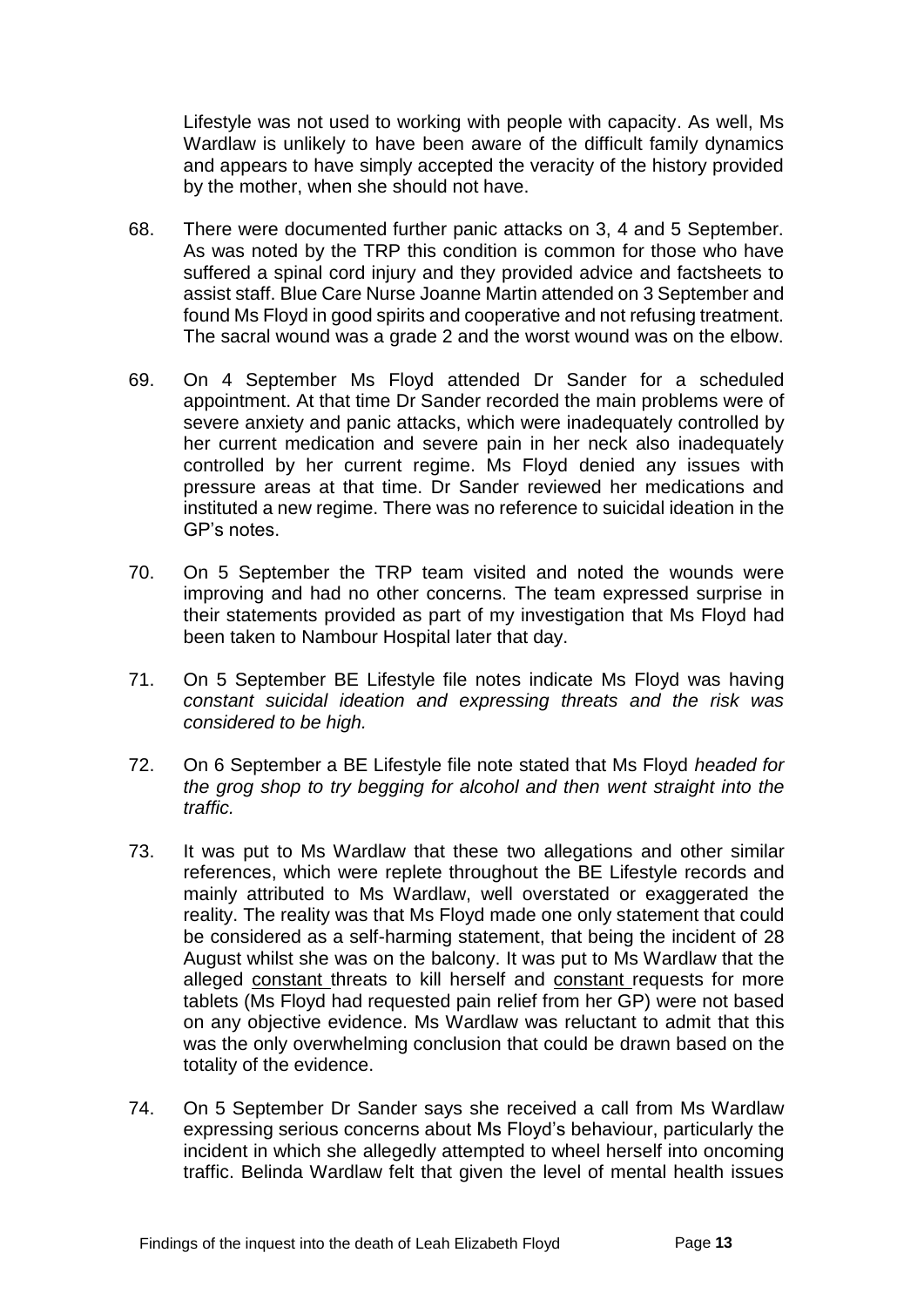she was concerned that they could not adequately deal with them at the facility. Belinda Wardlaw passed on to Dr Sander the distressing information that had been expressed by Ms Floyd's mother.

- 75. Dr Sander then referred Ms Floyd for assessment to Nambour Hospital mental health that day. In her referral letter she made reference to the distressing information. Dr Sander did not consult with her patient, Ms Floyd although she appears to have discussed Ms Floyd with Ms Wardlaw. BE Lifestyle recorded that Dr Sander asked her if she wanted psychiatric help and Ms Floyd *adamantly refused any treatment.*
- 76. Dr Sander also appears to have misunderstood her ethical duty as a medical practitioner to ensure patient confidentiality in a patient who had capacity. Dr Sander agreed she relied on information given to her by Ms Wardlaw and it was a mistake to put in some of the information she was told by Ms Wardlaw in the letter of referral.
- 77. Dr Sander also agreed she provided a report to BE Lifestyle in the context of the Disability Services investigation into the complaint of Ms Floyd but was not clear of her authority to do so. It was suggested at some point in the inquest that Dr Sander had a sloppy view about patient confidentiality, a matter on which I agree. Dr Sander and Ms Wardlaw both misunderstood their role in providing care to a person with significant physical disability but who had full mental capacity to make decisions about her health care.
- 78. Ms Wardlaw then made arrangements for QAS to attend to take Ms Floyd to Nambour Hospital. QAS must have been told that the person they were collecting would be resistant to leaving and called the Police.
- 79. Ms Wardlaw then told Ms Floyd she was to be admitted to Nambour Hospital for a psychiatric assessment and ambulance and Police attended. Given those circumstances it is hardly surprising Ms Floyd lost confidence in BE Lifestyle management.
- 80. Ms Floyd was transferred to Nambour Hospital by ambulance and admitted as an involuntary patient on 5 September 2013. However on 6 September Nambour Hospital advised that they deemed Ms Floyd was safe from a psychiatric review and was safe for discharge. BE Lifestyle refused to accept her return. The decision was made to admit her for a short period on the basis a discharge back to supported accommodation would take place shortly.

#### <span id="page-15-0"></span>*The adequacy of mental health assessment, planning, follow up and support provided by Nambour Hospital in relation to the deceased's discharge on 19 September 2013 and up until the date of her readmission to Nambour Hospital on 6 October 2013.*

81. This issue can also be dealt with relatively briefly.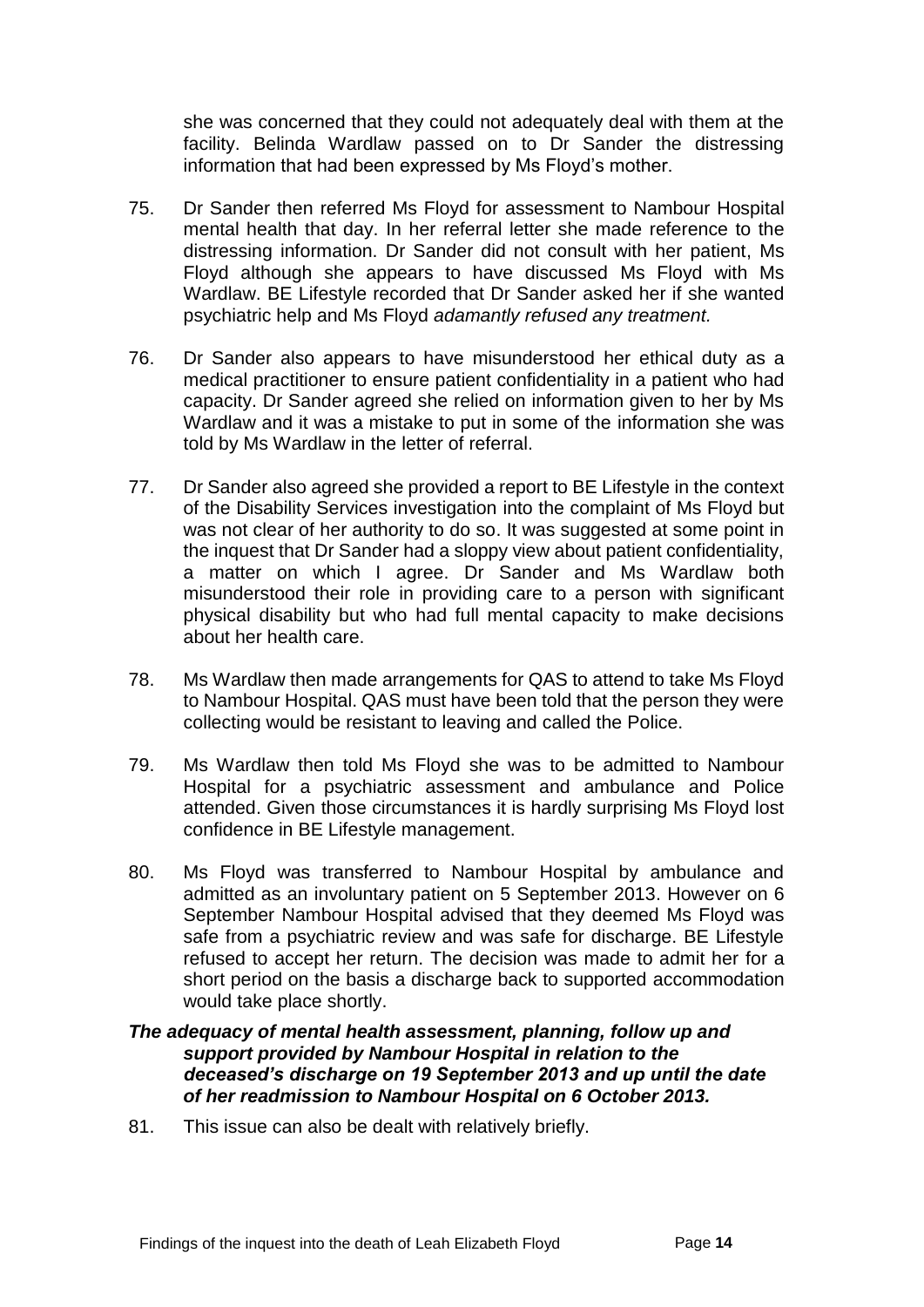- 82. Clinical Nurse De Tina noted that on 5 September 2013 Ms Floyd was admitted to Nambour Hospital for a psychiatric review and there appeared to be no major issues with respect to her pressure sore areas. Dr Buchanan noted that from the Nambour Hospital admission notes on 6 October 2013 it appears that the sacral pressure area had recurred during the earlier admission, but by the time she was discharged on 19 September it was a healing grade 2 ulcer. Hence it would appear that the sacral pressure area broke down during that admission, but was now healing.
- 83. Dr Anar Taumanova was the psychiatrist responsible for providing treatment to Ms Floyd whilst at Nambour Hospital. Dr Taumanova stated that Ms Floyd had multiple issues and was receiving care from the wound/stoma nurse, social work, physiotherapy and medical team. Although there was a history of recurrent suicide attempts and deliberate self-harm her impression was she did not have a significant psychiatric disorder requiring an in-patient stay in a mental health unit. The main issues were anxiety and adjustment disorder due to the significant trauma she suffered as a result of her fall resulting in tetraplegia.
- 84. Ms Floyd denied deliberately trying to hurt herself by wheeling her wheelchair onto the road. Dr Taumanova's statement noted her initial view was that Ms Floyd's denial of a suicide attempt with her wheelchair was likely untrue however subsequent interviews did not reveal this.
- 85. Ms Floyd reported protective factors of her children and looking forward to restarting her life. Dr Taumanova obtain collateral information from the PAHSIU team who stated that she was bright and happy and the reported anxiety appeared to be her problem, not depression with adjustment issues. Dr Taumanova thought it was likely she had not completed the grief process yet from her accident. Ms Floyd reported a difficult relationship with her mother and the difficulties with her current accommodation and BE Lifestyle's ability to manage her anxiety and airway management.
- 86. At the time of the psychiatric review the medical records indicated that Ms Floyd was accepting of all cares from the treating clinicians and was therefore making healthcare decisions, which were in her best interests. She was satisfied Ms Floyd had judgement and capacity and accepted treatment. The decision was made to keep Ms Floyd in hospital to look after her medical needs.
- 87. Dr Taumanova reviewed Ms Floyd on 13 September 2013 and 17 September 2013. The medical issues included an ongoing urinary tract infection and the pressure sores were under control but she was requesting pain relief. Ms Floyd was cooperative with her cares. She became emotional when her discharge was discussed due to issues with her accommodation. The diagnosis was borderline personality disorder, spinal injury, tetraplegia and no major depression. The risk of suicide was considered to be low.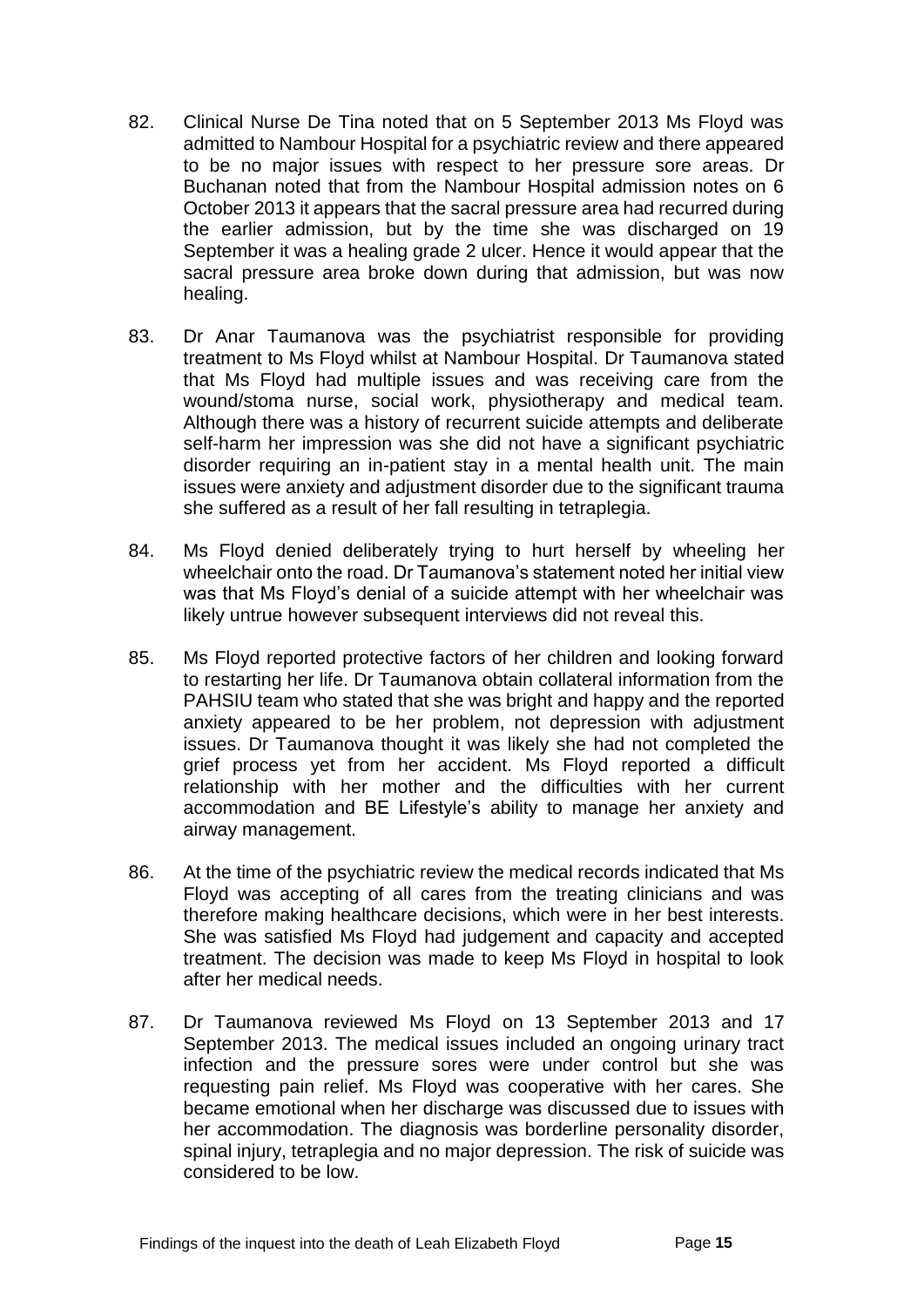- 88. Ms Floyd continued to deny any suicide attempts and was anxious to leave hospital and return to her accommodation. On 13 September Nambour Hospital contacted Ms Wardlaw to advise Ms Floyd was ready for discharge and was informed by Ms Wardlaw that her care was beyond the capacity of BE Lifestyle. Ms Wardlaw provided an email to Nambour Hospital stating they were not able to accommodate her due to the lack of trained mental health support workers. This was despite the hospital advice that there was no acute mental health issues.
- 89. On 19 September 2013 a teleconference was held with participation by Nambour Hospital, Disability Services, BE Lifestyle and members of the TRP. Despite continued expressed misgivings by Ms Wardlaw, the plan was for discharge that day back to BE Lifestyle. Blue Care was not invited to the meeting. This had some consequences as to continuity of treatment, which will be referred to shortly. It was agreed that not involving Blue Care or sending it a discharge summary was a mistake.
- 90. In the 'follow up' section of the discharge summary from Nambour Hospital there was nothing completed. CNC De Tina noted the discharge summary from Nambour Hospital had not filled in most of the referral or follow-up information. She queried the hospital guidelines on distribution of the discharge summary and said that presumably the care facility would need to be advised as to what is required or what needs to be arranged.
- 91. The Sunshine Coast Hospital and Health Service (Health Service) responded to a request from me for a statement addressing the policy, procedures and guidelines regarding the distribution of discharge summaries and communication between carers regarding referral or follow-up medical information.
- 92. The Health Service stated it has two procedures for discharge of patients. The discharge procedure sets out the free planning and preparation to transition consumers back into the community with adequate follow-up and sharing of information. Discharge planning is coordinated by a multidisciplinary team review. The procedure may include the participation of relevant stake holders in the community including carers and other providers.
- 93. There are two discharge summaries, one specific to mental health and the other for use by other specialties. Before a mental health patient is discharged, the treatment plan is documented in the computer based care program CIMHA.
- 94. As a general rule, a copy of the discharge summary is sent to the patient's general practitioner who is identified on the Patient Admission Form. The Health Service does not have a procedure that specifies the key stake holders that should receive a copy of a discharge summary as this is determined on a case by case basis and is dependent on the clinical and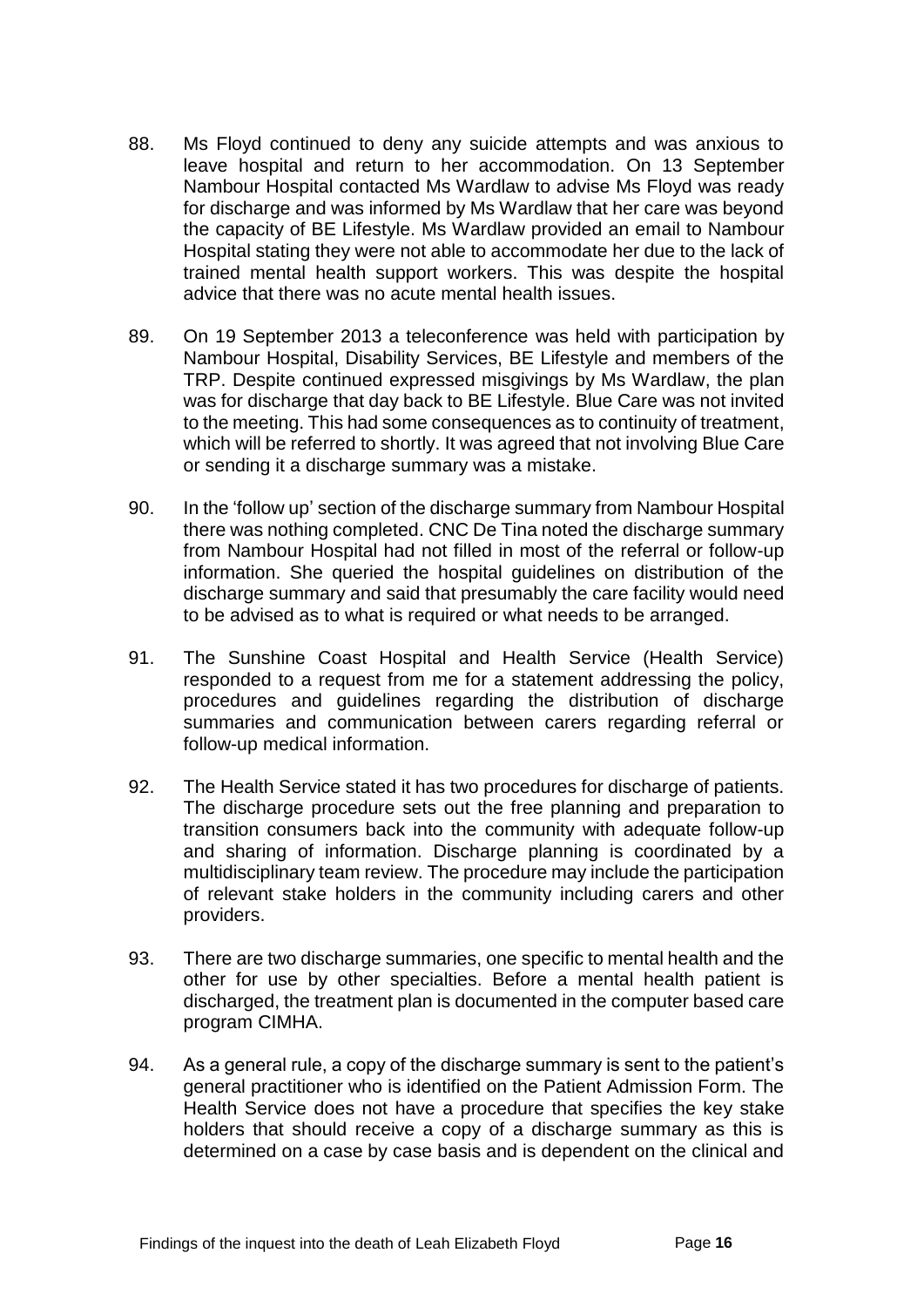social setting and relevant stake holders in the community providing health care to the patient.

- 95. It should be acknowledged that in this case the discharge planning meeting included the contribution of a number of persons and some arrangements were put in place. For instance the TRP social worker and psychologist agreed they would attend on 19 September and the other team members from occupational therapy and physiotherapy would attend on 20 September to assist Ms Floyd and BE Lifestyle.
- 96. The TRP social worker and psychologist attended on 19 September and provided staff with information about Ms Floyd's psychological assessment, and family dynamics and advice on how to manage her anxiety. They were advised to contact a local Acute Care Team where there were concerns about safety. BE Lifestyle were also offered ongoing education sessions for carers required in relation to these issues.
- 97. To that extent, any deficiencies in the discharge summary were mostly in relation to documentation and not the planning itself. I am satisfied that otherwise the mental health assessment and discharge planning was adequate.

#### *The adequacy of care provided to the deceased at BE Lifestyle from 19 September 2013 to 6 October 2013 particularly in relation to pressure sore prevention and treatment.*

- 98. The next issue is obviously a critical period and requires closer examination.
- 99. It is evident that by the time Ms Floyd came back to BE Lifestyle she had lost trust in BE Lifestyle management although Ms Floyd reportedly appreciated the cares provided by the staff. The evidence clearly establishes that for whatever reason, Ms Wardlaw had grossly exaggerated the facts said to support the allegation that Ms Floyd was suicidal. This loss of trust was contributed to by the actions of her GP Dr Sanders who maintained that some instances of alleged refusal to receive treatment may have been a subtle suicidal behaviour with a fluctuating level of competence.
- 100. The Disability Services complaint outcome found Ms Floyd had lost confidence in the management of BE Lifestyle. This occurred following Ms Wardlaw's request to Dr Sander for a mental health assessment at Nambour Hospital and Ms Wardlaw's requests for Ms Floyd to be hospitalised. In particular there was a finding that BE Lifestyle did not respect Ms Floyd's decision making capacity. The evidence well supports that conclusion.
- 101. What followed must have further exacerbated Ms Floyd's mistrust of BE Lifestyle. On 18 September documents contained in the BE Lifestyle records state that Ms Floyd's mother was requested by BE Lifestyle to agree to implement 10 restrictions prior to her return. Ms Wardlaw stated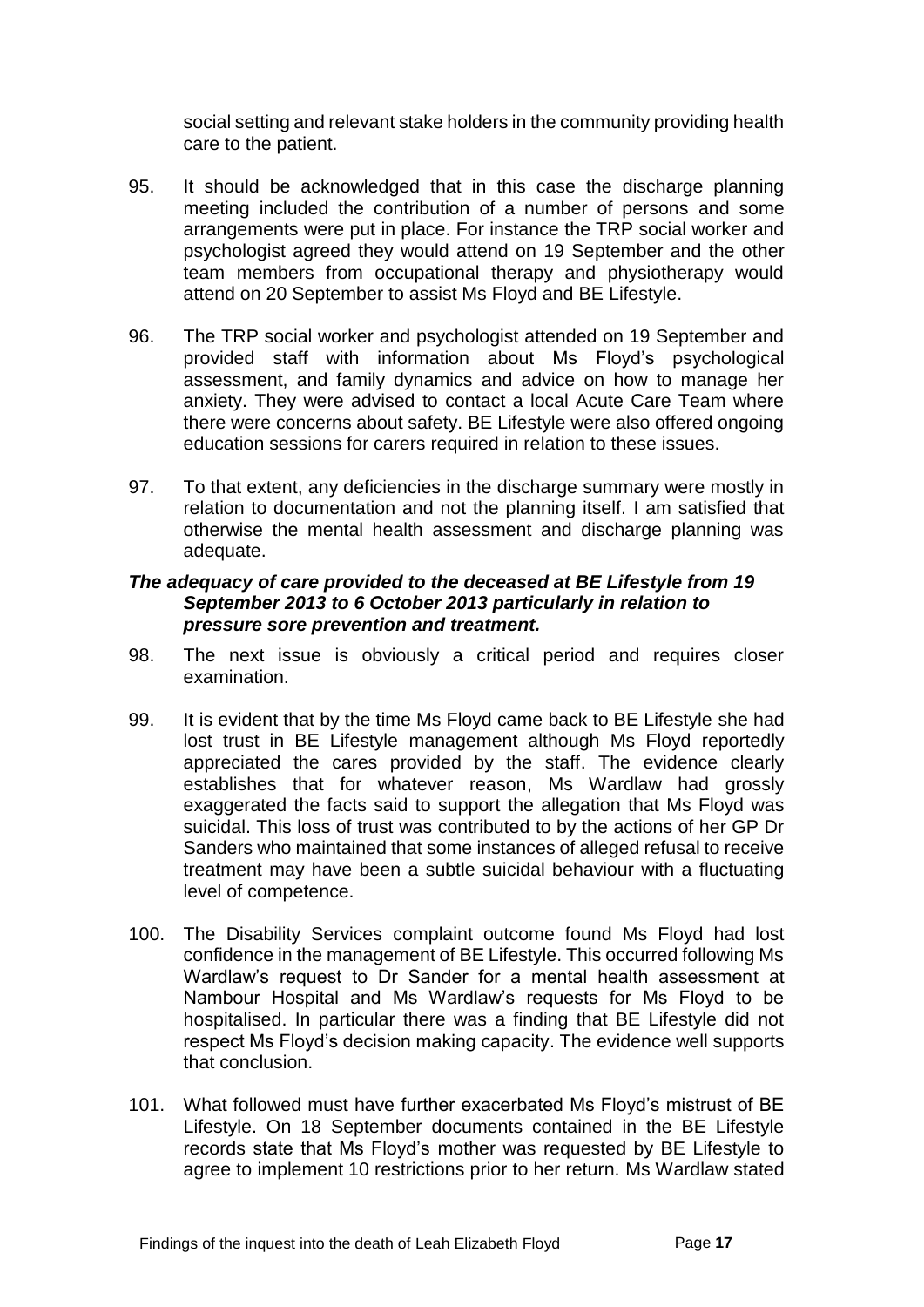that the rules were devised by Ms Floyd's mother. The document itself states that Ms Floyd's mother has agreed to the rules and further that they had been approved by Ms Wardlaw's legal team. Ms Wardlaw stated in evidence the document had not been reviewed by her legal advisors and she was unable to explain why that passage is there.

102. I can conclude that on any reading of the file note it is most likely the rules were devised by Ms Wardlaw and her evidence at the inquest by no means dissuaded me otherwise. Apart from initial contact with my office soon after the death, Ms Floyd's mother took no part in the inquest and I make no finding or comment about her involvement one way or the other in the devising of the rules. The rules are below and speak for themselves.

|                                             | <b>BELR FILE NOTE</b>                                                                                                                                                                               |                                              |               |
|---------------------------------------------|-----------------------------------------------------------------------------------------------------------------------------------------------------------------------------------------------------|----------------------------------------------|---------------|
|                                             |                                                                                                                                                                                                     | Customer $x$ Staff $  $                      | Other         |
|                                             |                                                                                                                                                                                                     |                                              | Allied Health |
| <b>Topic</b><br>eg. customer<br>/staff name | <b>RULES RE LEAH FLOYD</b>                                                                                                                                                                          | Date of<br><i>issue/event/</i><br>discussion | 18/9/2013     |
| Person<br>completing<br>form                | Maree Palmer                                                                                                                                                                                        | Date form<br>completed                       | 19/9/2013     |
| NOTES <sup>.</sup>                          |                                                                                                                                                                                                     |                                              |               |
|                                             | LEAH'S MOTHER HAS AGREED TO THE FOLLOWING:-                                                                                                                                                         |                                              |               |
|                                             |                                                                                                                                                                                                     |                                              |               |
| 1. NO SMOKING                               |                                                                                                                                                                                                     |                                              |               |
| 2.                                          | NO COMMUNITY ACCESS                                                                                                                                                                                 |                                              |               |
|                                             | 3. NO VISITS FROM CHILDREN                                                                                                                                                                          |                                              |               |
|                                             | 4. NO CONVERSATION TO PCA ABOUT ENDING HER LIFE                                                                                                                                                     |                                              |               |
|                                             | 5. NO PHONE CALLS IN OR OUT                                                                                                                                                                         |                                              |               |
|                                             | 6. PRN APPROVED BY BELINDA                                                                                                                                                                          |                                              |               |
|                                             | 7. COMPLIANT WITH DIET / FLUID INTAKE                                                                                                                                                               |                                              |               |
| 8.                                          | COMPLIANT WITH PERSONAL CARE ROUTINE IN RETREAT                                                                                                                                                     |                                              |               |
| 9.                                          | DO NOT ALLOW FELLOW CUSTOMERS TO GIVE CIGARETTES                                                                                                                                                    |                                              |               |
| 10. PAY BILLS WEEKLY                        |                                                                                                                                                                                                     |                                              |               |
|                                             | THESE RULES ARE TO BE REVIEWED MONTHLY BY MANAGING DIRECTOR, BELINDA WARDLAW, AND HAVE<br>BEEN APPROVED BY BE LIFESTYLES LEGAL TEAM.                                                                |                                              |               |
| FOLLOW UP:                                  |                                                                                                                                                                                                     |                                              |               |
|                                             |                                                                                                                                                                                                     |                                              |               |
|                                             |                                                                                                                                                                                                     |                                              |               |
|                                             | Who is responsible for follow up?                                                                                                                                                                   |                                              |               |
| Date follow up completed?                   |                                                                                                                                                                                                     |                                              |               |
|                                             |                                                                                                                                                                                                     |                                              |               |
|                                             | WEWSERVER2\Documents\Public\Customers\Customers\Customers\Customers\1_Musgrave\Leah Floyd\File notes\2013 09 18 File note Leah<br>EXTIDIT B3 Page 217 Floyd Rules as agreed by mother.docx Apr 2013 |                                              |               |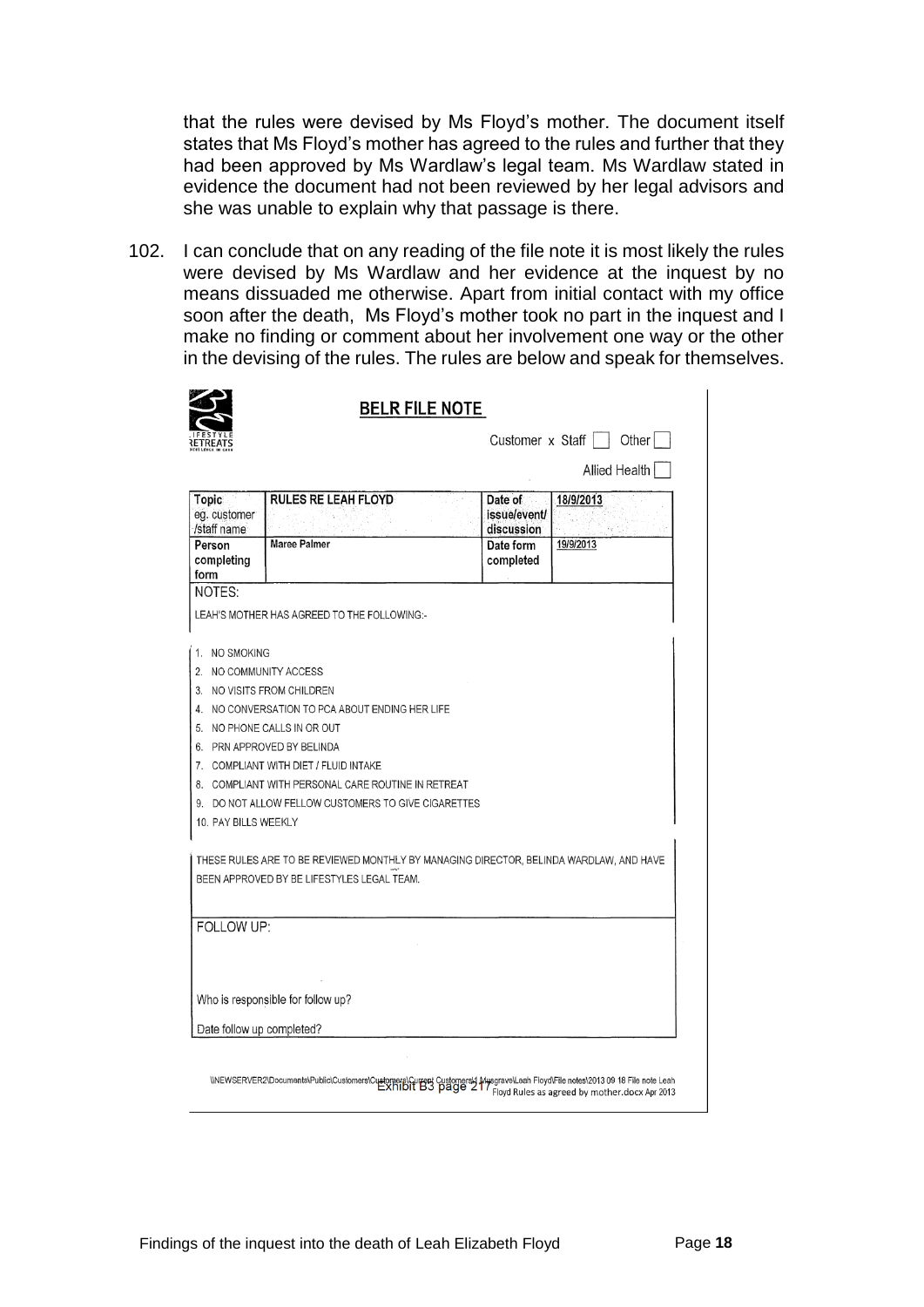- 103. On 20 September 2013 Disability Services through Ms Thomsen advised BE Lifestyle that those restrictions were a breach of her human rights and a breach of the *Disability Services Act 2006* and neither BE Lifestyle or her mother was legally able to impose those restrictions.
- 104. On the same day Ms Floyd told Ms Foster, one of her carers, she was upset with her family and what Belinda has done and made her feel. This was recorded in a BE Lifestyle file note.
- 105. On 23 September 2013 Disability Services met with Ms Floyd and she provided details of her complaints including the restrictions that had been implemented without discussion with her. Ms Thomsen from Disability Services expressed dismay and considerable distress about these rules at the inquest. Ms Thomsen by this time had concerns about BE Lifestyle's ability to meet Ms Floyd's emotional needs although she had no concerns about their capacity to meet her physical needs, despite the concerns BE Lifestyle raised. Arrangements were to be put in place to organise some further training for staff on managing mental health issues and community access for Ms Floyd.
- 106. Ms Wardlaw persisted in her claim in her evidence that the rules were not implemented, although it is most likely Ms Floyd was aware of them and in particular she was distressed at the suggestion of not being able to contact her children let alone see them. Ms Wardlaw conceded in her evidence that once she came to realise that Ms Floyd had the capacity to make her own decisions, and it was not appropriate to impose the 'ten rules', that it was at this time she knew she had lost Ms Floyd's trust about anything.
- 107. On 23 September, House Leader Andrea Messer who had nursing experience, took it upon herself to redress the wound on the sacrum noting Blue Care was attending the next day. On 24 September Nurse Rawlings attended from Blue Care. There was some confusion based on the Blue Care records as to when they were informed of Ms Floyd's return to BE Lifestyle, given they were not invited to attend the discharge conference on 19 September. This was noted by Dr Buchanan and CNC De Tina in their reports. In the review by CNC De Tina she stated in relation to the referral process, it was evident that there needs to be a clearer definition of roles and a better understanding of clinical pathways. From the notes it was unclear as to whose responsibility it was to notify Blue Care of Leah's return home. It was thought that the hospital had a responsibility to hand over the discharge summary and care plan to those taking over her care. From information provided by Blue Care, this did not happen.
- 108. CNC De Tina noted the records are unsure as to when Blue Care were notified of her return, although it appears this occurred when the Registered Nurse was requested to attend on 24 September but the reviewer thought that 5 days from 19 September to 24 September was too long to leave the dressing that required changing every 3 days.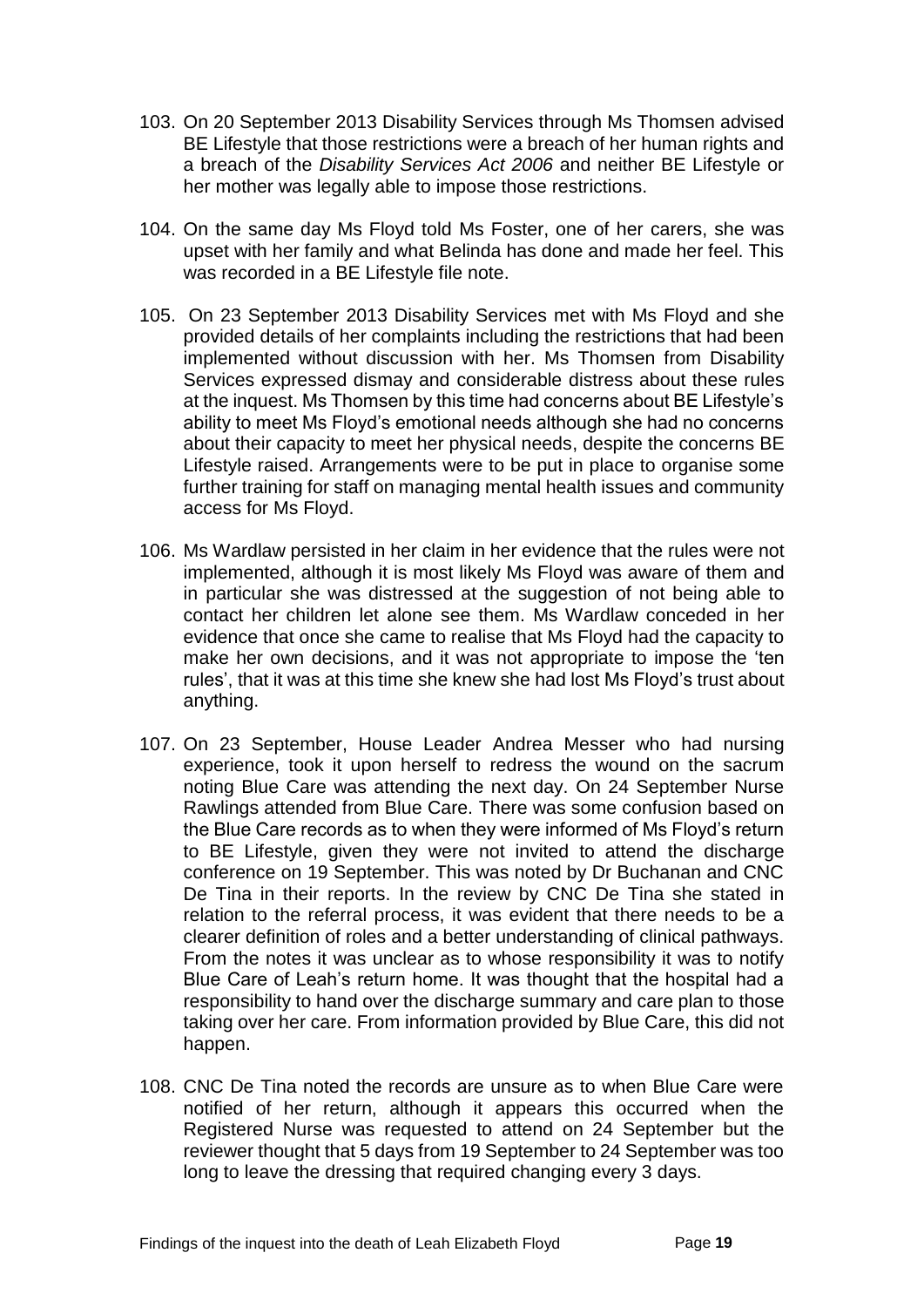- 109. Although the records at first indicated there had been a gap of 7 days, it is now apparent there was a gap of 5 days from discharge to when Blue Care first attended. It may have been this visit was an add-on and had not been pre-scheduled for that day. It may be BE Lifestyle requested a visit for wound care and Blue Care was contacted and Nurse Rawlings was asked to attend. Blue Care may have been telephoned by BE Lifestyle on 20 September as suggested by Ms Messer, the House Supervisor, although Blue Care have no record of this. In response to this issue Blue Care has reviewed "Re-commencement of Service" processes and considered that it was more likely Blue Care was not informed to recommence services prior to scheduling the visit on 24 September
- 110. Whatever is the case, Blue Care accepts that a call must have been made at some point.
- 111. Ms Smith's review also noted that the gap between discharge from hospital and re-commencement of services had a significant impact on the deterioration of the wound, especially the sacral area. She also noted that re-commencement of services would normally include a reassessment of condition, care needs and interventions and there was nothing recorded to indicate this was done. Subsequently no concerns were noted and no action is recorded regarding the condition of the wound. Ms Smith considered the lack of documentation and follow up at this visit is a definite gap in care.
- 112. In response to the review by Ms Smith, Blue Care staff had ongoing training since 2013 and informed through various communication updates regarding the best practice application and use of information recorded in the case management system. Wound monitoring information is now available by the system including uploading of referrals and photographs.
- 113. At the wound assessment review on 24 September a note is made by the Blue Care nurse Charmaine Rawlings indicating Ms Floyd had stage 2 pressure areas to her sacral area and both her elbows. All wounds were reviewed and dressings attended to. Nurse Rawlings says she had a clear recollection of the attendance but is unsure as to why she made no record in the progress notes. She thought Ms Floyd was emotionally fragile and had some concerns about BE Lifestyle's capacity to deal with her mental state. She had no concerns about it being able to provide for her physical needs. The pressure relieving mattress was inflated. In relation to the sacral wound she noted no malodour, minimal exudate, no necrosis and considered it was a stage 2 wound but there was some evidence of shearing mark consistent with having been dragged up the bed. The wound was redressed.
- 114. Nurse Rawlings completed an 'Allied Health & Medical Practitioner Report Form' (Allied Health Form) for BE Lifestyle giving instructions on how to clean, protect and cover the wounds. Nurse Rawlings was moderately concerned about the sacral wound and provided a verbal hand over to the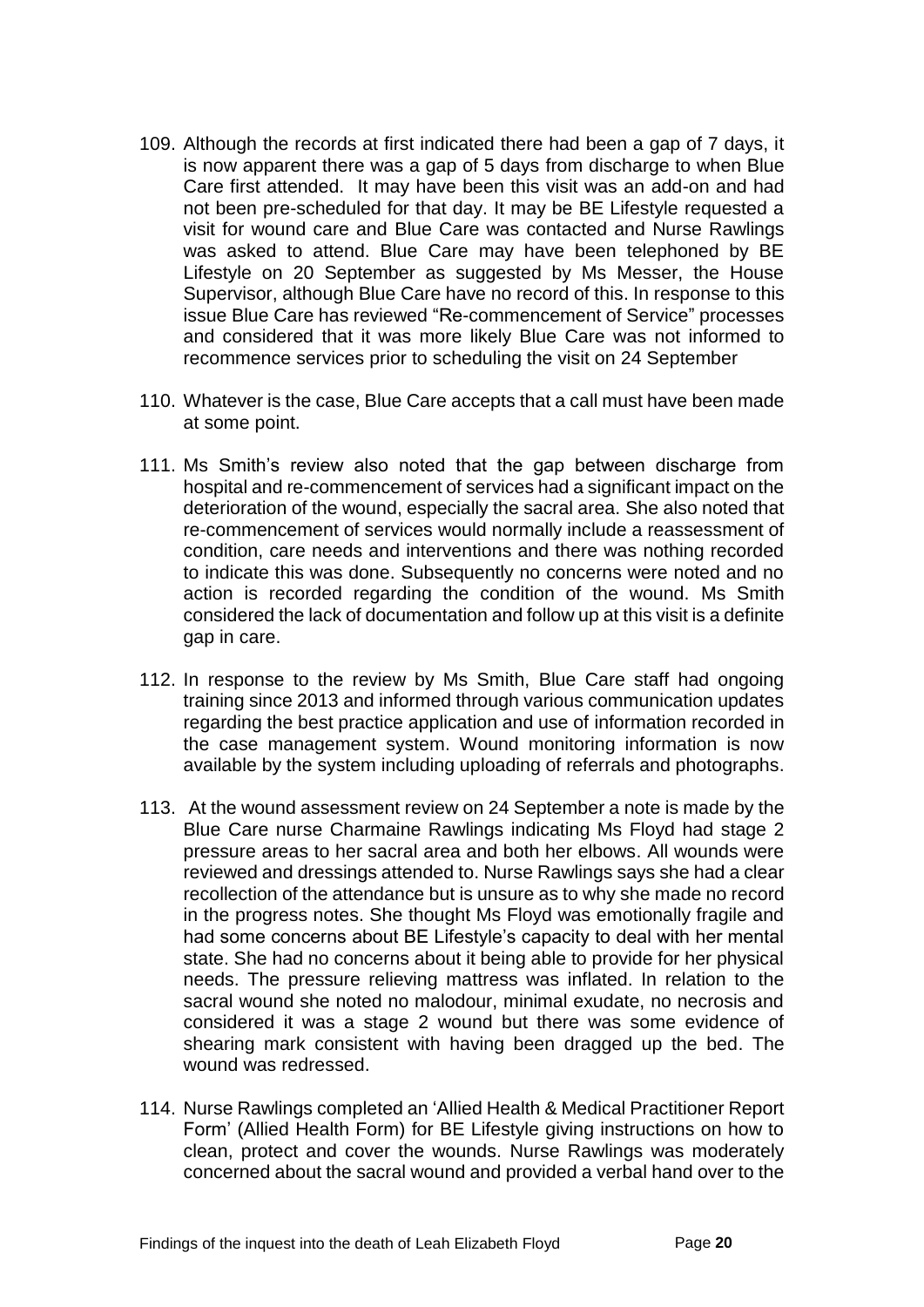primary visiting nurse who was to attend on 27 September 2013. In her hand over to the primary nurse Martin she expressed a concern that the sacral ulcer had evidently deteriorated from the description in the progress notes from 29 August to 3 September 2013.

- 115. Allied Health Forms were requested to be completed whenever Blue Care or other health clinicians attended. The issue of what was done with these Allied Health Forms as well as other documentation was explored at the inquest.
- 116. On a number of such forms instructions and advice were given concerning Ms Floyd's care. On the face of it, it could be reasonably expected that those instructions and advice would be passed on to staff. This does not appear to have been the case, or at least universally.
- 117. Rather it appears the forms were sent to Ms Wardlaw where they may or may not have been read. Ms Wardlaw's evidence on this issue varied at times. For instance, Ms Wardlaw only became aware of the issue of the pressure mattress being deflated when it was brought to her attention during the investigation by my office, so it can be assumed she had not read or at least understood the significance of this incident.
- 118. When questioned at the inquest the evidence from staff was that it was unlikely that any feedback or recommendations were actioned by Ms Wardlaw or other BE Lifestyle staff in respect to most of this advice and the Allied Health forms were not placed within the progress notes for viewing by oncoming staff. Staff told the inquest they would not read the Allied Health forms and their responsibility was to scan and send to Ms Wardlaw and they did not receive any other information about the content.
- 119. From the perspective of Blue Care, the nurses were unaware of what happened to the Allied Health Forms. RN Martin stated she considered the Allied Health forms would be useful if they were read and passed on but she had no idea if they were. RN Maidwell expressed a similar comment.
- 120. Otherwise the nurses may have discussed their findings with carer staff present to educate them but as suggested by RN Rawlings were generally unaware of the capabilities of BE Lifestyle staff to provide skin care management.
- 121. Dr Sander saw Ms Floyd on 25 September where anxiety and pain were her main complaints. She was also suffering from constipation and a laxative regime was altered.
- 122. On 26 September 2013 a case meeting was facilitated by Disability Services with Ms Floyd and BE Lifestyle. This was to discuss the need for alternative accommodation for Ms Floyd since her return to the premises. At this meeting Ms Floyd requested assistance to find an alternative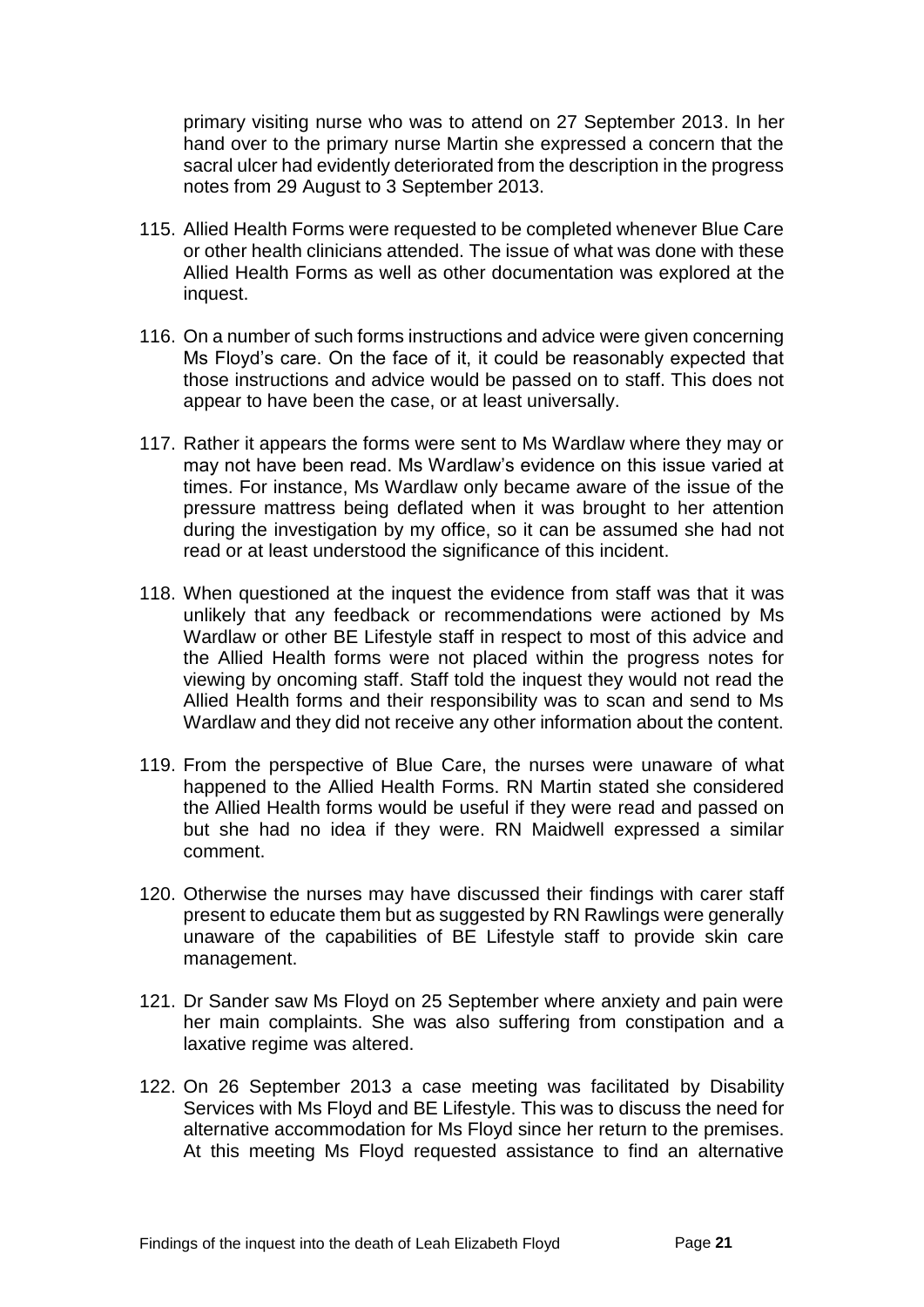general practitioner to Dr Sander and she also requested support to remove her mother as her Enduring Power of Attorney.

- 123. On 27 September Blue Care Nurse Joanne Martin attended and made more detailed notes regarding the state of the wounds. The sacral wound had deteriorated and it was now large and necrotic. RN Martin stated the wound was now a grade 3/4. It was also stated that the pressure relieving mattress was turned off at the electrical switch on the wall. This meant that although the mattress had a warning alarm when deflated, the alarm would not work without power. RN Martin could not ascertain from the BE Lifestyle staff a satisfactory explanation for this state of affairs.
- 124. An Allied Health Form dated 27 September 2013 was completed by Blue Care Nurse Martin and stated that Ms Floyd had a necrotic and increasing pressure area at that time. She also noted that the air mattress had not been inflated but was unsure for how long. She made comment about her lying on a towel under the sacral area, the friction from which was contraindicated. It was recommended by her that the dressings be done 3 times a week as well as making a number of recommendations concerning the pressure mattress not being on, changing of position and other pressure sore management. RN Martin had no concerns that Ms Floyd could continue to be managed in the community.
- 125. The issue of the time frame during which the pressure relieving mattress was off was considered with a number of witnesses at the inquest. Ms Wardlaw stated that staff members do not recall any concerns relating to the mattress at any time. She reiterated that staff were trained in the necessity of repositioning customers who are physically unable to do so themselves. Ms Wardlaw stated that none of the records indicate the mattress was deflated for the period 19 September to 27 September, nor subsequently. Ms Wardlaw stated she recalls specifically on 23 September 2013 that the mattress was inflated.
- 126. BE Lifestyle carers suggested it was likely only a matter of hours, as if Ms Floyd was being repositioned every hour, it would be "obvious" when repositioning in bed that the mattress was deflated. At the other extreme, it could have been as long as three days if in fact it wasn't obvious to carers the mattress was deflated. CNC De Tina stated that as there is nothing to state otherwise it can only be assumed it had been off since her return. However at the visit on 24 September RN Rawlings says the mattress was on.
- 127. It is difficult to be able to resolve the time frame issue with any certainty but I conclude, as submitted by counsel assisting, that it was unlikely to be for a number of days. That leaves the position to be that it was at least a number of hours and could have been substantially more. The significant concern was that this was noticed by a Blue Care nurse and not BE Lifestyle staff and in my view it is not coincidental there was significant deterioration in the sacral wound in this period increasing the possibility it was a more substantial than a number of hours.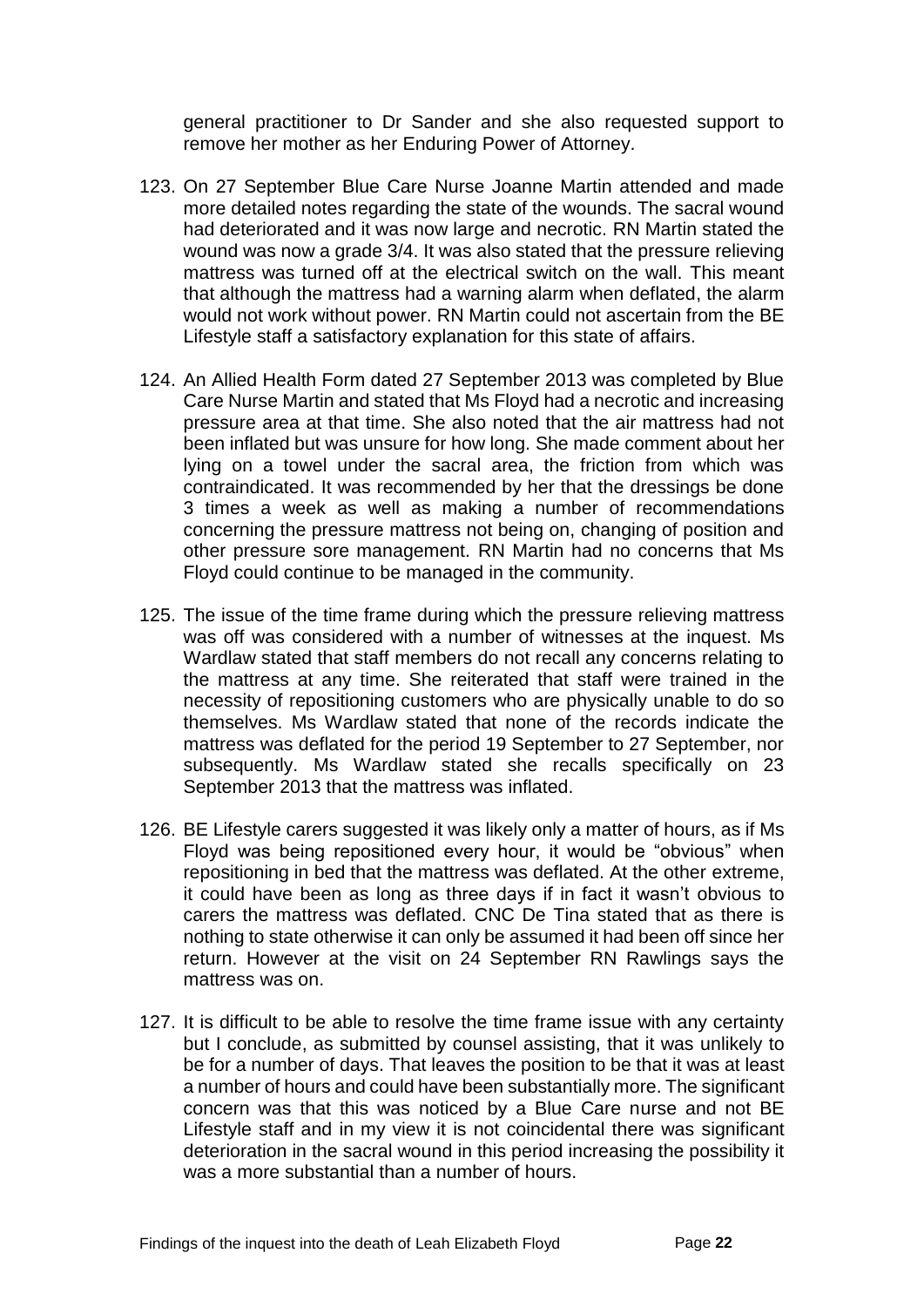- 128. Ms Smith also commented on this visit. She noted concerns were raised and expected care responses were attended to and documented with the next visit to take place on 1 October 2013. She stated that the exact time frame for the wound deterioration is unclear from the file and as to whether this occurred during the admission to Nambour Hospital or on return to BE Lifestyle. She also stated it was unclear if BE Lifestyle carers were attending to wound care on other days as a regular pattern, noting carers did attend wound dressing on 29 September 2013. Ms Smith considered that not reviewing and scheduling an earlier visit may have impacted on the outcome. She found that actions taken on 1 October 2013 and following visits were responsive. RN Martin acknowledged that in hindsight this may have been a missed opportunity to escalate care to the TRP rather than deferring that decision until 1 October but she considered she did all that was necessary to treat and manage the wound that day.
- 129. Ms Smith made a number of recommendations concerning Blue Care documentation. She considered that documentation and the responsiveness of nurses to the changes in Ms Floyd's condition and care requirements were insufficient. She noted that holistic care requires a clear understanding of the care provided by BE Lifestyle, particularly for a client with such complex care needs. The Blue Care records did not demonstrate the information that may have been recorded such as advice about wound management to BE Lifestyle. Documentation regarding raising these concerns was particularly important in this case and would support the fact that wound healing is significantly affected by general care and not just wound dressings.
- 130. CNC De Tina also gave evidence that the documents provided from BE Lifestyle had lapses in documentation regarding the repositioning of Ms Floyd, the body charts and complete omissions about whether the pressure mattress was on and functioning. There were no documents indicating she was moved or repositioned at night. These issues were also addressed at the inquest. This is not to say that BE Lifestyle staff failed to do anything. The records indicate staff had noted wound deterioration and they largely did their best but there appeared to be gaps in the records as to when she was repositioned and there were lengthy periods when she was noted to be sitting or in bed. CNC De Tina thought that some staff seemed to be better with Ms Floyd's complex needs and behaviour but in general they tried the best they could, given her multiple areas of need.
- 131. It should be acknowledged there were occasions when Ms Floyd refused to be turned because of the pain associated with lying on her side and she continued to smoke against advice.
- 132. On 29 September BE Lifestyle reported the dressing and pressure area was starting to weep and her IDC catheter had dislodged. They used continence pads as an interim measure. They noted the pressure areas were smelling, she had a vaginal discharge and intended to make a doctor's appointment for the next day on Monday. Ms Wardlaw was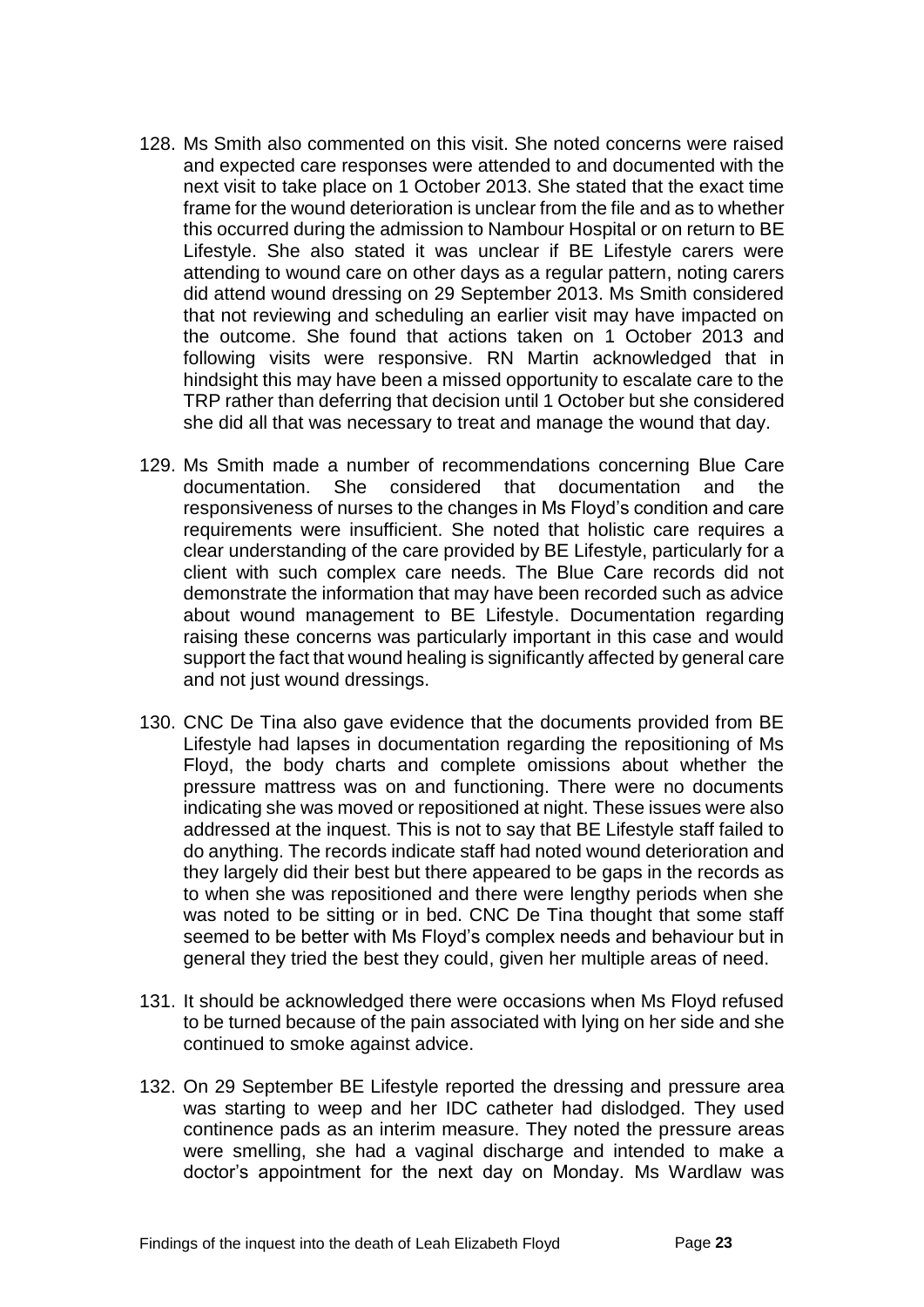informed and she says she tried unsuccessfully to get an after-hours doctor. An ambulance was called and had arrived to take her to hospital but Ms Floyd refused. Ms Floyd informed Disability Services she was concerned if she left the house she would not be allowed to return.

- 133. It is apparent that over 30 September there was further deterioration in her condition. Ms Floyd is recorded as saying she did not want to go the hospital and believes the paramedics would replace the catheter, Blue Care would attend to her pressure sores and she would also see Dr Sander about her infection, all in one day.
- 134. On 1 October 2013 Mr Packman spoke to Ms Floyd at which time she refused to go to the hospital. BE Lifestyle contacted Blue Care to delay their appointment until later that afternoon as Ms Floyd had a medical appointment at 3pm. It is apparent Ms Floyd was not advised of these appointments.
- 135. On 1 October Ms Floyd attended an appointment with the GP Dr Sander. Ms Floyd described an improvement in her pain levels. Her carer mentioned that Leah had an offensive vaginal discharge, an infected sacral pressure area and her indwelling catheter had come out on the weekend. Ms Floyd was not examined at that time and Dr Sander wrote a referral to Blue Care nurses for catheter insertion, urine samples, wound swab and dressings as a priority. She started her on an antibiotic Augmentin. Dr Sander said she understood that Ms Floyd apparently refused to allow the nurses to take the ulcer swabs as requested when they visited on 2 October, although it is evident that was not the case.
- 136. Dr Sander claimed she was not permitted by Ms Floyd to examine her or replace the IDC. Ms Floyd subsequently told Disability Services that Dr Sander was unable to view and assess her pressure sores that day as there was no hoist in Dr Sander's rooms, and they both agreed it would be easier for the nurse to attend to this task back at Ms Floyd's accommodation.
- 137. The prescription for the antibiotic was not taken out until twenty-four hours later. The reason for this was aired at the inquest and seemed to be related to some concern that prescriptions be taken out at the pharmacy used by BE Lifestyle some distance away and not immediately at the pharmacy next to Dr Sander's rooms. The reality is it probably just slipped through the cracks. Dr Buchanan considered this was not optimal but not contributory to death as the antibiotic would not have been effective against the infection ultimately identified.
- 138. Dr Sander's evidence was she found Ms Floyd to be a difficult and demanding patient, who significantly underplayed her symptoms. She feels she continued to have suicidal ideation during her stay with BE Lifestyle. She refused counselling despite having obvious issues to deal with. She also refused adequate examination, which may have revealed the extent of her illness.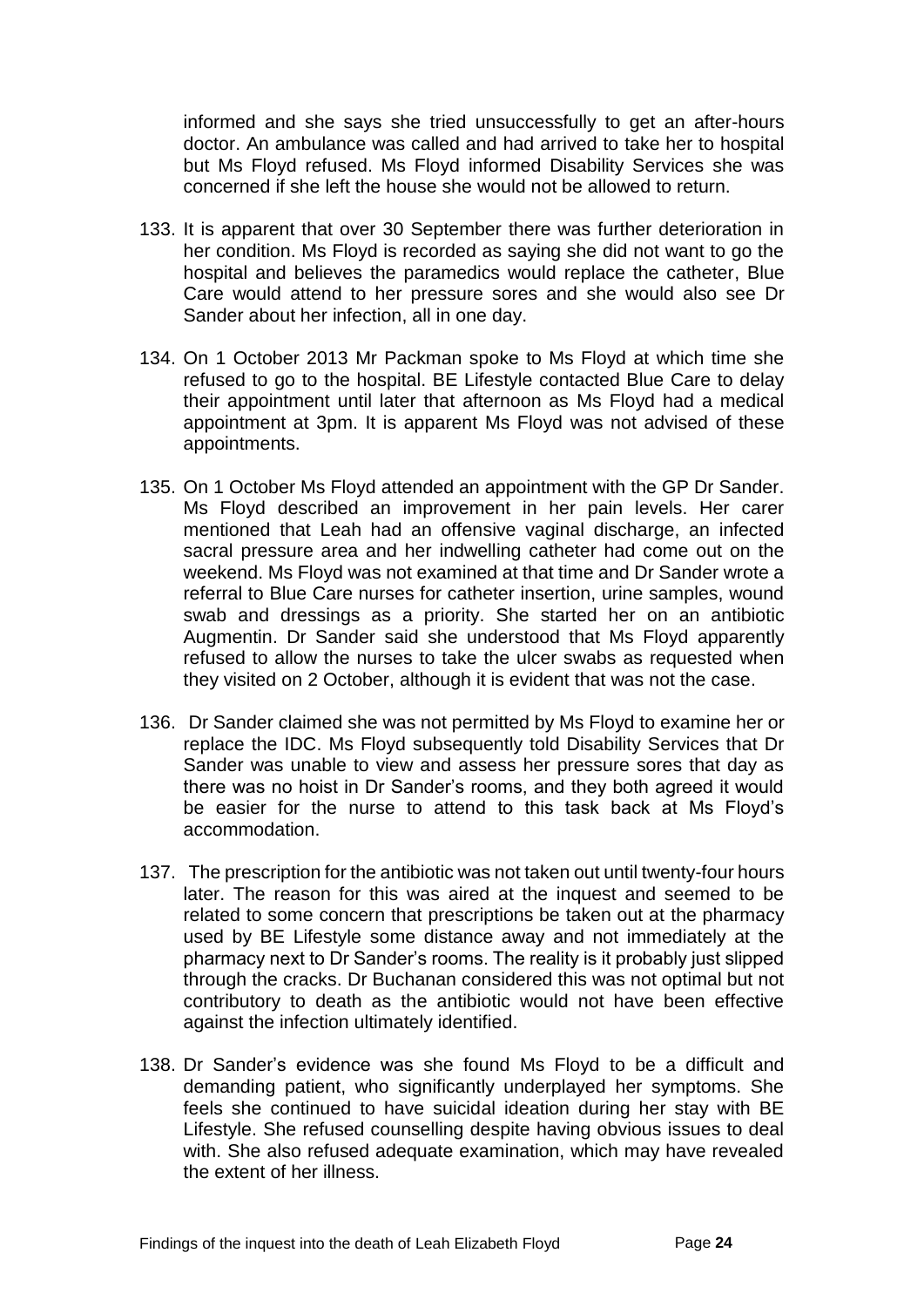- 139. Blue Care attended later during the afternoon of 1 October and took swabs, assessed and dressed the wound and contacted TRP to request assistance with the reinsertion of the catheter, wound and overall health. RN Martin was concerned at the state of the wounds. RN Martin wanted assistance with the IDC by a spinal nurse as she had not inserted an IDC in a spinal patient before.
- 140. On 2 October CN Mortensen of TRP reinserted a new catheter. She found Ms Floyd in bed with a saturated incontinence pad and urine saturating her sacral wound dressing. On reinsertion of the catheter a large quantity of urine was drained with the last 100-150 ml heavily sedimented and purulent.CN Mortensen reinforced the need to have a patent catheter at all times. Ms Floyd expressed concern that if she allowed herself to go to the hospital to have the catheter changed, she would not be allowed to return to the house as she feared they would have her committed to the mental health unit again. CN Mortensen reassured her that having a catheter changed did not generally require an admission and would be attended to in the emergency department. She also discussed the need for Ms Floyd to seek medical treatment in a timely manner, and not delaying due to these fears.
- 141. RN Martin from Blue Care then attended and the wound was redressed. The sacral wound was now a stage 4. A determination was made that she did not require hospitalisation for treatment and Blue Care would manage the dressing of the wound. CNC De Tina stated it appears this decision was made taking into consideration that Ms Floyd was very reluctant to go back to hospital.
- 142. An Allied Health Form noted that at the sacral wound was stage 4 and further recommendations were made concerning pressure removal, the role of diet and nutrition was noted and wound dressings would now be changed three times a week by Blue Care and TRP. The TRP physiotherapist and occupational therapist also attended and provided a step-by-step information sheet to assist BE Lifestyle staff. Ms Floyd told the physiotherapist that she felt vulnerable and not supported and that staff members, but not her immediate carers, were lying about her health condition to other services providers. She said she needed to put up with the situation rather than speaking out as it may have implications for access to her children. It is apparent an arrangement had been made for her to see her children on 6 October. She had not seen them for 6 weeks.
- 143. Ms Smith was also critical of the lack of documentation concerning why the catheter was not replaced until 2 October 2013. RN Martin acknowledged that with hindsight this issue could have been better managed by her but she relied too heavily on reporting from BE Lifestyle staff to the effect that Ms Floyd was filling her pads as showing she was not in urinary retention. She discussed with a member of TRP and they agreed to reinsert a catheter following day. It is evident Ms Floyd went into urinary retention at some point as was evident on 2 October 2013. RN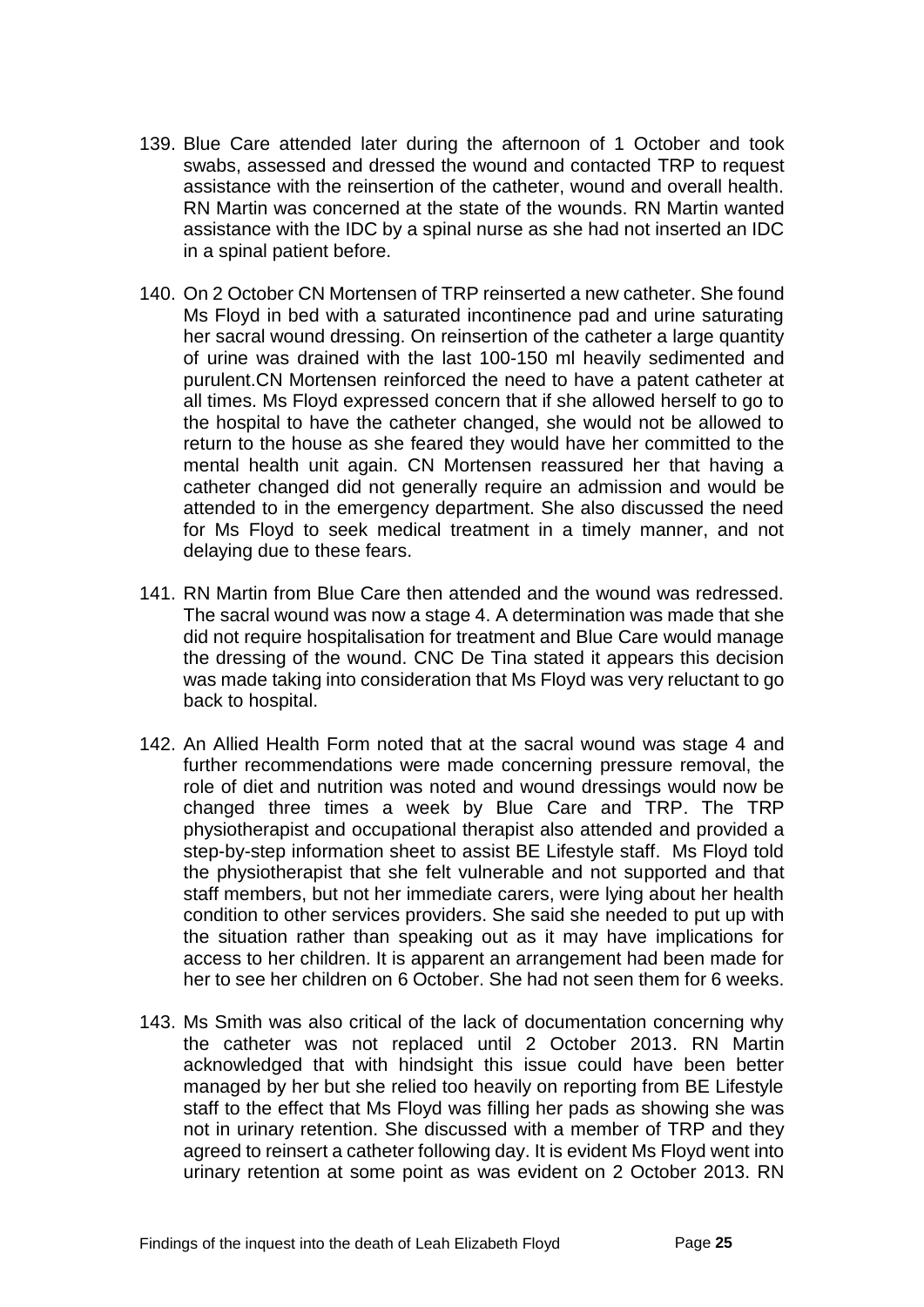Martin acknowledged it would have been better practice for her to attempt reinsertion notwithstanding it was difficult and only in the event that could not be achieved should she had deferred to wait for the assistance of TRP.

- 144. On 3 October 2013 Disability Services staff met with Ms Floyd to discuss a series of events regarding her current wound, her catheter and her support being provided by BE Lifestyle. Ms Floyd stated she had heard two staff members stating that if she was hospitalised she may not be allowed back to the house. Later that day Blue Care nurses attended and advised that the wound was showing signs of improvement.
- 145. On 3 October Dr Sander received a telephone call from Belinda Wardlaw expressing serious concerns about Leah's refusal to allow treatment. Dr Sander agreed that it may have been a subtle suicidal behaviour with a fluctuating level of competence. She advised Ms Wardlaw to call an ambulance and transport her to hospital even if it was against her will, as she was placing herself in danger by refusing adequate treatment.
- 146. On 4 October 2013 a discussion was witnessed between BE Lifestyle and Ms Floyd regarding a need for her to be hospitalised but she had refused.
- 147. On 5 October Blue Care Nurse Wendy Maidwell attended and found a contamination of a dressing due to faecal matter but this had not entered the wound and only the edges of the dressing. Otherwise there was a small necrotic area but she was unable to grade the wound beyond a 3/4 as she was unable to probe it. She stated that where there is any necrosis there was always the potential it might be a grade 4. She considered the sacral wound was progressing in healing and Ms Floyd could be effectively managed in the community dependent upon other management issues including diet, hydration and vigilance about prevention strategies including positioning and repositioning.
- 148. Over the night shift of 5 October 2013 Carer Nicole Gesell observed Ms Floyd to be very unwell and Ms Floyd begged her not to send her to hospital until after her children visited the next day. She also said she was worried Belinda would keep her in the hospital. Ms Floyd later told Mr Packman she had been feeling unwell and she delayed calling an ambulance when it was offered to her the next day because her children were coming and she had not seen them for over six weeks. Ms Floyd told him she did not understand why her condition had deteriorated the way it did.
- 149. On 6 October 2013 Ms Floyd was admitted to Nambour Hospital. She had agreed for an ambulance to be called after her visit with her children at around 2:30 pm. At 3 pm it was stated she stopped breathing and staff performed CPR. Ms Floyd later denied she needed CPR but was just having difficulty coughing up phlegm. The ambulance arrived shortly after and she was admitted to Nambour Hospital.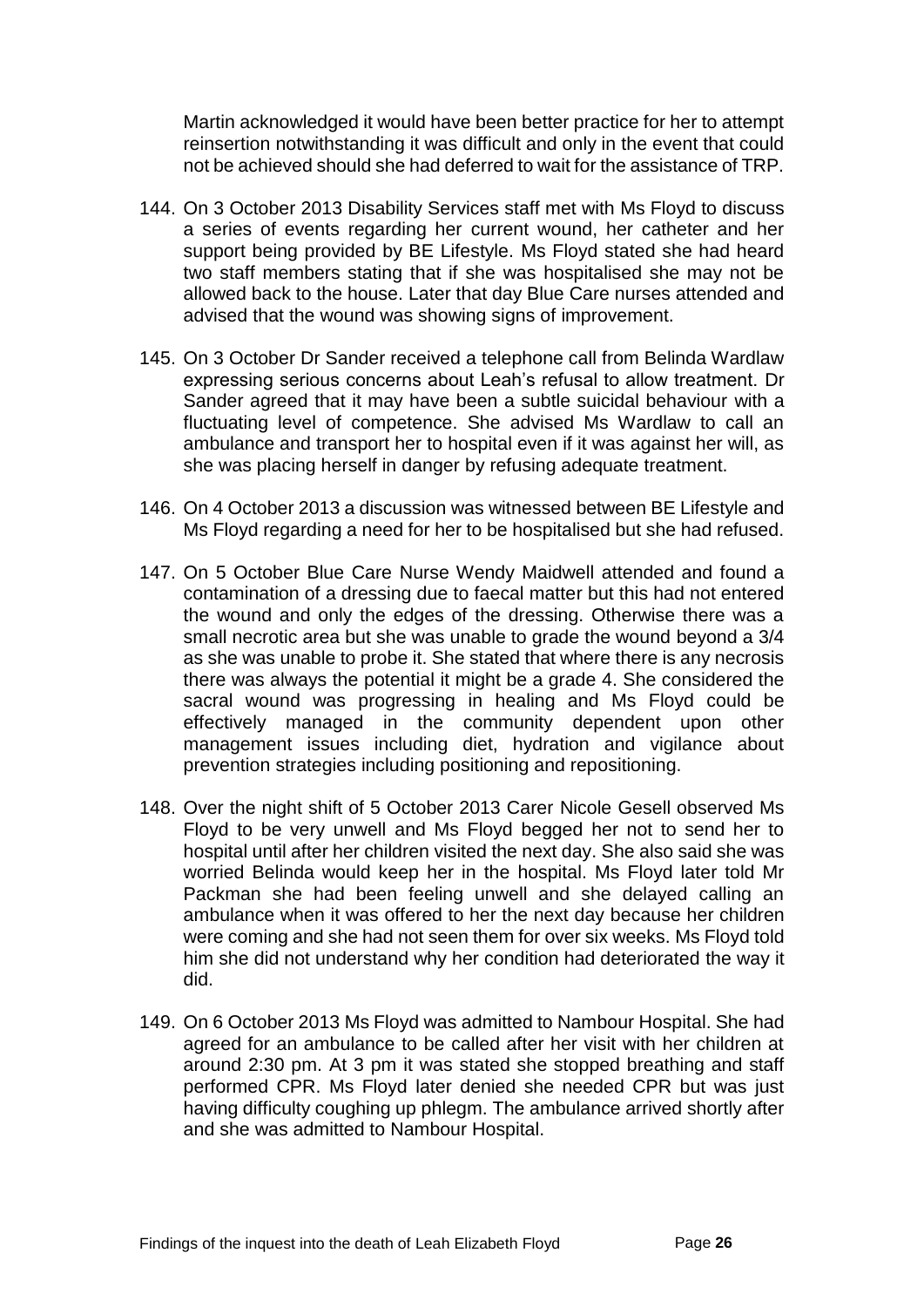- 150. On 9 October Disability Services met with Ms Floyd in hospital to discuss her complaints about BE Lifestyle.
- 151. Despite the efforts of hospital staff, Ms Floyd remained unwell and died on 10 October 2013 due to complications with the infection spreading through her body.

#### <span id="page-28-0"></span>*Review by Dr Buchanan of Clinical Forensic Medicine Unit of Nambour Hospital admission leading up to death*

- 152. Dr Don Buchanan reviewed the medical material and provided a helpful summary of the care provided to Ms Floyd at the Nambour Hospital during her last admission.
- 153. Ms Floyd was taken to Nambour hospital on 6 October 2013 with a 2 -3 day history of intermittent fevers and low temperatures. She had a cough with some greenish phlegm but no shortness of breath. The BE Lifestyle file note dated 6 October stated that the staff were concerned for her health over the previous 2 -3 days; there had been several episodes of coughing that required assistance by staff to clear the phlegm. Ms Wardlaw had stated that Ms Floyd had been refusing treatment over the previous 10 days or so.
- 154. On the day of Ms Floyd's admission to Nambour Hospital, staff at BE Lifestyle had tried to get an after-hours doctor (it was Sunday) but could not. It is further stated that Ms Floyd was refusing medical treatment and stated she would go to the doctor the next day (Monday), though was informed it was a public holiday. Staff rang 13HEALTH who advised she needed to be taken by ambulance to hospital. There was an apparent episode where Ms Floyd was stated to have stopped breathing at 1501 hours but assisted cough compression enabled her to cough up yellow phlegm and continue breathing. The ambulance arrived at 1522 hours and left with Ms Floyd upset that she was being taken to hospital.
- 155. Initially Ms Floyd was to only be admitted overnight. This caused disquiet with Belinda Wardlaw. The sacral pressure area was noted to have progressed from a healing stage 2 ulcer (on 6 September 2013) to a 10cm x 8cm stage 3 ulcer with slough and necrotic tissue. She also had bilateral stage 2 heel and elbow ulcers. She was also found to have a urine infection.
- 156. The wounds were dressed and she was commenced on intravenous antibiotics. She was admitted and the surgical team debrided the ulcers and found an abscess that was drained. An MRI showed no osteomyelitis. She had an episode of shortness of breath on 7 October. Later on 7 October she had an episode of low blood pressure that was symptomatic. A CTPA showed no evidence of a pulmonary embolus. There was a chronic right middle lobe collapse and a moderate pericardial effusion which was slightly bigger than on a previous scan on 26 November 2012. An Advanced Resuscitation Plan (ARP) was completed and Ms Floyd was not for CPR.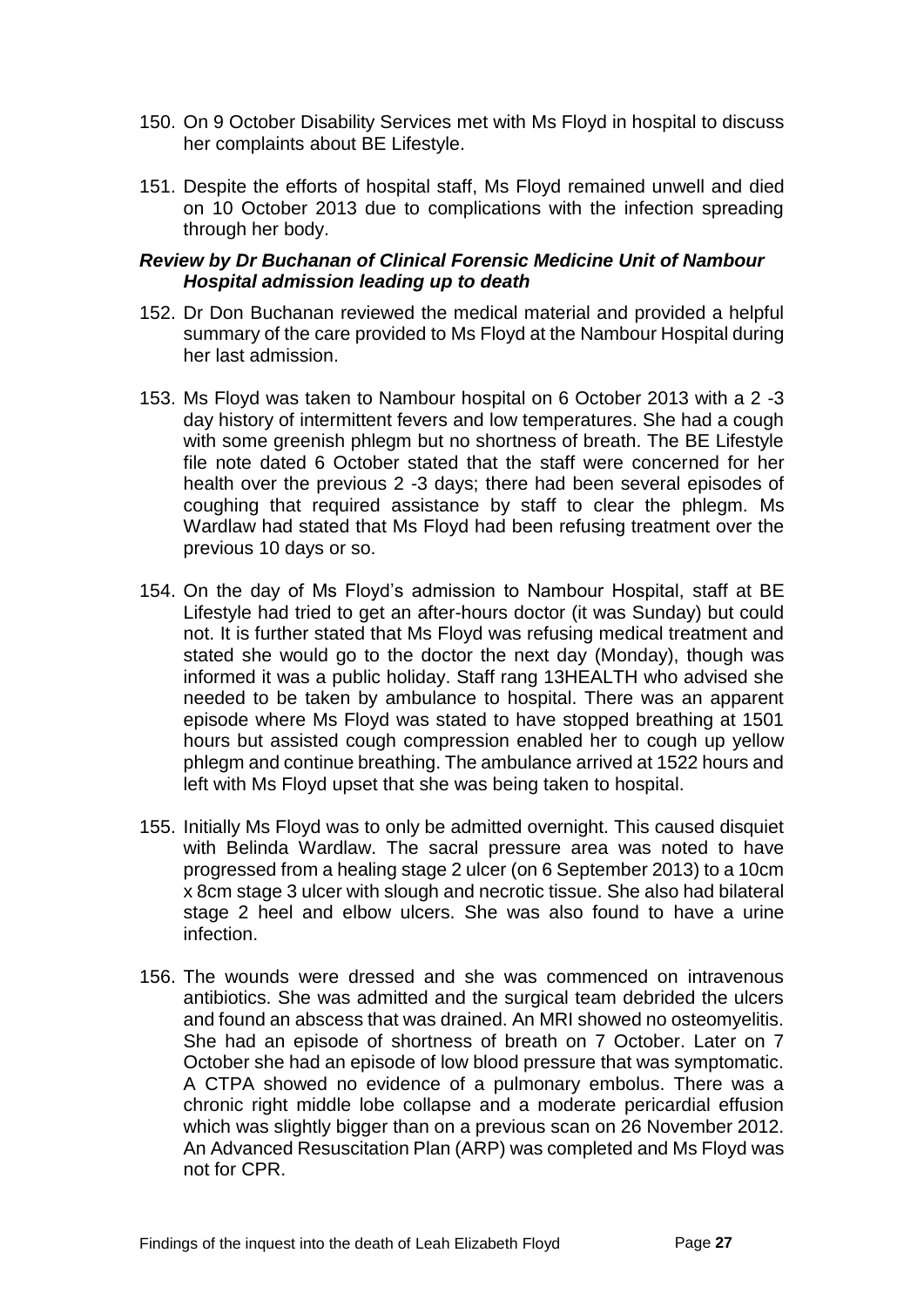- 157. The cause of the low blood pressure was unclear, perhaps from sepsis or even from autonomic dysreflexia (nerve regulating abnormality due to her tetraplegia). On 9 October it was documented that she probably had sepsis likely from her sacral pressure sore and perhaps a chest infection. It was noted that she had received multiple emergency calls to the ward due to her episodes of low blood pressure.
- 158. The infectious diseases team reviewed her on 9 October and noted that her wound was MRSA positive and that her temperatures were fluctuating from low to up to 38 degrees. The infectious diseases doctor stated that she did not look septic though noted she felt tired with neck pain. She was acidotic, which was thought to be due to poor respiratory drive from her tetraplegia so she was provided with high flow oxygen to maintain oxygen saturation above 90%.
- 159. On 10 October Ms Floyd progressed to respiratory failure secondary to sepsis with irregular breathing. It was considered she was terminal and end of life care was to be commenced however she died at 0930 hours that morning.
- 160. The care provided by Nambour Hospital during Ms Floyd's admission and up until her death was not identified by Dr Buchanan as an issue of concern and I accept his evidence.

#### <span id="page-29-0"></span>*Response by BE Lifestyle*

- 161. BE Lifestyle provided a detailed response to the issues raised in the various reports and as requested by the coroner. Ms Wardlaw was examined extensively during the inquest and I have referred to some of that evidence in this decision. It is not intended to refer to this evidence in its entirety and I will make some general observations.
- 162. Ms Wardlaw's response, consistent with her evidence and numerous BE File Notes indicated that Ms Floyd continually refused medical intervention for her health and BE Lifestyle management and staff have never had a customer before refuse medical intervention or treatment.. BE Lifestyle reiterated throughout the material they were dealing with a customer who was refusing medical intervention and it had been consistently advised that Ms Floyd had capacity to make her own choices. There was almost a pejorative tone to this evidence.
- 163. Ms Wardlaw expressed concerns to Disability Services and Nambour Hospital on numerous occasions that BE Lifestyle was not the appropriate placement for Ms Floyd.
- 164. The response noted wound care management nursing is not its responsibility. At BE Lifestyle staff are trained to be alert, recognise factors, change dressings, advised on the need for medical treatment and liaise with the client and providers such as Blue Care.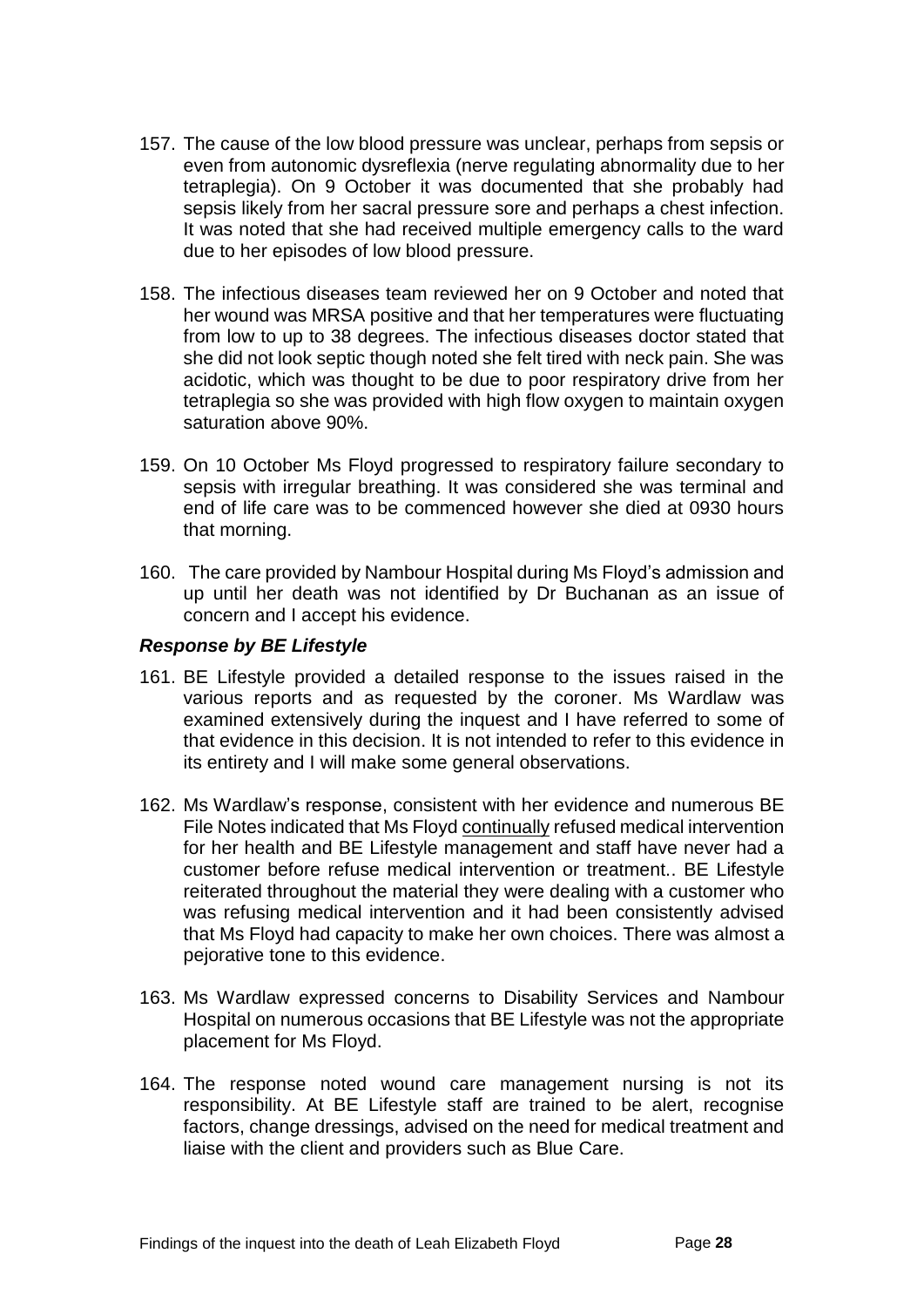- 165. BE Lifestyle said it was not able to provide wound care management as required by Ms Floyd in all of her circumstances despite regularly raising the issue of this needing to be attended to.
- 166. Ms Wardlaw was also concerned that the community care service by Blue Care for wound care management cannot be activated in a timely manner, is costly for the customer and not always available on weekends, unless the customer is prepared to pay for a private nursing agency.
- 167. Ms Wardlaw stated Blue Care needs to address the need for a consistent timely service so staff can prepare customers for appointments, and lack of communication in the booking service.
- 168. BE Lifestyle considered it was consistently attempting to work with Ms Floyd and Disability Services. The process was hampered by the fact that Ms Floyd was refusing medical treatment and there was a lack of attention by others outside of BE Lifestyle to the concerns raised.
- 169. Ms Wardlaw was examined at length during the inquest on the matters she raised in her response and on other evidence. She accepted that it was unclear if or how recommendations contained in Allied Health forms were communicated to staff and stated she had set up an electronic record system that ensured staff were forced to read such documents.
- 170. As well she agreed there were some gaps in repositioning and skin integrity records and uncertainty as to overnight repositioning and no record confirming the mattress was inflated or not. She acknowledged how essential this was for wound management. It is evident from the recording of positioning that Ms Floyd could be in a seated position or in bed for long stretches of time. Some agreed this was not optimal but stated this was Ms Floyd's decision.
- 171. Ms Wardlaw also agreed the 24 hour delay in filling out the prescription was a systemic failing and now all scripts are immediately filled and a policy was being updated to reflect this.
- 172. The carers involved in attending to Ms Floyd were also questioned. It was evident there was an element of finger pointing and blame directed towards BE Lifestyle with a number of former staff somewhat bitter towards Ms Wardlaw in particular. Other staff were fully supportive of the company and Ms Wardlaw.
- 173. Some carers had nursing experience, some had completed relevant certificate level courses and some only had training from BE Lifestyle. In general, the carers were probably responsive to Ms Floyd's needs consistent with the views expressed by Ms Floyd that she thought well of the staff but less so of the management. The carers had no capacity to attend to dressing her pressure sores and that was why Blue Care were engaged. The staff generally gave evidence that they had some training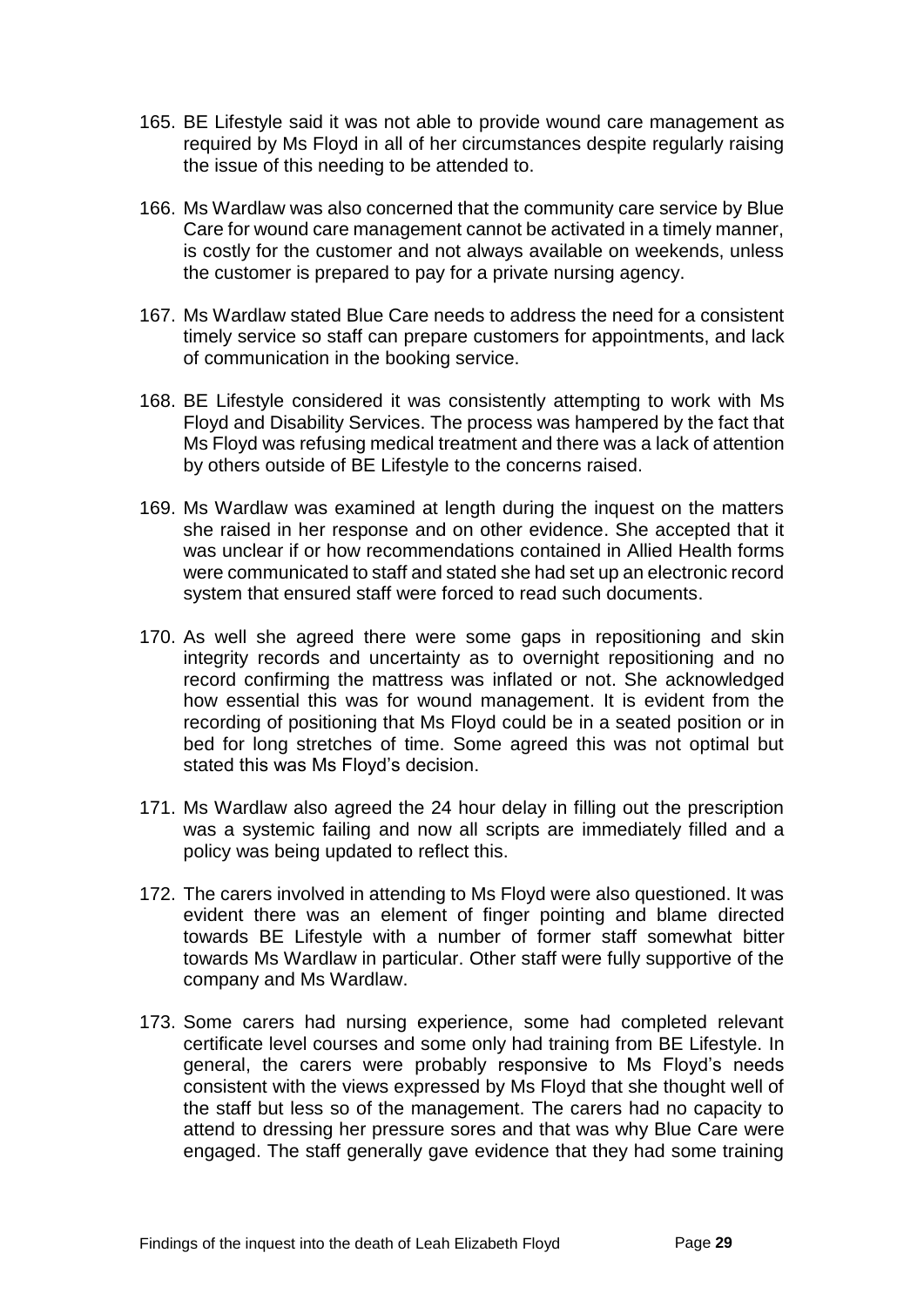in strategies to minimise pressure sores including the use of the mattress, positioning and not being in one place for any long time, and nutrition.

- 174. Some staff members such as Ms Frost-Foster, Ms Prasad and Ms Cooke appeared to take the company line about Ms Floyd's behaviour particularly regarding Ms Floyd having little concern for her own health and well-being. Others such as Ms Holton, were aware that Ms Floyd was wary of Ms Wardlaw and did not want to see Dr Sander after she had been taken to Nambour Hospital the first time.
- 175. I have some concerns as to the reliability of some of this evidence. For instance the evidence of Ms Prasad was of particular concern as to its veracity and extensive cross examination resulted in a highly redacted version of her original statement being produced.
- 176. I do not suggest Ms Wardlaw or any of the staff behaved with any malice towards Ms Floyd. I accept they were doing as best they could but with limitations in the quality of carer personnel and limitations in the quality of management, leadership and governance at an operational and policy level. BE Lifestyle indeed may not have had the capability to provide for all of the needs of a complex client such as Ms Floyd. Ms Wardlaw had a very limited understanding of client confidentiality and really no understanding of the rights of persons who have capacity to make decisions.

### <span id="page-31-0"></span>**Conclusions**

- 177. In reaching my conclusions it should be kept in mind that a coroner must not include in the findings or any comments or recommendations, statements that a person is or may be guilty of an offence or is or may be civilly liable for something. The focus is on discovering what happened, not on ascribing guilt, attributing blame or apportioning liability. The purpose is to inform the family and the public of how the deaths occurred with a view to reducing the likelihood of similar deaths.
- 178. If, from information obtained at an inquest or during the investigation, a coroner reasonably believes that the information may cause a disciplinary body for a person's profession or trade to inquire into or take steps in relation to the person's conduct, then the coroner may give that information to that body
- 179. The impact of hindsight bias and affected bias must also be considered when analysing the evidence. Hindsight bias and affected bias can occur where after an event has occurred, particularly where the outcome is serious, there is an inclination to see the event as predictable, despite there being few objective facts to support its prediction.
- 180. It is also my experience that in most health care related adverse events there are usually multifactorial issues at play and a combination of system and human errors. Poor communication, poor documentation and a lack of safeguards can result in poor decisions being made. Some of those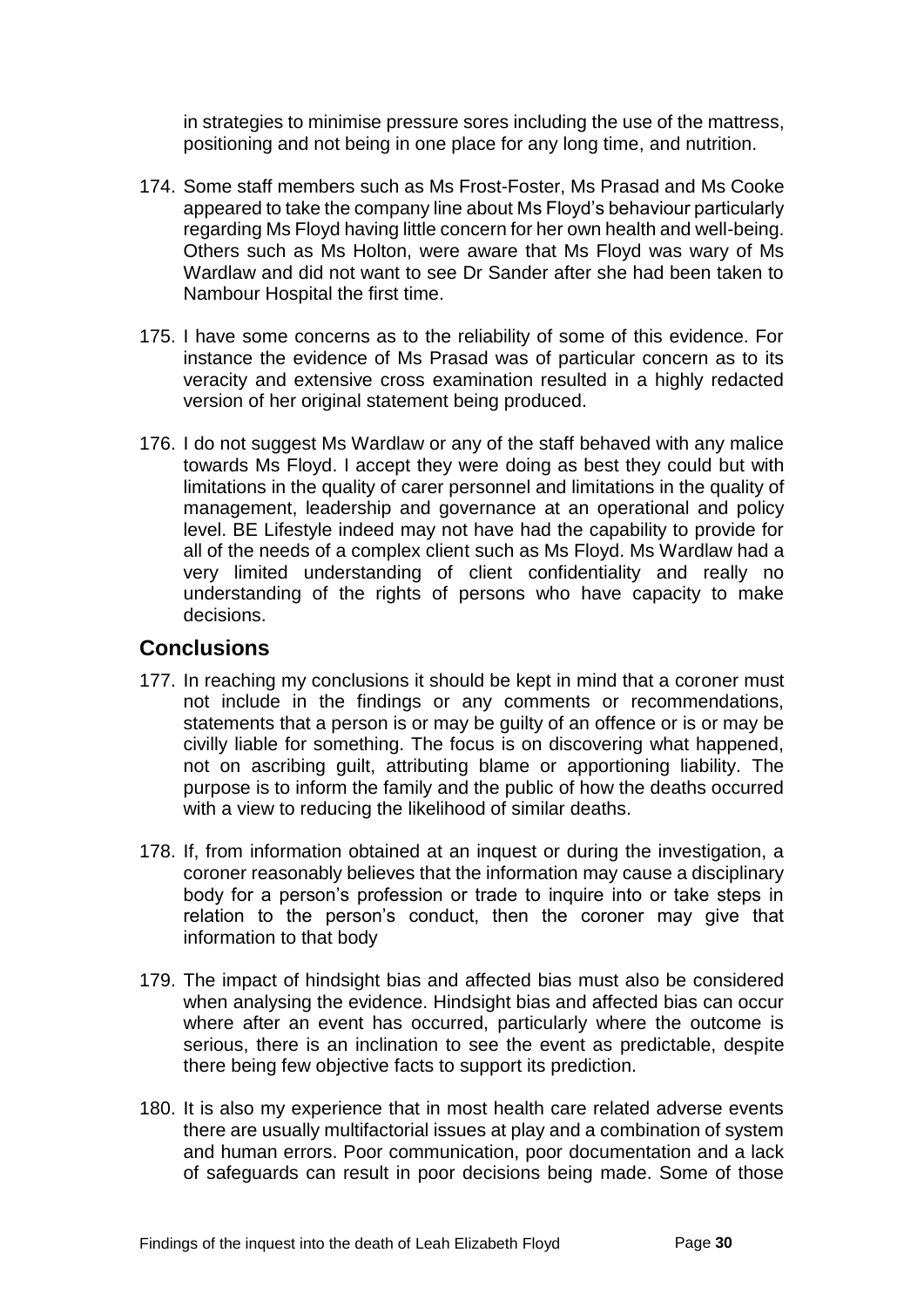factors are evident in this case and these resulted in a number of missed opportunities to diagnose the deterioration in condition being suffered by Ms Floyd.

- 181. In his review Dr Buchanan noted some 70 files were provided and attempting to glean a chronology was difficult. I am appreciative of Dr Buchanan's efforts in so doing. The case was certainly complex from that point of view. As well it was difficult to gather the real picture from considering the BE Lifestyle file notes, as although there may have been an element of truth about them, the content was often tainted by the exaggerated and self-serving tone expressed by Ms Wardlaw and some of the staff. I was however assisted greatly by chronologies prepared by Ms Jarvis and Ms Gallagher.
- 182. I have made comments that I do not have any major concerns regarding the Discharge Planning from PAHSIU. The subsequent contributions by the TRP appeared to be excellent.
- 183. I have no concerns regarding the responsiveness of Disability Services to assisting Ms Floyd in her funding, planning, finding accommodation and to protect her human rights. In hindsight, BE Lifestyle may not have been the right placement for Ms Floyd. BE Lifestyle did appear to have the capacity to care for her physical needs although there is a question mark about the level of their skills in this area. It is evident Ms Floyd's emotional needs were not met by management. When that became evident Disability Services set about the task of finding alternative accommodation from a scarce resources and provided Ms Floyd with excellent support and advocacy through Ms Thomsen and Mr Packman.
- 184. I also have no concerns as to the treatment of Ms Floyd at Nambour Hospital at either admission other than the one issue of discharge planning regarding ensuring Blue Care was advised. That is a matter that the health district should take on board. This may have had some impact on the timeliness of Blue Care's continuity in care and becoming reinvolved, although it was not by any means a significant impact given Ms Messer from BE Lifestyle is likely to have communicated this to Blue Care on 20 September anyway.
- 185. With respect to Blue Care the evidence suggests that overall the decisions made and treatment given for Ms Floyd's wound care were appropriate. Blue Care acknowledged there could be improvements to their documentation and some decision making that may have provided Ms Floyd a better level of service. That said, it cannot be stated that there was any one decision or treatment option made by Blue Care nurses that was causal to Ms Floyd's death.
- 186. I agree with Ms Jarvis' submission that Blue Care has demonstrated a genuine concern to improve practices for the future, both at an individual and organisational level.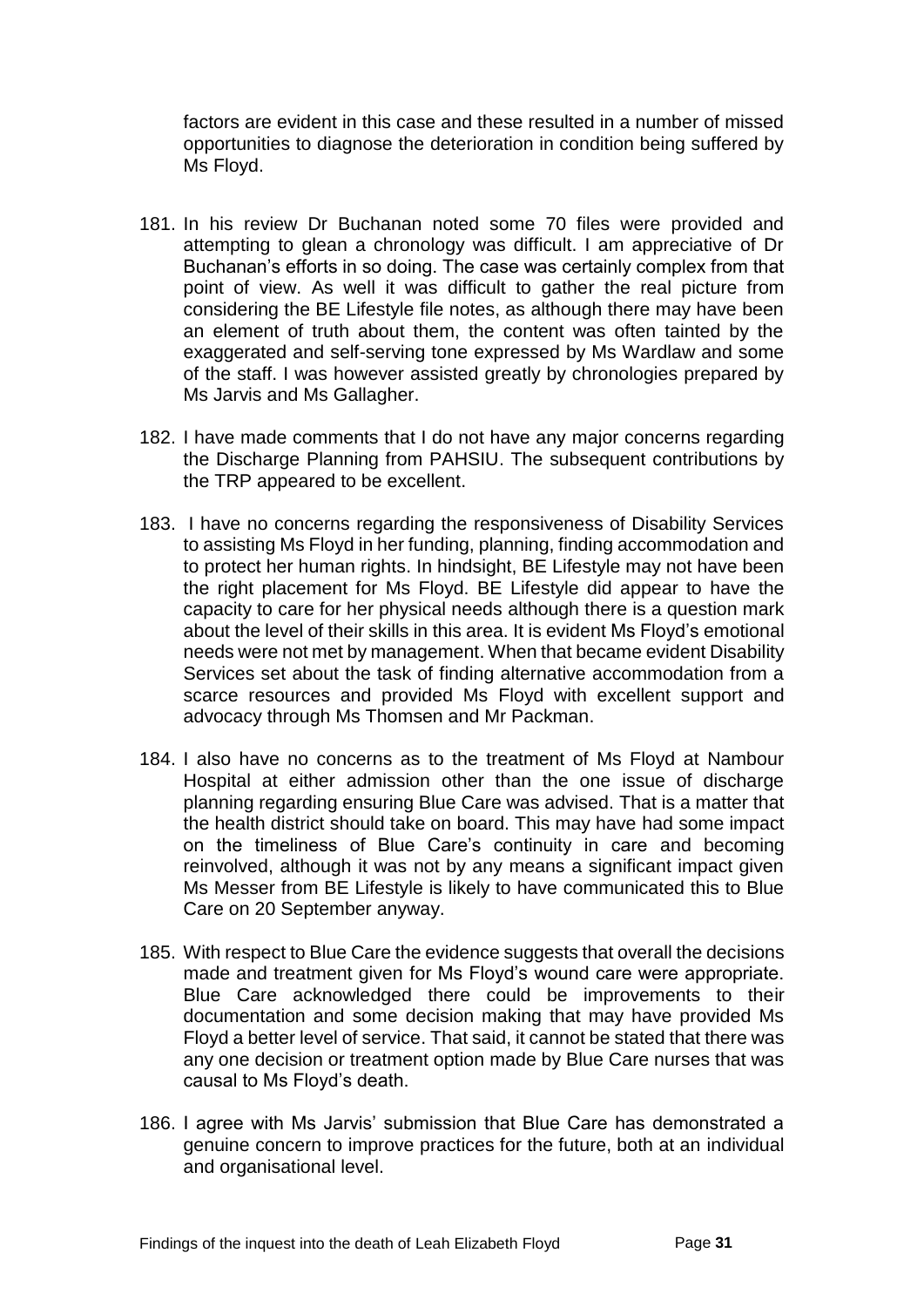- 187. Dr Buchanan stated the issues are many. Ms Floyd developed pressure sores at PAH, however these appeared to have resolved on discharge from PAH in late August 2013, except for the elbow pressure areas. Blue Care first saw her on 29 August 2013 at BE Lifestyle and the entry on that date, backs up the letter from the PAH spinal unit in that the only dressings required were for the elbows. Blue Care saw her again on 3 September where only a few small areas of grazing were noted, which were dressed.
- 188. When admitted to Nambour Hospital on 6 October it was considered the sacral pressure area had deteriorated since discharge from that hospital on 19 September. Ms Floyd was diagnosed with sepsis and an abscess was found in the sacral pressure area. Her blood pressure was low and her breathing effort poor, resulting in respiratory failure and her ultimate death.
- 189. Dr Buchanan stated the pressure areas were a challenge to prevent, given Ms Floyd had tetraplegia and neck pain that made it difficult for her to lie on her side to prevent the pressure areas. The PAH provided a mattress and advice on prevention. From the information provided, it appears the sacral pressure area deteriorated markedly after her discharge from hospital on 19 September. By 27 September there was a large necrotic ulcer.
- 190. Given the sacral wound was at stage 2 on 24 September it is significant it was in that period the sacral wound deteriorated. This period coincided with the air mattress being deflated for a minimum of a number of hours and perhaps more.
- 191. It was confounding that Ms Floyd's condition appeared to have deteriorated so quickly. Dr Buchanan suggested in his evidence, that the answer to this question is complex and multifactorial. He stated that this rapid deterioration was not normal but it can happen. The factors included her tetraplegia, nutrition and smoking which meant her skin was not in an optimal state.
- 192. There is no doubt that Ms Floyd's complex pre-existing physical vulnerabilities including respiratory, diet and nutrition, smoking, pain in certain positions and incontinence issues all played a part.
- 193. Dr Buchanan also considered there were then the factors of the period of time when the mattress was off. The longer the period the more significant the impact. The wound did markedly deteriorate around the period when the mattress was off. As well the IDC could have been dealt with earlier and needed to be replaced and may have played a part.
- 194. Dr Buchanan queried whether the skills of the carers at the BE Lifestyle were such that they could manage the skin care requirements in a complex patient such as Ms Floyd, where her skin was vulnerable to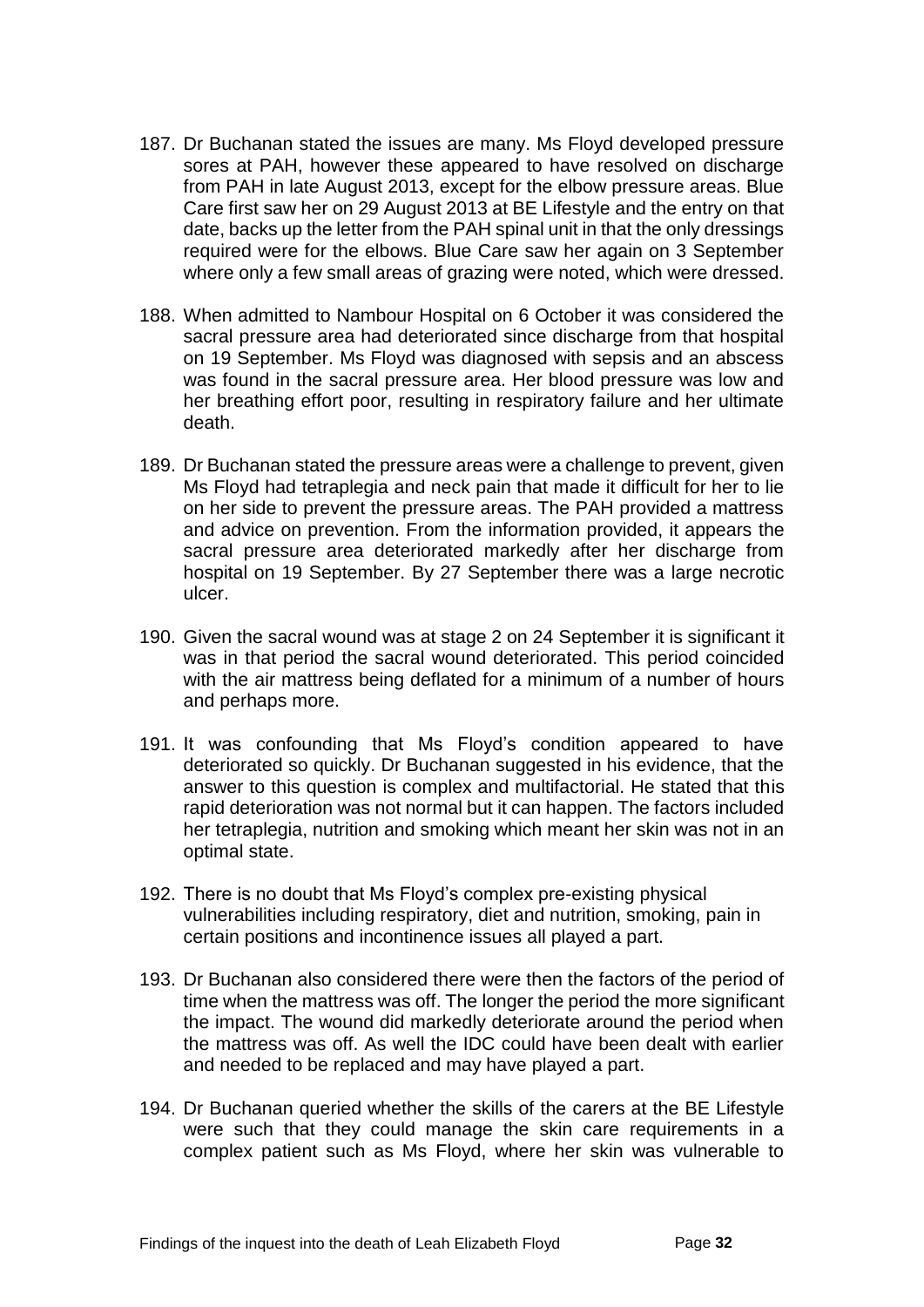pressure areas, with the added difficulties of her being unable to freely lie on her side due to neck and shoulder pain.

- 195. The review by CNC De Tina also noted that it appeared the staff at BE Lifestyle were uncomfortable dealing with the complex nature of her wound care and it must be asked if they were clinically skilled to identify her escalating wound state.
- 196. Part of the answer to those questions is that the carers at BE Lifestyle did not have the skills to attend to her wound dressing care, which was the responsibility of a registered nursing service such as Blue Care. BE Lifestyle maintained its staff were trained in induction including the stages of pressure areas to assist staff to identify when medical intervention or wound care is required. BE Lifestyle said it trained its staff in the necessity of repositioning customers who are physically disabled and require the use of wheelchairs or pressure mattresses etc. Evidence obtained from most of the carers at the inquest supported a view that this training was received by them, although it is difficult retrospectively to assess the quality of the training.
- 197. Dr Buchanan considered that BE Lifestyle were generally speaking able to provide for some of the other general cares including repositioning, handling and nutrition but there may have been some periods when Ms Floyd was not repositioned. The delay of 24 hours in starting the antibiotics was not desirable but would not have helped in this case as she was subsequently found to have pseudomonas, which the particular antibiotic prescribed was not effective for.
- 198. What can be said is that even if BE Lifestyle had the capacity to deal with Ms Floyd's physical needs it was not looking after some of her emotional needs.
- 199. BE Lifestyle said it was the daily practice of all staff to conduct repositioning and recording of this activity for high care customers. Certainly the Customer Daily Handover reports recorded hourly repositioning of Ms Floyd, albeit with lengthy periods of being in bed or in a chair but with no recording of changes when she was in bed sleeping overnight. There were lapses in some of the documentation although not in a significant manner. Given the daily reports were completed as a "tick a box" this does not necessarily confirm the actions recorded in fact took place, but I have insufficient information to suggest they did not. Understandably it was unclear as to what repositioning and the extent of repositioning that took place. I accept the evidence of CNC De Tina that asking for documentation to be more comprehensive on that issue e.g. how she was moved, moved to right, left or upright, etc. could be onerous.
- 200. There is therefore uncertainty in the evidence as to how often Ms Floyd was repositioned and if this repositioning was effective in relieving pressure on her sacral wound. There was some evidence of possible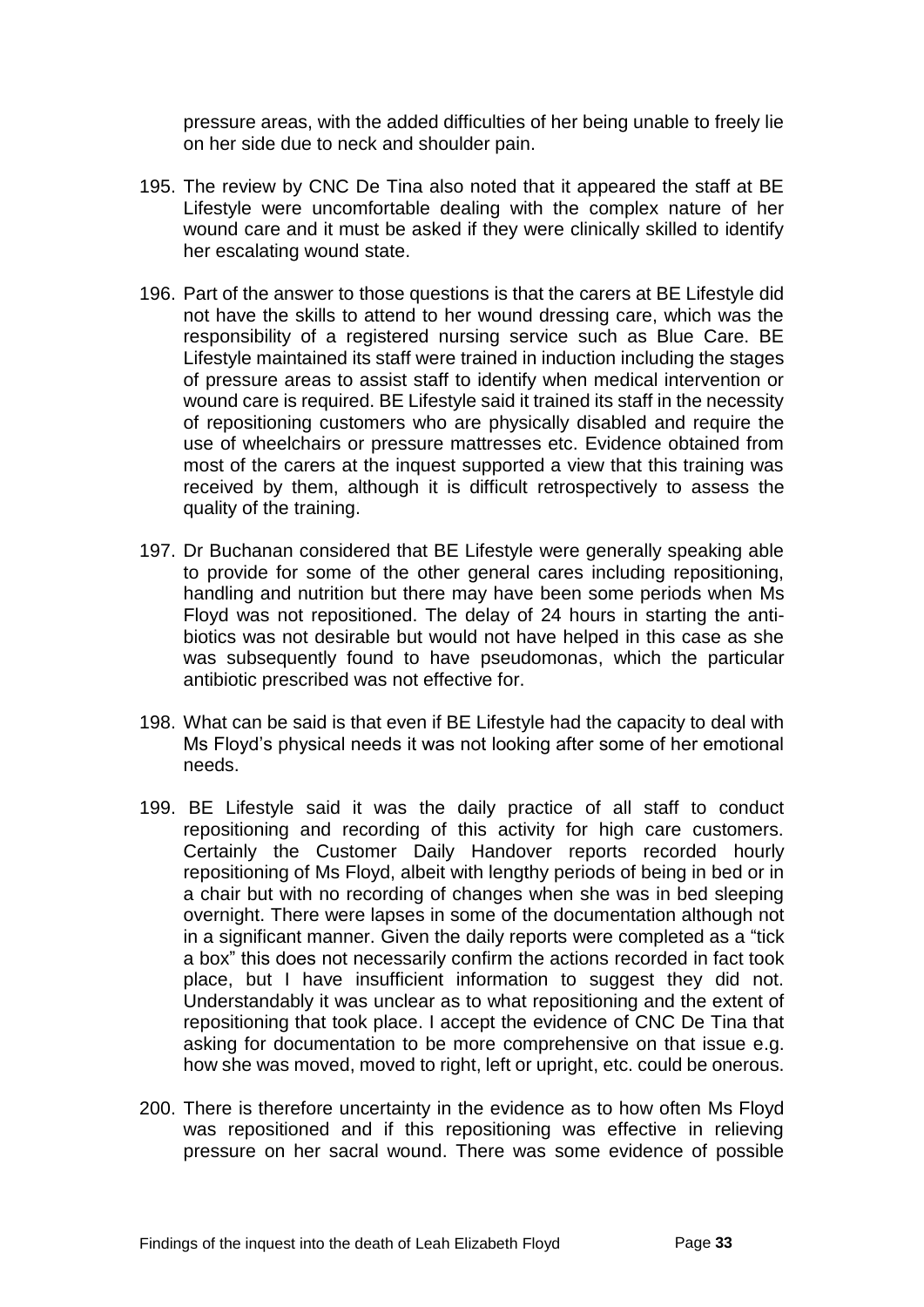damage to her skin indicating 'dragging' on the examination on 24 September.

- 201. There were also likely times when Ms Floyd refused repositioning due to pain. As well, Dr Taumanova thought that Ms Floyd's Borderline Personality Disorder may have influenced her attitude and behaviours at times, particularly, as Dr Taumanova said, when she did not have a good relationship with someone working with her, as appears to be the case with some of her carers.
- 202. The period of time when the air mattress was deflated cannot be ascertained. It may have been for a number of days and could have been only a few hours but this occurred at a time when there was marked deterioration in the sacral wound and I consider this omission played a more than minor part.
- 203. There was also a period of time from the morning of 29 September until 2 October during which Ms Floyd did not have an IDC and was reliant on incontinence pads. This resulted in urine being in contact with her skin and sacral pressure wound with the dressing found to be soaked with urine on 2 October. As well it is evident the urine was significantly infected by this time, and this may have played some part in Ms Floyd's overall well-being making her more susceptible to the impacts of building sepsis.
- 204. On 1 October Ms Floyd's GP did not examine her sacral wound or take a swab. The GP did not have a hoist but it is possible Ms Floyd refused this examination. The evidence is quite clear that by this time Ms Floyd had lost trust in Dr Sander and wanted a new GP due to her role in the distressing admission to Nambour Hospital for a mental health assessment.
- 205. As well there was the issue of Ms Floyd's refusal to go to hospital over the period from 29 September to 6 October. In part there was likely a lack of appreciation on Ms Floyd's part of the severity of the wound, and how quickly she might deteriorate without medical attention, given her comment to Mr Packman on this point.
- 206. More significantly it is well documented that Ms Floyd had a fear of being admitted to hospital and/or mental health unit and not being able to return to her then residence. That was not an irrational fear but a fear that had some substance given the events of the prior admission. As late as 3 October Dr Sander and Ms Wardlaw were still suggesting this may have been subtle suicidal behaviour despite hospital psychiatrists being satisfied this was not the case. I can say on that issue that I am convinced there is no evidence that Ms Floyd was exhibiting suicidal behaviour in refusing treatment.
- 207. It also appears her decisions were contributed to by a desire to wait until a planned visit from her children, which was to occur on the morning of 6 October. This was a particularly significant moment for Ms Floyd given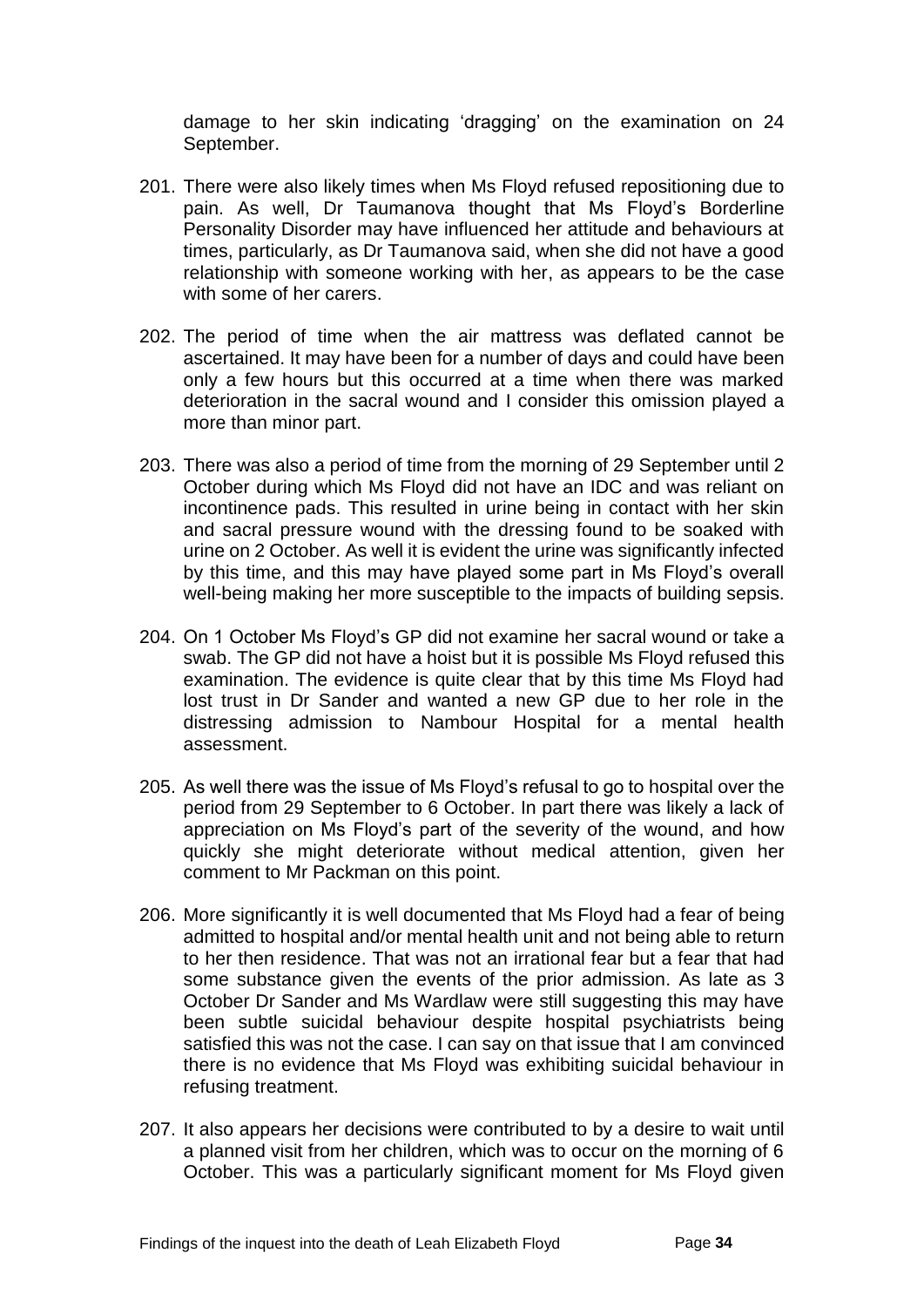she had not seen her children, who were clearly her great love and priority in her life, for 6 weeks.

- 208. All of this should be seen in the context of the loss of trust Ms Floyd had in relation to Ms Wardlaw and BE Lifestyle management due to the admission of Ms Floyd to Nambour Hospital for a mental health review and then later endeavouring to set up the highly restrictive 10 rules, particularly restricting contact to her children or the outside world.
- 209. It is apparent that all of these factors and decisions played a significant part in Ms Floyd's death, although it cannot be known whether an earlier medical review and intensive treatment in hospital would have made a difference to the outcome. Clearly the earlier treatment starts the more likely a better outcome occurs.

## <span id="page-36-0"></span>**Findings required by s. 45**

#### <span id="page-36-1"></span>**Identity of the deceased** – Leah Elizabeth Floyd

<span id="page-36-2"></span>**How she died** – The Leah Floyd died from sepsis, the source of which was a necrotic sacral pressure wound. Ms Floyd was a tetraplegic and as such she was particularly vulnerable to pressure sores occurring. She was receiving supported accommodation and care at a NGO disability service provider with assistance in wound care by Blue Care nurses. Otherwise the disability service provider was responsible for implementing strategies in wound care prevention. It is evident there was a lapse in wound care prevention as over a period of 3 days from 24 September to 27 September her sacral wound degraded from a stage 2 to stage 4. Although Ms Floyd became unwell she was reluctant to be admitted to hospital. This was largely due to her mistrust of the disability service provider and her GP who had unreasonably against her will required her to be admitted to hospital on an earlier occasion for a mental health assessment. As well, management at the disability service provider wrongfully endeavoured to impose restrictive practices on her and against her human rights. She finally agreed to be admitted to hospital immediately after having seen her children but by this time she was rapidly deteriorating and she died within a number of days. There were multifactorial contributions to her death.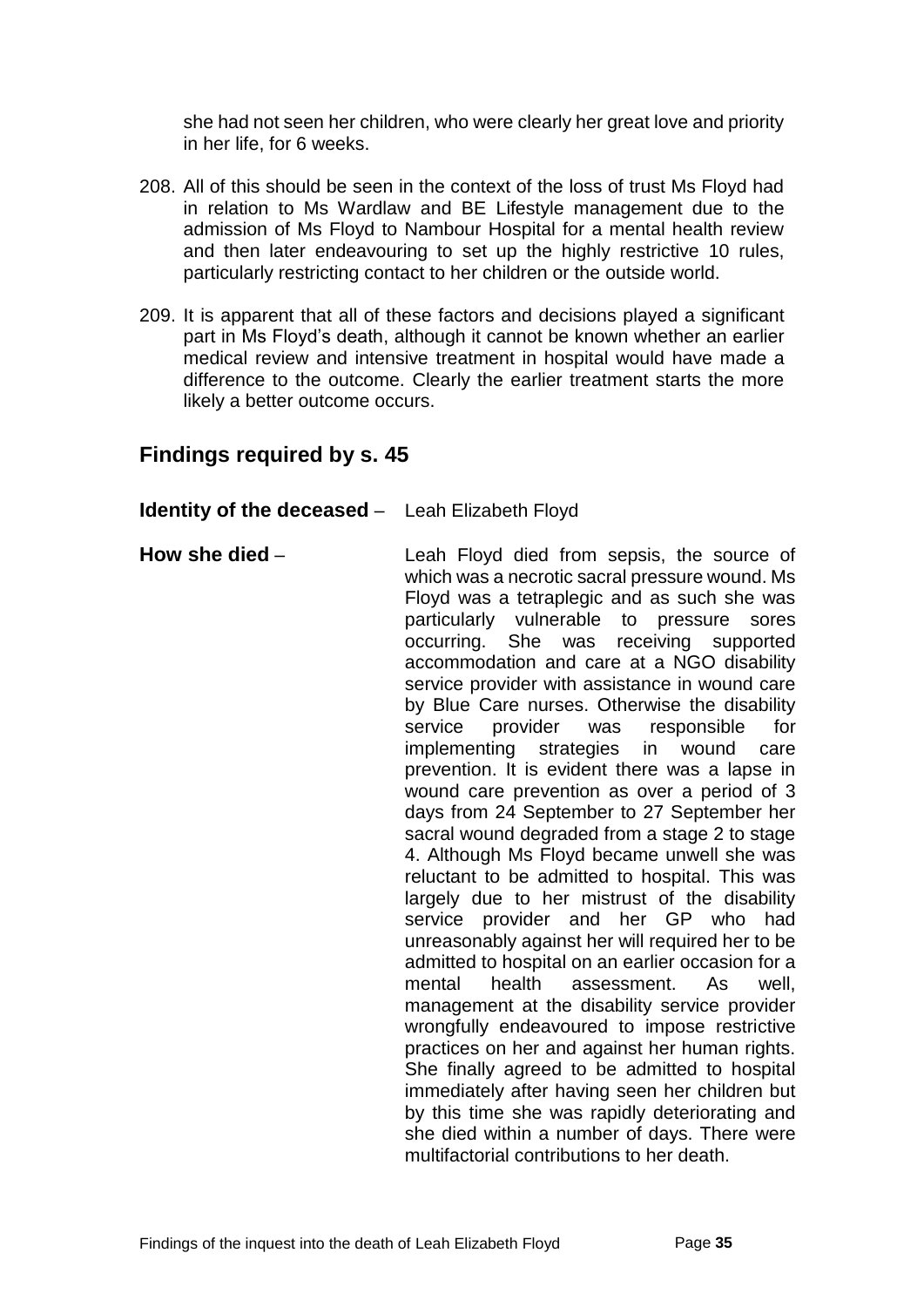<span id="page-37-2"></span><span id="page-37-1"></span><span id="page-37-0"></span>

| Place of death $-$ |                 | Nambour Hospital, Nambour                           |  |  |  |  |
|--------------------|-----------------|-----------------------------------------------------|--|--|--|--|
| Date of death-     | 10 October 2013 |                                                     |  |  |  |  |
| Cause of death -   | 1(a)<br>1(b)    | <b>Sepsis</b><br>Pulmonary and cutaneous infections |  |  |  |  |
|                    |                 | Urinary Tract Infection (treated)                   |  |  |  |  |

**Tetraplegia** 

## <span id="page-37-3"></span>**Comments and recommendations**

- 210. Given the limited clinical governance framework evident at BE Lifestyle, I may have considered a recommendation that Disability Services consider auditing BE Lifestyle in relation to its compliance with the *Human Services Quality Standards*. I have been informed that BE Lifestyle is now in liquidation and presumably is not providing any more residential care services in Queensland, and to that extent any such consideration is now unnecessary.
- 211. Ms Jarvis submitted that a recommendation could be considered such that organisations providing nursing services to people with a disability in the community ensure there are appropriate policies and practices for ensuring adequate communication in all care settings, including private homes with paid, professional but medically untrained carers.
- 212. Mr Schneidewin for Blue Care submitted that Blue Care was providing a defined brokered community nursing service, in this case wound management, to an approved disability service provider and it ought reasonably be able to assume the approved disability service provider is providing a quality of care that otherwise meets *the Human Services Quality Standards*. Blue Care depends on the disability service provider to maintain a good quality of care so that its own care and management of the client is not compromised.
- 213. Mr Schneidewin submitted such a recommendation imposed upon an organisation, such as Blue Care, would mean that as part of its own care governance framework, there is an obligation to engage in what would effectively be a formal process of risk stratification to identify or predict shortcomings in the care to be provided by the approved disability service provider and to address such shortcomings by education and monitoring of the carers. In doing so this could effectively relieve the primary disability service provider of its own obligation to maintain good care governance. He submitted that this would further create uncertainty in the demarcation of responsibilities in the model of care being provided to the client and would expose an organisation such as Blue Care to potential liabilities for matters over which it has little or no control and probably would increase the cost of providing such services.
- 214. It was submitted Blue Care does accept there may be occasions in the provision of that service when it will be necessary and appropriate to take